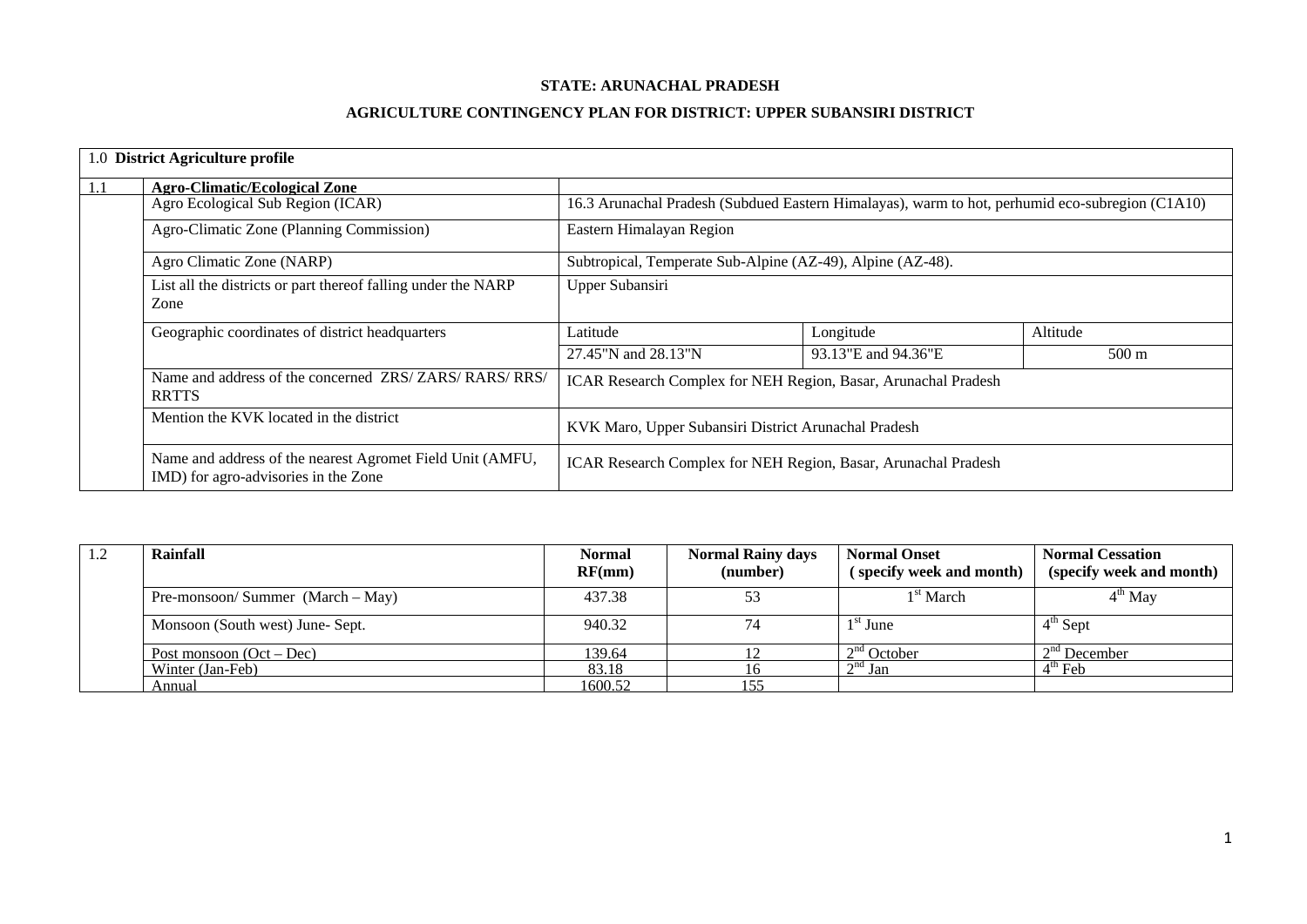| 1.3 | Land use pattern of the<br>district (latest statistics) area ('000 ha) |       | Geographical Cultivable area Forest area<br>$(900)$ ha) | ( <b>'000 ha)</b> | Land under<br>non-<br>agricultural<br>use $(600 \text{ ha})$ | <b>Permanent</b>   Cultivable  <br><b>Pastures</b><br>( <b>'000 ha)</b> | wasteland<br>$(900 \text{ ha})$ | <b>Land under</b><br>Misc. tree<br>crops and<br>groves<br>$(900)$ ha) | <b>Barren</b> and<br>uncultivable<br>land $(900)$ ha) | <b>Current</b><br><b>Fallows</b><br>$(900 \text{ ha})$ | <b>Other</b><br>fallows<br>( <b>'000 ha</b> ) |
|-----|------------------------------------------------------------------------|-------|---------------------------------------------------------|-------------------|--------------------------------------------------------------|-------------------------------------------------------------------------|---------------------------------|-----------------------------------------------------------------------|-------------------------------------------------------|--------------------------------------------------------|-----------------------------------------------|
|     | Area $('000 ha)$                                                       | 59.43 | 7.70                                                    | 10.53             | 3.42                                                         |                                                                         | 12.49                           | 4.16                                                                  | 5.40                                                  | 5.97                                                   | 9.76                                          |

Source : DAO Daporijo

| 1.4 | Major Soils (common names like red sandy loam deep soils (etc.,)* | Area ('000 ha) | Percent $(\% )$ of total |
|-----|-------------------------------------------------------------------|----------------|--------------------------|
|     | Red clayey soils                                                  |                |                          |
|     | 2 Lateritic soils                                                 |                |                          |
|     | 3 Alluvial colluvial soils (partly saline)                        |                |                          |
|     | 4 Alluvial-colluvial soils                                        |                |                          |
|     | 5 Lateritic gravelly soils                                        |                |                          |
|     | 6 Rock land and water bodies                                      |                |                          |
|     | Medium deep black soils                                           |                |                          |
|     | 8 Red gravelly loam soils                                         |                |                          |
|     | 9 Red gravelly clay loam soils                                    |                |                          |
|     | Others (specify):                                                 |                |                          |
|     | Loamy sand (block Medziphema)                                     |                |                          |
|     | Sandy loam (block Dhansiripar, Niuland, Kuhuboto)                 |                |                          |

\* mention colour, depth and texture (heavy, light, sandy, loamy, clayey etc) and give vernacular name, if any, in brackets (data source: Soil Resource Maps of NBSS&LUP).

| 1.5 | <b>Agricultural land use</b> | Area $(900 \text{ ha})$ | Cropping intensity % |
|-----|------------------------------|-------------------------|----------------------|
|     | Net sown area                | 7. L I                  | 108.30               |
|     | Area sown more than once     | 0.59                    |                      |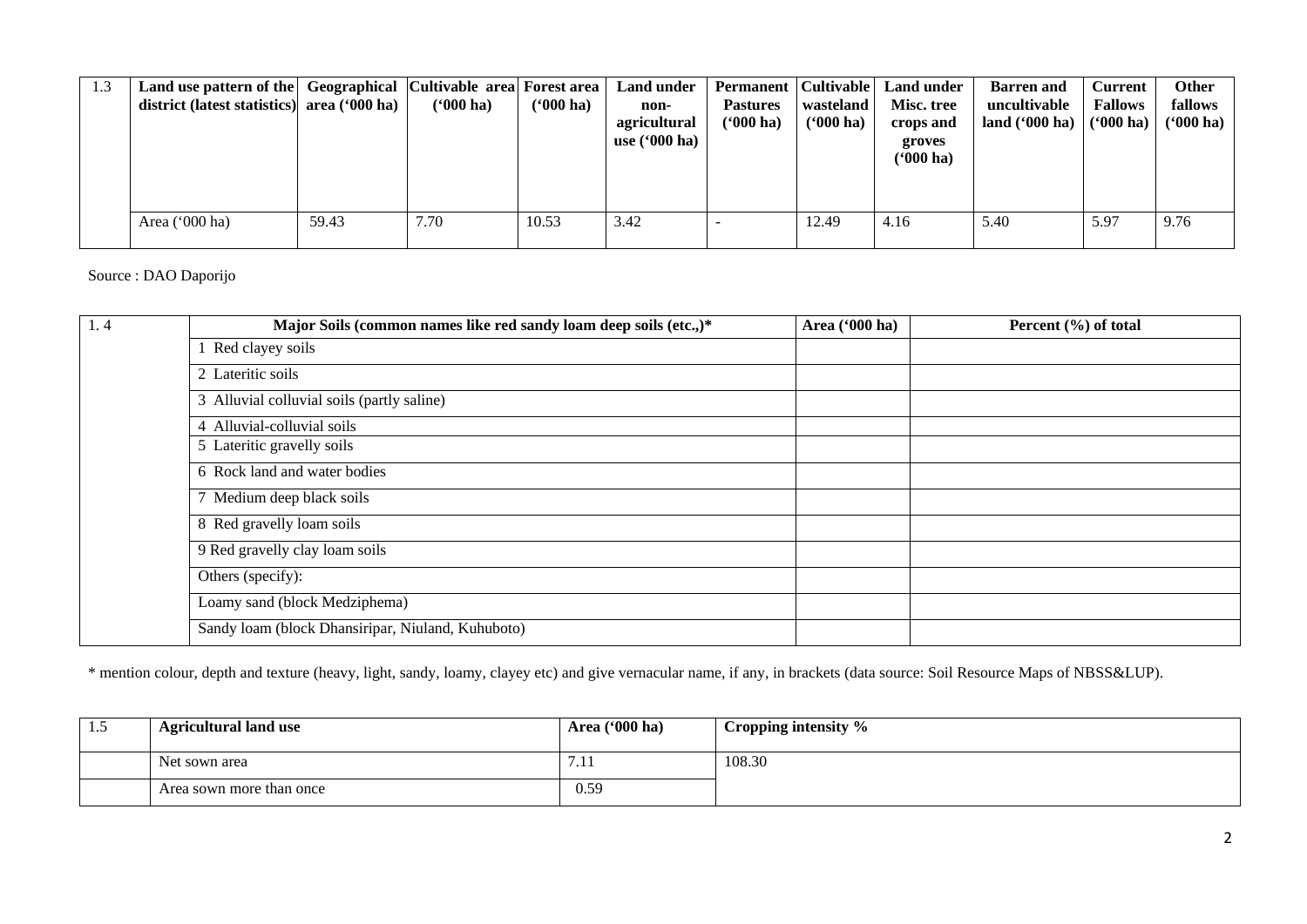| $ -$<br>70 |                           |            |  |
|------------|---------------------------|------------|--|
|            | ed area<br>eroppe<br>CHO. | <u>. v</u> |  |

| 1.6 | <b>Irrigation</b>                                                                                     | Area ('000 ha)        |                                                                                                            |                                                                                                |
|-----|-------------------------------------------------------------------------------------------------------|-----------------------|------------------------------------------------------------------------------------------------------------|------------------------------------------------------------------------------------------------|
|     | Net irrigated area                                                                                    | 1.53                  |                                                                                                            |                                                                                                |
|     | Gross irrigated area                                                                                  | 1.80                  | Source : schedule for land utilization statistic 2013-14<br>DAO office, Department of agriculture Daporijo |                                                                                                |
|     | Sources of Irrigation                                                                                 | Number                | Area ('000 ha)                                                                                             | % of total irrigated area                                                                      |
|     | Canals**                                                                                              |                       |                                                                                                            |                                                                                                |
|     | Tanks **                                                                                              |                       |                                                                                                            |                                                                                                |
|     | Open wells**                                                                                          |                       |                                                                                                            |                                                                                                |
|     | Bore wells**                                                                                          |                       |                                                                                                            |                                                                                                |
|     | Lift irrigation schemes**                                                                             |                       |                                                                                                            |                                                                                                |
|     | Micro-irrigation**                                                                                    |                       |                                                                                                            |                                                                                                |
|     | Other sources(Stream flow)                                                                            |                       |                                                                                                            |                                                                                                |
|     | <b>Total Irrigated Area</b>                                                                           |                       |                                                                                                            |                                                                                                |
|     | Pump sets                                                                                             |                       |                                                                                                            |                                                                                                |
|     | No. of Tractors                                                                                       |                       |                                                                                                            |                                                                                                |
|     | Groundwater availability and use* (Data source:<br>State/Central Ground water Department /Board)****  | No. of blocks/Tehsils | $%$ ) area                                                                                                 | Quality of water (specify the problem such as<br>high levels of arsenic, fluoride, saline etc) |
|     | Over exploited                                                                                        |                       |                                                                                                            |                                                                                                |
|     | Critical                                                                                              |                       |                                                                                                            |                                                                                                |
|     | Semi-critical                                                                                         |                       |                                                                                                            |                                                                                                |
|     | Safe                                                                                                  |                       |                                                                                                            |                                                                                                |
|     | Wastewater availability and use                                                                       |                       |                                                                                                            |                                                                                                |
|     | Ground water quality                                                                                  |                       |                                                                                                            |                                                                                                |
|     | *over-exploited: groundwater utilization > 100%; critical: 90-100%; semi-critical: 70-90%; safe: <70% |                       |                                                                                                            |                                                                                                |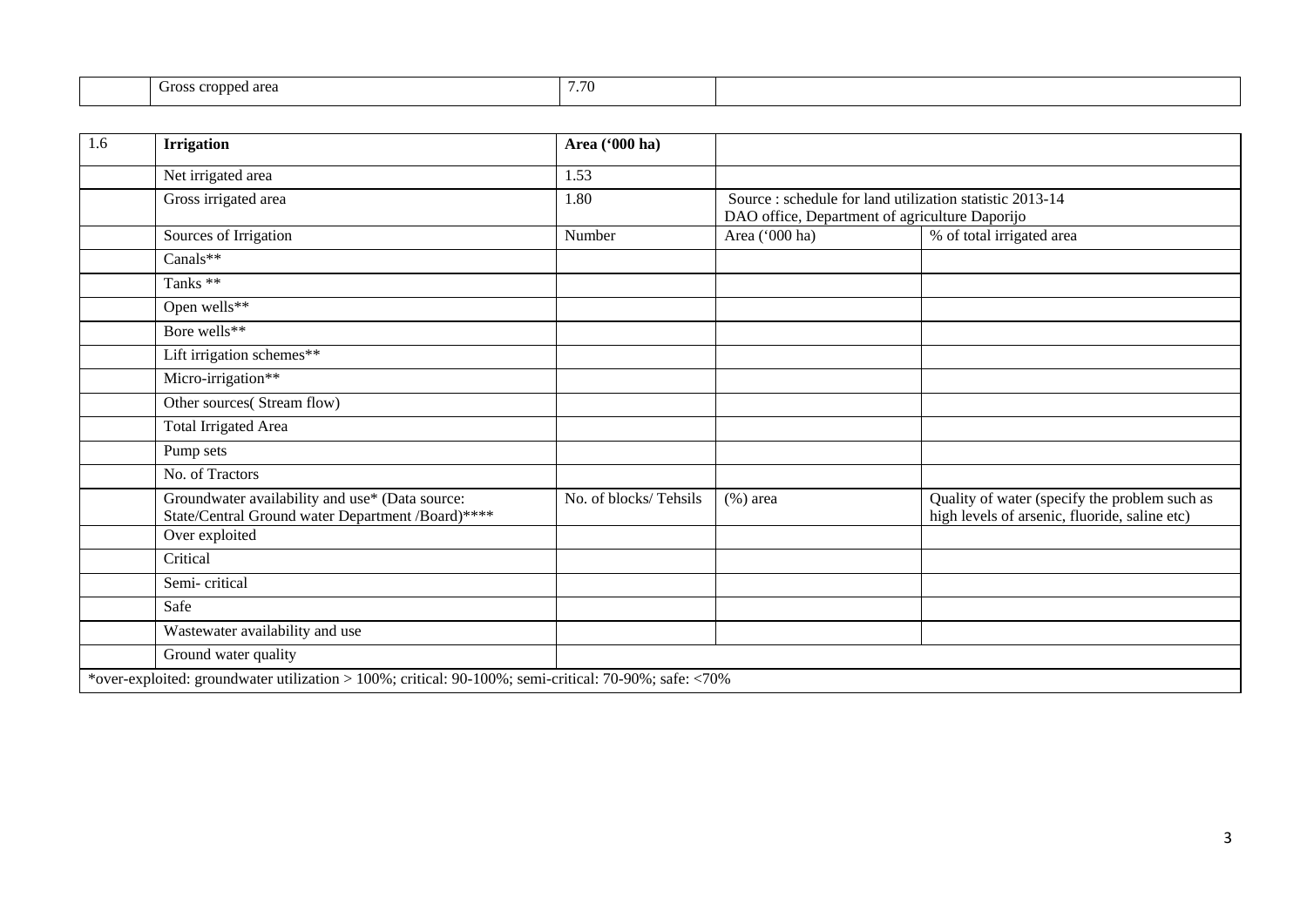# 1.7 **Area under major field crops & horticulture (as per latest figures) (Specify year 2013-14)**

| 1.7a                     | Major field crops cultivated                        |                                                      |                          | Area ('000 ha)           |                          |                          |                          |                          |                          |                          |  |
|--------------------------|-----------------------------------------------------|------------------------------------------------------|--------------------------|--------------------------|--------------------------|--------------------------|--------------------------|--------------------------|--------------------------|--------------------------|--|
|                          |                                                     |                                                      | Kharif                   |                          |                          |                          | Rabi                     |                          |                          | Grand total              |  |
|                          |                                                     |                                                      | Irrigated                | Rainfed                  | Total                    | Irrigated                | Rainfed                  | Total                    | Summer                   |                          |  |
|                          | Jhum paddy                                          |                                                      |                          | 3.02                     | 3.02                     | $\overline{\phantom{a}}$ |                          |                          |                          | 3.02                     |  |
|                          | <b>TRC/WRC Paddy</b>                                |                                                      | $\overline{\phantom{0}}$ | 1.42                     | 1.42                     | $\overline{\phantom{a}}$ |                          | $\overline{\phantom{a}}$ |                          | 1.42                     |  |
|                          | Maize                                               |                                                      |                          | 1.07                     | 1.07                     | $\sim$                   |                          | $\overline{\phantom{a}}$ |                          | 1.07                     |  |
|                          | Soybean                                             |                                                      |                          | 0.08                     | 0.08                     | $\overline{\phantom{a}}$ |                          | $\sim$                   |                          | 0.08                     |  |
|                          | Linseed                                             |                                                      |                          |                          |                          | $\overline{\phantom{a}}$ |                          | $\sim$                   |                          |                          |  |
| 6                        | Rapeseed/mustard                                    |                                                      | $\overline{\phantom{0}}$ | $\overline{\phantom{0}}$ | $\overline{\phantom{0}}$ | $\overline{\phantom{a}}$ |                          | $\overline{\phantom{a}}$ | $\overline{\phantom{0}}$ | $\overline{\phantom{0}}$ |  |
|                          | Source: DAO Daporijo District survey report 2013-14 |                                                      |                          |                          |                          |                          |                          |                          |                          |                          |  |
|                          |                                                     |                                                      |                          |                          |                          |                          |                          |                          |                          |                          |  |
| 1.7 <sub>b</sub>         |                                                     | Horticulture crops – Fruits                          |                          |                          |                          |                          |                          |                          |                          |                          |  |
|                          |                                                     |                                                      | Total                    |                          |                          |                          | Irrigated                |                          |                          | Rainfed ('000 ha)        |  |
|                          |                                                     | Pineapple                                            |                          | 0.16                     |                          |                          | $\overline{\phantom{0}}$ |                          | 0.16                     |                          |  |
| $\overline{2}$<br>Banana |                                                     |                                                      | 0.31                     |                          |                          | $\overline{\phantom{a}}$ |                          | 0.31                     |                          |                          |  |
| 3<br>Lemon               |                                                     | 0.03                                                 |                          |                          | -                        |                          | 0.03                     |                          |                          |                          |  |
| Mandarin Orange          |                                                     | 2.72                                                 |                          |                          |                          |                          | 2.72                     |                          |                          |                          |  |
|                          |                                                     | Source: DHO Daporijo, District survey report 2013-14 |                          |                          |                          |                          |                          |                          |                          |                          |  |

| 1.7c               | Horticulture crops - Vegetables                      | Total area ('000 ha) | Irrigated area<br>$(000 \text{ ha})$ | Rainfed area ('000 ha)   |                        |  |
|--------------------|------------------------------------------------------|----------------------|--------------------------------------|--------------------------|------------------------|--|
|                    | Leafy vegetable                                      | 0.50                 |                                      | 0.50                     |                        |  |
| 2.                 | Colocasia                                            | 3.14                 |                                      | 3.14                     |                        |  |
| 3.                 | Chilli                                               | 0.22                 | $\overline{\phantom{a}}$             | 0.22                     |                        |  |
| 4.                 | Potato                                               | 0.23                 | $\overline{\phantom{m}}$             | 0.23                     |                        |  |
| 5.                 | <b>Brinjal</b>                                       | 0.10                 |                                      | 0.10                     |                        |  |
| 6.                 | Cabbage                                              | 0.03                 |                                      | 0.03                     |                        |  |
| 7.                 | Tomato                                               | 0.03                 | $\overline{\phantom{a}}$             | 0.03                     |                        |  |
|                    | Source: DHO Daporijo, District survey report 2013-14 |                      |                                      |                          |                        |  |
| 1.7d               | Medicinal and Aromatic crops                         | Total area ('000 ha) |                                      | Irrigated area ('000 ha) | Rainfed area ('000 ha) |  |
|                    | Medicinal and Aromatic crops                         | $0.31*$              |                                      | $0.31*$                  |                        |  |
| * Cardamom, Ginger |                                                      |                      |                                      |                          |                        |  |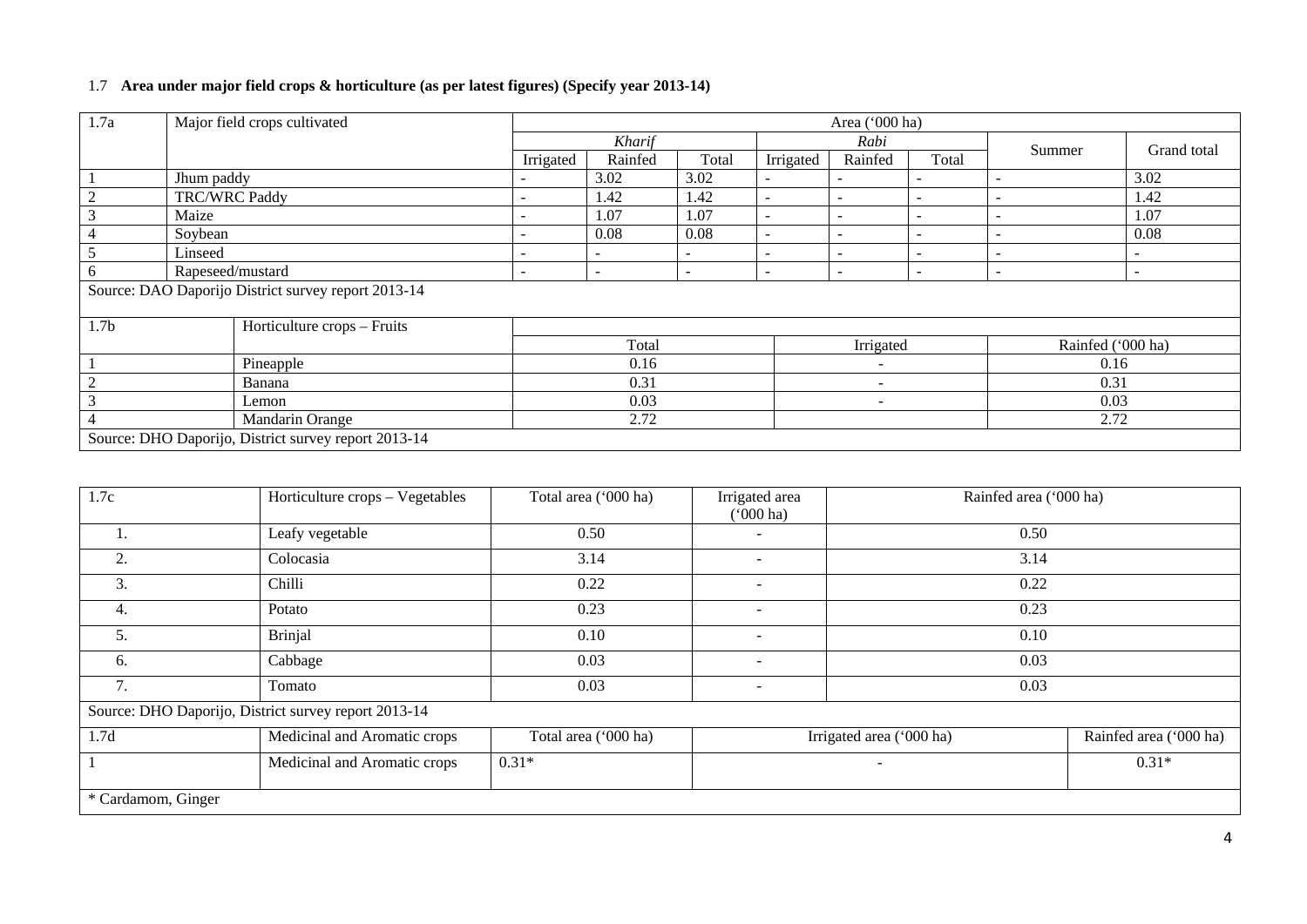| 1.7e             | Plantation crops                       | Total area ('000 ha)     | Irrigated area ('000 ha) |                          | Rainfed area ('000 ha)       |
|------------------|----------------------------------------|--------------------------|--------------------------|--------------------------|------------------------------|
|                  | Tea                                    | 0.015                    | $\overline{\phantom{a}}$ | 0.015                    |                              |
| Others (Specify) | Eg., industrial pulpwood crops<br>etc. |                          |                          |                          |                              |
| 1.7f             | Fodder crops                           | Total area ('000 ha)     | Irrigated area ('000 ha) | Rainfed area ('000 ha)   | Remarks                      |
|                  |                                        | $\sim$                   | $\overline{\phantom{a}}$ | $\sim$                   | Information not              |
| $\overline{2}$   |                                        | $\overline{\phantom{a}}$ |                          |                          | available                    |
| 3                |                                        | $\overline{\phantom{a}}$ | $\overline{\phantom{a}}$ | $\overline{\phantom{a}}$ |                              |
| 4                |                                        | $\overline{\phantom{a}}$ | $\overline{\phantom{a}}$ |                          |                              |
|                  |                                        | $\overline{\phantom{a}}$ | $\overline{\phantom{a}}$ | $\overline{\phantom{a}}$ |                              |
| Others (Specify) |                                        |                          |                          |                          |                              |
| 1.7g             | Grazing land                           | $\overline{\phantom{a}}$ | $\overline{\phantom{a}}$ | $\overline{\phantom{a}}$ | Information not<br>available |
| 1.7h             | Sericulture etc                        | 0.26                     | $\overline{\phantom{a}}$ | 0.26                     |                              |
| 1.7i             | Others (specify)                       |                          |                          |                          |                              |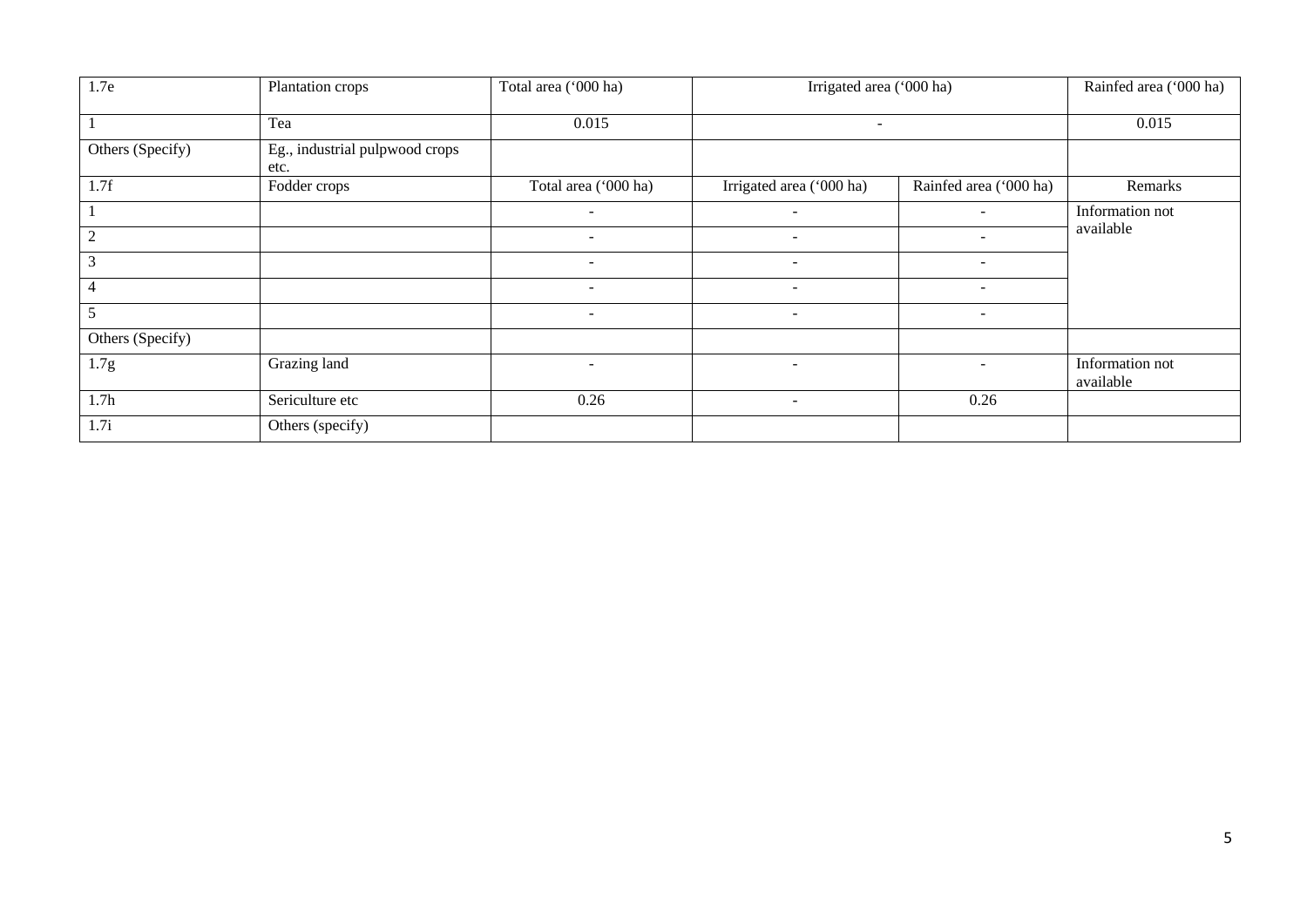| 1.8  | Livestock (in number)                                       |                  |                        | Male ('000)    | Female ('000)             |                                      | Total ('000)           |  |  |
|------|-------------------------------------------------------------|------------------|------------------------|----------------|---------------------------|--------------------------------------|------------------------|--|--|
|      | Non descriptive Cattle (local low yielding)                 |                  | 5.22                   |                | 8.16                      | 13.37                                |                        |  |  |
|      | Crossbred cattle                                            |                  |                        |                |                           |                                      |                        |  |  |
|      | Non descriptive Buffaloes (local low yielding)              |                  |                        |                |                           |                                      |                        |  |  |
|      | <b>Graded Buffaloes</b>                                     |                  |                        |                |                           |                                      |                        |  |  |
|      | Goat                                                        |                  | 7.47                   |                | 9.97                      | 17.42                                |                        |  |  |
|      | Others (Camel, Pig, Yak etc.)                               |                  |                        |                |                           |                                      |                        |  |  |
|      | $(i)$ Pig                                                   |                  | 6.17                   |                | 20.21                     | 26.38                                |                        |  |  |
|      | Commercial dairy farms (Number)                             |                  |                        |                |                           |                                      |                        |  |  |
|      | Mithun                                                      |                  | 10.98                  |                | 14.12                     | 25.10                                |                        |  |  |
| 1.9  | Poultry                                                     |                  | No. of farms           |                | Total No. of birds ('000) |                                      |                        |  |  |
|      | Commercial                                                  |                  |                        |                | 9.83                      |                                      |                        |  |  |
|      | Backyard                                                    |                  |                        | 86.67          |                           |                                      |                        |  |  |
|      |                                                             |                  |                        |                |                           |                                      |                        |  |  |
| 1.10 |                                                             |                  |                        |                |                           |                                      |                        |  |  |
|      | A. Capture                                                  |                  |                        |                |                           |                                      |                        |  |  |
|      | i) Marine (Data Source: Fisheries Department)               | No. of fishermen |                        | <b>Boats</b>   |                           | Storage facilities (Ice plants etc.) |                        |  |  |
|      |                                                             |                  | Mechanized             | Non-           | Mechanized                | Non-mechanized                       |                        |  |  |
|      |                                                             |                  |                        | mechanized     | (Trawl nets,              | (Shore Seines, Stake                 |                        |  |  |
|      |                                                             |                  |                        |                | Gill nets)                | & trap nets)                         |                        |  |  |
|      |                                                             |                  |                        | Not applicable |                           |                                      |                        |  |  |
|      | ii) Inland (Data Source: Fisheries Department)              |                  | No. Farmer owned ponds |                | No. of Reservoirs         | No. of village tanks                 | No of ponds& tanks     |  |  |
|      |                                                             | 330              |                        |                | $\overline{a}$            | $\mathbf{1}$                         | 331                    |  |  |
|      | <b>B.</b> Culture                                           |                  |                        |                |                           |                                      |                        |  |  |
|      |                                                             |                  | Water Spread Area (ha) |                | Yield (t/ha)              |                                      | Production ('000 tons) |  |  |
|      |                                                             |                  |                        |                |                           |                                      |                        |  |  |
|      | i) Brackish water (Data Source: MPEDA/Fisheries Department) |                  | NA                     |                | $\sim$                    | $\overline{a}$                       |                        |  |  |
|      | ii) Fresh water (Data Source: Fisheries Department)         |                  | 69                     |                | 12                        | 0.82                                 |                        |  |  |
|      | Others                                                      |                  |                        |                |                           |                                      |                        |  |  |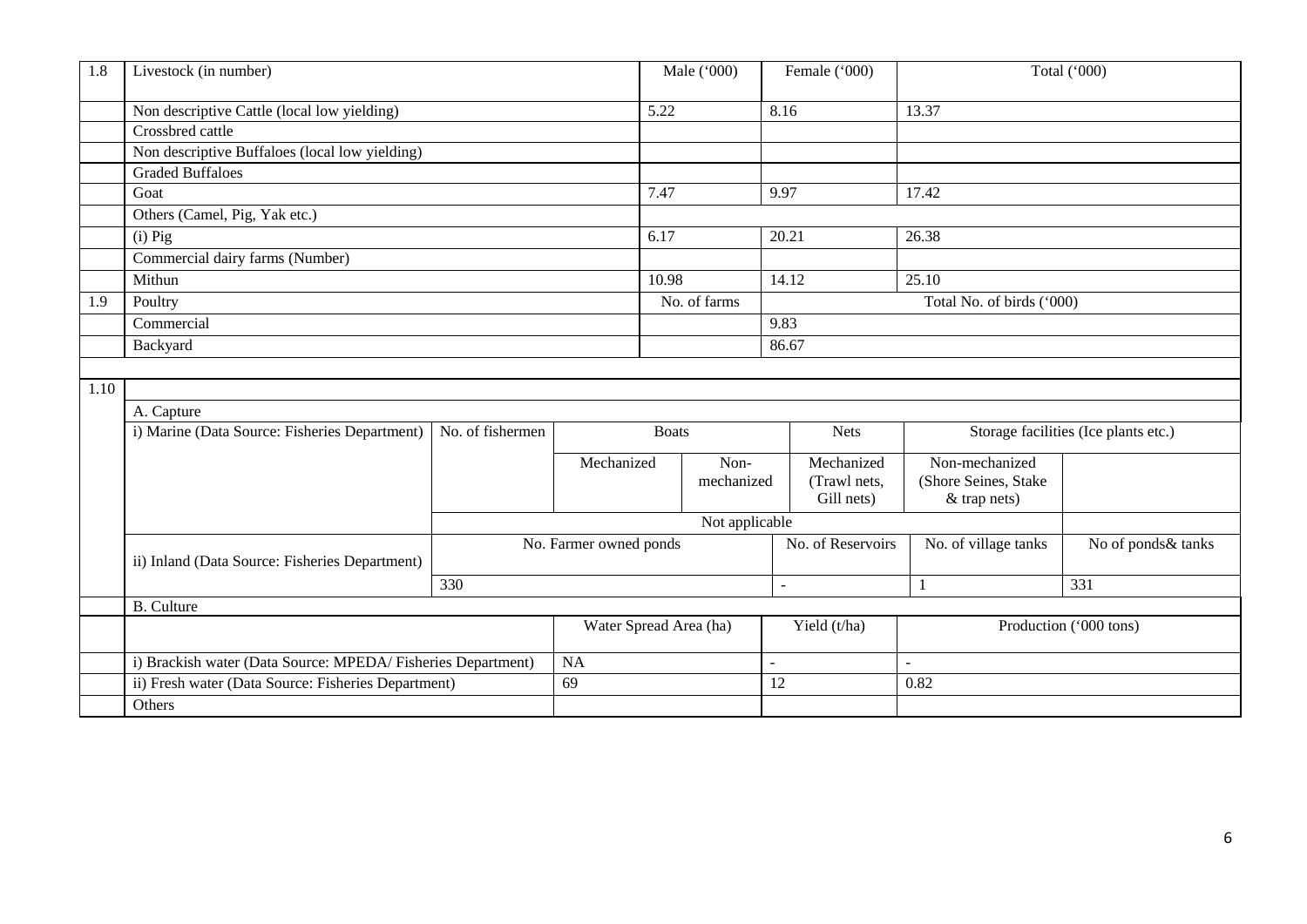# 1.11 **Production and Productivity of major crops (Average of last 5 years: 2009, 10,11,12,13.)**

| 1.11   | Name of crop                                                              |                               | <b>Kharif</b>                  |                                       | Rabi                     |                              | <b>Summer</b>            |                               | <b>Total</b>            |                                   |
|--------|---------------------------------------------------------------------------|-------------------------------|--------------------------------|---------------------------------------|--------------------------|------------------------------|--------------------------|-------------------------------|-------------------------|-----------------------------------|
|        |                                                                           | <b>Production</b><br>('000 t) | <b>Productivity</b><br>(kg/ha) | Production<br>(1000 t)                | Productivity<br>(kg/ha)  | <b>Production</b><br>(000 t) | Productivity<br>(kg/ha)  | <b>Production</b><br>('000 t) | Productivity<br>(kg/ha) | as fodder<br>$(900 \text{ tons})$ |
|        | Major Field crops (Crops to be identified based on total acreage)         |                               |                                |                                       |                          |                              |                          |                               |                         |                                   |
| Crop 1 | Jhum paddy                                                                | 60.51                         | 1900                           | $\overline{\phantom{a}}$              |                          | $\sim$                       | $\sim$                   | 60.51                         | 1900                    | $\blacksquare$                    |
| Crop 2 | TRC/WRC Paddy                                                             | 0.34                          | 2482                           | $\overline{\phantom{a}}$              |                          | $\overline{\phantom{a}}$     | $\overline{\phantom{a}}$ | 0.34                          | 2482                    | $\overline{\phantom{a}}$          |
| Crop 3 | Maize                                                                     | 12.93                         | 6631                           | $\blacksquare$                        |                          |                              | $\sim$                   | 12.93                         | 6631                    | $\overline{\phantom{a}}$          |
| Crop 4 | Soybean                                                                   | 1.87                          | 1684                           | $\blacksquare$                        |                          |                              |                          | 1.87                          | 1684                    | $\overline{\phantom{a}}$          |
| Crop 5 | Linseed                                                                   |                               |                                | $\overline{\phantom{a}}$              |                          |                              | $\sim$                   | $\overline{\phantom{a}}$      |                         | $\blacksquare$                    |
| Crop 6 | Rapeseed/mustard                                                          |                               |                                | $\sim$                                |                          | $\overline{\phantom{a}}$     | $\sim$                   | $\sim$                        | $\overline{a}$          | $\overline{\phantom{a}}$          |
|        | Major Horticultural crops (Crops to be identified based on total acreage) |                               |                                |                                       |                          |                              |                          |                               |                         |                                   |
| Crop 1 | Pineapple                                                                 | 0.79                          | 6411                           | $\overline{\phantom{a}}$              | $\sim$                   | $\sim$                       | $\sim$                   | 0.79                          | 6411                    | $\overline{a}$                    |
| Crop 2 | Banana                                                                    | 5.70                          | 24743                          | $\overline{\phantom{a}}$              | $\blacksquare$           |                              |                          | 5.70                          | 24743                   | $\blacksquare$                    |
| Crop 3 | Lemon(Mandarin)                                                           | 5.15                          | 2197                           | $\sim$                                | $\overline{\phantom{a}}$ | $\overline{\phantom{a}}$     | $\sim$                   | 5.15                          | 2197                    | $\blacksquare$                    |
|        | <b>Major Vegetable crops</b>                                              |                               |                                |                                       |                          |                              |                          |                               |                         |                                   |
| Crop 1 | Leafy vegetables                                                          |                               |                                | $\overline{\phantom{a}}$              | $\overline{a}$           | $\overline{\phantom{a}}$     | $\sim$                   | $\sim$                        | $\sim$                  | $\blacksquare$                    |
| Crop 2 | Colocasia                                                                 | 0.033                         | 12621                          | $\overline{\phantom{a}}$              |                          |                              |                          | 0.033                         | 12621                   | $\blacksquare$                    |
| Crop 3 | Chilli (Green)                                                            | 35.82                         | 1752                           |                                       |                          |                              | $\sim$                   | 35.82                         | 1752                    | $\overline{\phantom{a}}$          |
| Crop 4 | Pea                                                                       |                               |                                | $\sim$                                |                          |                              |                          | $\sim$                        |                         | $\overline{\phantom{a}}$          |
| Crop5  | Onion                                                                     |                               | $\blacksquare$                 | $\overline{\phantom{a}}$              | $\blacksquare$           |                              | $\overline{\phantom{a}}$ | $\sim$                        |                         | $\overline{\phantom{a}}$          |
| Crop 6 | Cabbage                                                                   | $\overline{\phantom{a}}$      | $\overline{a}$                 | 2.32                                  | 4902                     | $\overline{\phantom{a}}$     |                          | 1.0                           | 9090                    | $\overline{a}$                    |
| Crop 7 | Tomato                                                                    |                               | $\blacksquare$                 | $\hspace{0.05cm}$ – $\hspace{0.05cm}$ | $\qquad \qquad -$        |                              | $\sim$                   |                               |                         | $\overline{\phantom{0}}$          |

| 1.12 | Sowing window for 5 major field<br>crops (start and end of normal sowing<br>period) | Crop 1:<br>Jhum paddy | $\bf$ Crop 2:<br><b>TRC/WRC Paddy</b> | Crop 3:<br><b>Maize</b> | $\bf{Crop 4:}$<br>Soybean | Crop 5:<br>Rapeseed/<br>mustard | Crop 6:<br><b>Chilli</b> | Crop7<br>cabbage |
|------|-------------------------------------------------------------------------------------|-----------------------|---------------------------------------|-------------------------|---------------------------|---------------------------------|--------------------------|------------------|
|      | Kharif-Rainfed                                                                      | March-April.          |                                       | Feb-<br>April.          | May-June                  |                                 |                          |                  |
|      | Kharif-Irrigated                                                                    |                       | April-May                             |                         |                           |                                 |                          |                  |
|      | Rabi-Rainfed                                                                        |                       |                                       | Oct.-<br>Nov.           |                           | Aug.-Sept                       | Sept-Oct                 |                  |
|      | Rabi-Irrigated                                                                      |                       |                                       |                         |                           |                                 |                          | Sept.-Oct        |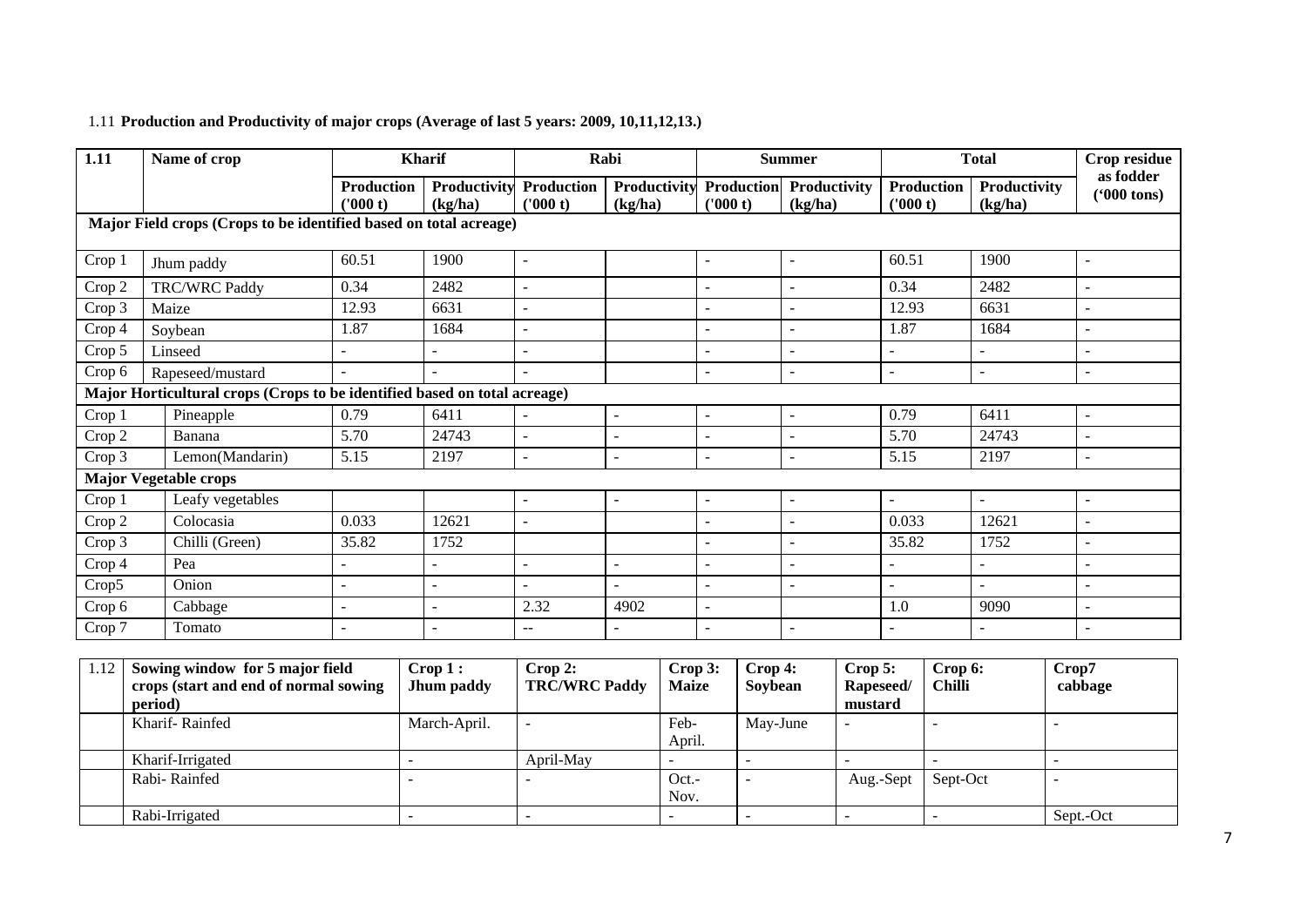| ∕.aıd-<br>Kainte |  |  |  |  |
|------------------|--|--|--|--|
|                  |  |  |  |  |

| 1.13 | What is the major contingency the district is prone to? (Tick mark) | Regular | Occasional | <b>None</b> |
|------|---------------------------------------------------------------------|---------|------------|-------------|
|      | Drought                                                             |         |            |             |
|      | Flood                                                               |         |            |             |
|      | Cyclone                                                             |         |            |             |
|      | Hail storm                                                          |         |            |             |
|      | Heat wave                                                           |         |            |             |
|      | Cold wave                                                           |         |            |             |
|      | Frost                                                               |         |            |             |
|      | Sea water intrusion                                                 |         |            |             |
|      | Pests and disease outbreak (specify)                                |         |            |             |
|      | Others (specify)                                                    |         |            |             |

| 1.14 | Include Digital maps of the<br>district for | Location map of district within State as Annexure I | Enclosed: Yes |
|------|---------------------------------------------|-----------------------------------------------------|---------------|
|      |                                             | Mean annual rainfall as Annexure 2                  | Enclosed: Yes |
|      |                                             | Soil map as Annexure 3                              | Enclosed: No  |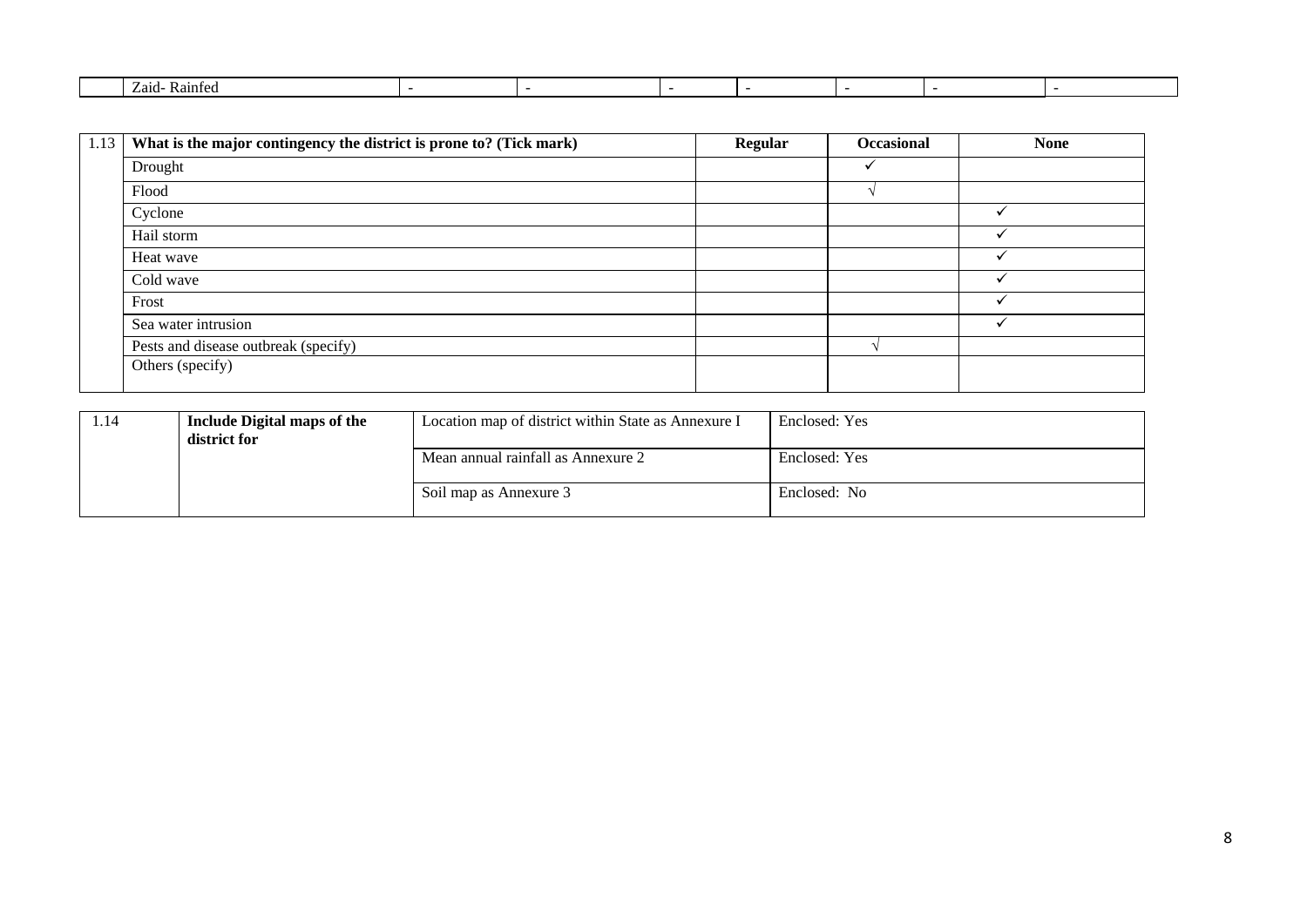

**Annexure – 1: LOCATION MAP OF UPPER SUBANSIRI DISTRICT OF ARUNACHAL PRADESH**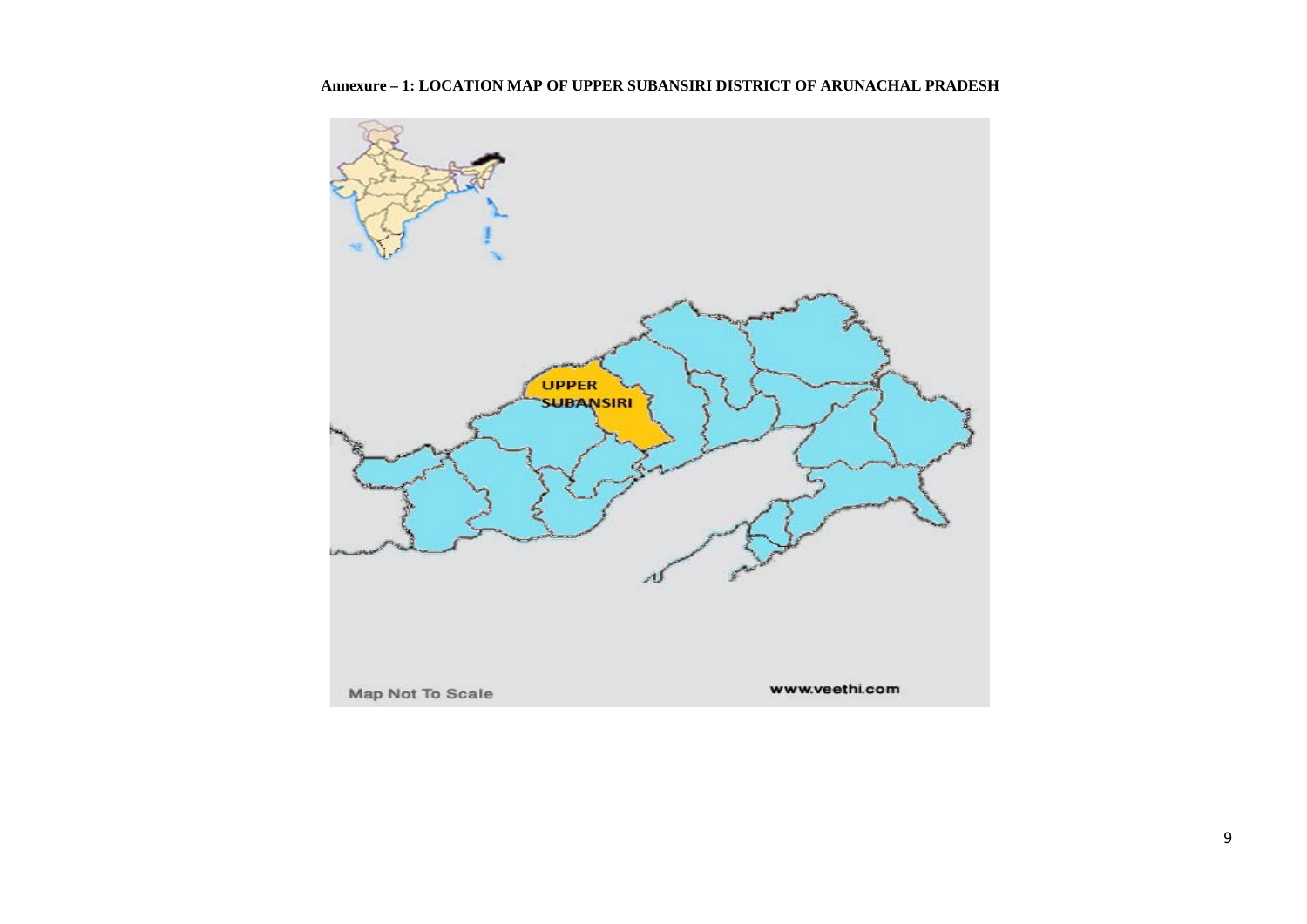#### MEAN ANNUAL RAINFALL OF UPPER SUBANSIRI DISTRICT

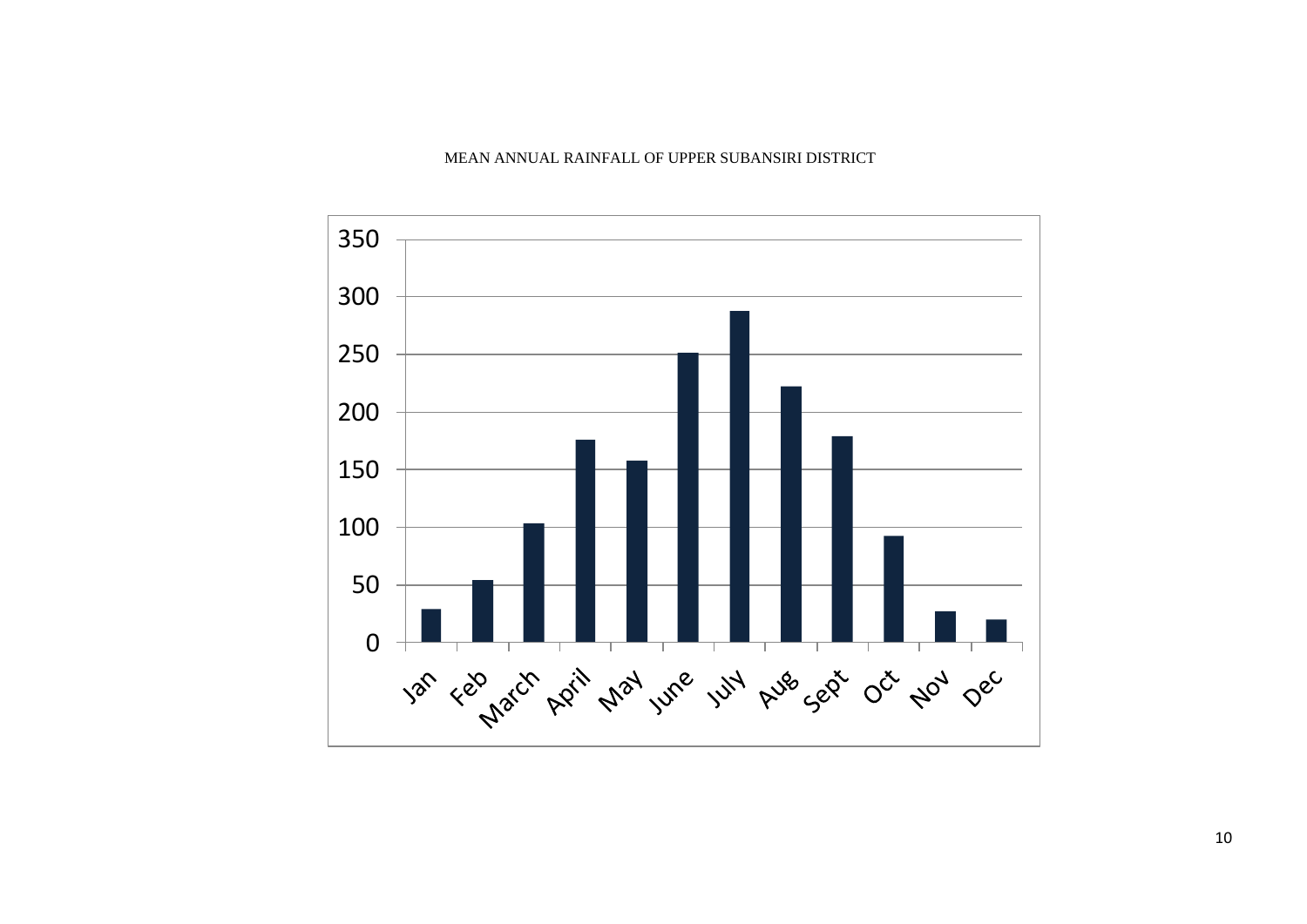# **2.0 Strategies for weather related contingencies**

**2. Drought**

**2.1 Drought (Rainfed situation)**

### **Drought-Pre-Monsoon (Last week of March to First week of April) Normal**

| <b>Condition</b>            |                                |                 |                                   | <b>Suggested Contingency measures</b>                       |                   |
|-----------------------------|--------------------------------|-----------------|-----------------------------------|-------------------------------------------------------------|-------------------|
| <b>Early season drought</b> | <b>Major Farming situation</b> | Normal Crop/    | Change in crop                    | <b>Agronomic measures</b>                                   | <b>Remarks</b> on |
| (delayed onset)             |                                |                 | Cropping system / cropping system |                                                             | Implementation    |
|                             |                                |                 | including variety                 |                                                             |                   |
| Delay by 2 weeks            | 600-1000 m MSL                 | Jhum paddy      | No change                         | Incorporation of organic manure                             | Line dept schemes |
| $2nd$ to $3rd$ week of      | <b>Shallow to moderately</b>   |                 |                                   | Growing of drought tolerant varieties                       | /RKVY/NFSM        |
| April)                      | deep coarse loamy Soils        |                 |                                   |                                                             |                   |
|                             |                                | Maize           | No change                         | Conservation of pre-monsoon soil moisture                   | Schemes from Line |
|                             |                                |                 | Short duration                    | through soil/straw/grass mulching practices                 | Deptt.            |
|                             |                                |                 | crops/varieties                   | $\blacksquare$ Hydropriming/ seed soaking in water for 24hr | /RKVY/            |
|                             |                                |                 | like RCM-1-                       | and followed by shade drying before sowing.                 | <b>ATMA</b>       |
|                             |                                |                 |                                   | 75, RCM-1-76   Application of organic manure before sowing. |                   |
|                             |                                |                 | Maize +<br>$\blacksquare$         |                                                             |                   |
|                             |                                |                 | groundnut/soy                     |                                                             |                   |
|                             |                                |                 | a bean/rice                       |                                                             |                   |
|                             |                                |                 | bean inter                        |                                                             |                   |
|                             |                                |                 | cropping.                         |                                                             |                   |
|                             |                                |                 |                                   |                                                             |                   |
|                             |                                | Soybean         | No change                         | Incorpotration of organic manure                            |                   |
|                             |                                |                 |                                   | • Growing of short duration varieties                       |                   |
|                             |                                | Millet          | No Change                         |                                                             |                   |
|                             |                                | (finger/foxtail | Short duration                    |                                                             |                   |
|                             |                                | millet)         | crops/varieties                   |                                                             |                   |
|                             |                                |                 | of finger                         |                                                             |                   |
|                             |                                |                 | millet (VR-                       |                                                             |                   |
|                             |                                |                 | 708, GPU-                         |                                                             |                   |
|                             |                                |                 | 67), foxtail                      |                                                             |                   |
|                             |                                |                 | millet (SR-16,                    |                                                             |                   |
|                             |                                |                 | Meera)                            |                                                             |                   |
|                             |                                | Vegetable       | <b>Bottle gourd</b>               | <b>Bottle gourd</b>                                         |                   |
|                             |                                | crops (Bottle   | Punjab<br>٠                       | Use of organic manures (FYM 5 tones/ha or                   |                   |
|                             |                                | gourd, Chilli,  | Round, Pusa                       | vermicompost 1 ton/ha)                                      |                   |
|                             |                                |                 | Sandesh,                          | Raise crop on ridge-furrow or raised bed                    |                   |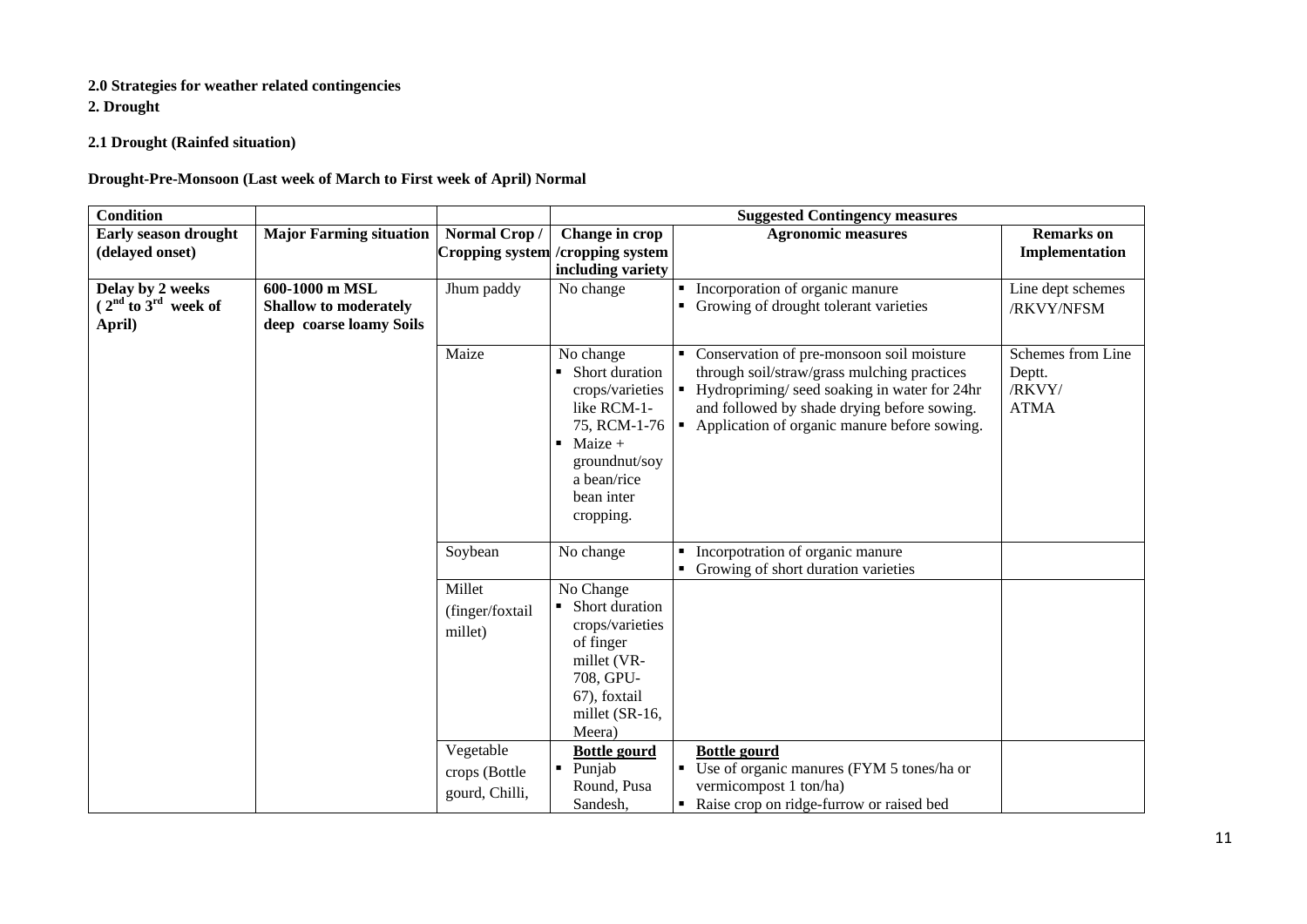|                                                                 | beans, okra,<br>brinjal) | Narendra<br>Shishir,<br>Punjab<br>Komal.<br><b>Chilli</b><br>Kashi Anmol,<br>Arka Lohit,<br>Kashi Early,<br>IIHR-Sel.<br>132                                                                       | planting system<br>Conservation of soil moisture through<br>soil/straw/grass mulching practices.<br><b>Chilli</b><br>Raise crop on ridge-furrow raised bed planting<br>$\blacksquare$<br>system<br>• Use of organic manures (FYM 5 tones/ha or<br>vermicompost 1 ton/ha) to enhance water<br>holding capacity of soil<br>• Conservation of soil moisture through<br>soil/straw/grass mulching practices.<br>Do not allow weeds to grow during plant's<br>early growth stage.<br>Mixed cropping of various vegetable crops. |  |
|-----------------------------------------------------------------|--------------------------|----------------------------------------------------------------------------------------------------------------------------------------------------------------------------------------------------|----------------------------------------------------------------------------------------------------------------------------------------------------------------------------------------------------------------------------------------------------------------------------------------------------------------------------------------------------------------------------------------------------------------------------------------------------------------------------------------------------------------------------|--|
| Above 1000 m MSL<br><b>Shallow coarse loamy</b><br><b>Soils</b> | Maize                    | No change<br>• Short duration<br>crops/varieties<br>like RCM-1-<br>75, RCM-1-<br>76,<br>Allrounder,<br>$HQPM-1$ ,<br>DA-61 A<br>Maize +<br>groundnut/soy<br>a bean/rice<br>bean inter<br>cropping. | • Conservation of pre-monsoon soil moisture<br>through soil/straw/grass mulching practices<br>Hydropriming/seed soaking in water for 24hr<br>$\blacksquare$<br>and followed by shade drying before sowing.<br>• Application of organic manure before sowing.                                                                                                                                                                                                                                                               |  |
|                                                                 | Millet                   | No Change<br>Short duration<br>crops/varieties<br>of finger millet<br>(VR-708, GPU-<br>67), foxtail<br>millet (SR-16,<br>Meera)                                                                    |                                                                                                                                                                                                                                                                                                                                                                                                                                                                                                                            |  |
|                                                                 | Vegetable                | <b>Bottle gourd</b><br>(round)<br>· Punjab<br>Round, Pusa                                                                                                                                          | <b>Bottle gourd (round)</b><br>• Use of organic manures (FYM 5 tones/ha or<br>vermicompost 1 ton/ha)<br>Raise crop on ridge-furrow or raised bed                                                                                                                                                                                                                                                                                                                                                                           |  |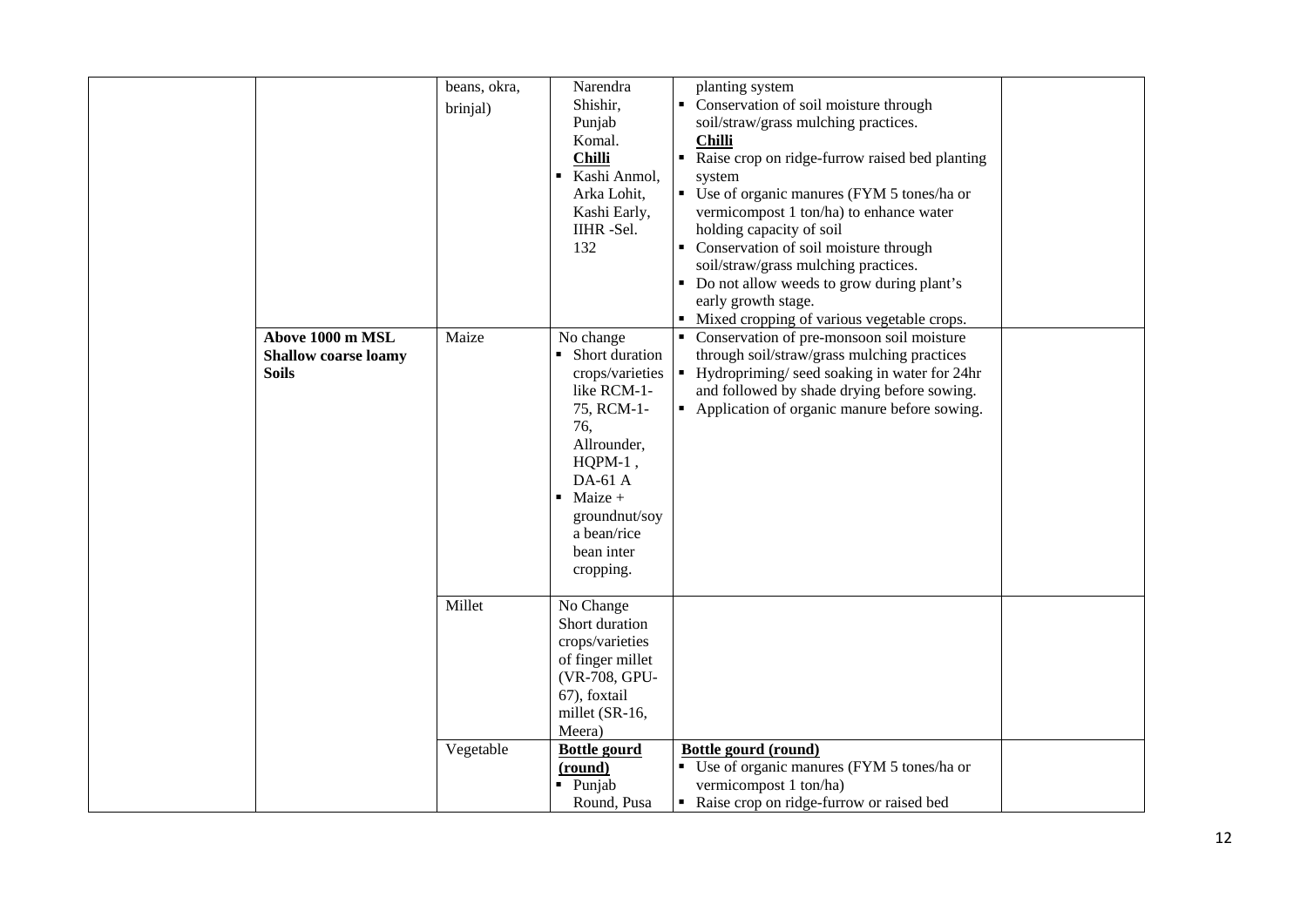|          | Sandesh,<br>Narendra<br>Shishir,<br>Punjab<br>Komal.<br><b>Chilli</b><br>Kashi Anmol,<br>$\blacksquare$<br>Arka Lohit,<br>Kashi Early,<br>IIHR-Sel.<br>132<br>Mixed<br>$\blacksquare$<br>cropping of<br>various<br>vegetable<br>crops. | planting system<br>Conservation of soil moisture through<br>soil/straw/grass mulching practices.<br><b>Chilli</b><br>Raise crop on ridge-furrow raised bed planting<br>system<br>• Use of organic manures (FYM 5 tones/ha or<br>vermicompost 1 ton/ha) to enhance water<br>holding capacity of soil<br>Conservation of soil moisture through<br>soil/straw/grass mulching practices.<br>Do not allow weeds to grow during plant's<br>early growth stage. |                                 |
|----------|----------------------------------------------------------------------------------------------------------------------------------------------------------------------------------------------------------------------------------------|----------------------------------------------------------------------------------------------------------------------------------------------------------------------------------------------------------------------------------------------------------------------------------------------------------------------------------------------------------------------------------------------------------------------------------------------------------|---------------------------------|
| Ginger   | No change                                                                                                                                                                                                                              | Application of organic manures before sowing &<br>deep ploughing 2-3 times.<br>Mulching with locally available materials                                                                                                                                                                                                                                                                                                                                 | Line dept schemes<br>/RKVY/MIDH |
| Turmeric | No change                                                                                                                                                                                                                              | Application of organic manures before sowing $\&$<br>deep ploughing 2-3 times.<br>Mulching with locally available materials                                                                                                                                                                                                                                                                                                                              | Line dept schemes<br>/RKVY/MIDH |

# 2.2 **Drought-Normal onset of Monsoon (1st week of June) Normal**

| Condition              |                      |                        |                   | <b>Suggested Contingency measures</b>               |                |  |  |
|------------------------|----------------------|------------------------|-------------------|-----------------------------------------------------|----------------|--|--|
| Early                  | <b>Major Farming</b> | Normal Crop / Cropping | Change in crop    | <b>Agronomic measures</b>                           |                |  |  |
| season                 | situation            | system                 | /cropping system  |                                                     | Implementation |  |  |
| drought                |                      |                        | including variety |                                                     |                |  |  |
| (delayed               |                      |                        |                   |                                                     |                |  |  |
| onset)                 |                      |                        |                   |                                                     |                |  |  |
| Delay by 2             | $600-1000$ m         | WRC/TRC (Paddy)        | No change         | Closer spacing of $15x15$ cm and 4-5 seedlings/hill |                |  |  |
| weeks                  | <b>MSL</b>           |                        | Short duration    | Weeding is to be done 15 and 35 days after          |                |  |  |
| (3 <sup>rd</sup> week) | <b>Shallow</b> to    |                        | vars. RCM-9.      | transplanting.                                      |                |  |  |
| of June)               | moderately           |                        | $RCM-10$ ,        |                                                     |                |  |  |
|                        | deep coarse          |                        | <b>RCM 11,</b>    |                                                     |                |  |  |
|                        | loamy Soils          |                        | $CAU-R-1$ ,       |                                                     |                |  |  |
|                        |                      |                        | TTB-404,          |                                                     |                |  |  |
|                        |                      |                        | TTB-303.          |                                                     |                |  |  |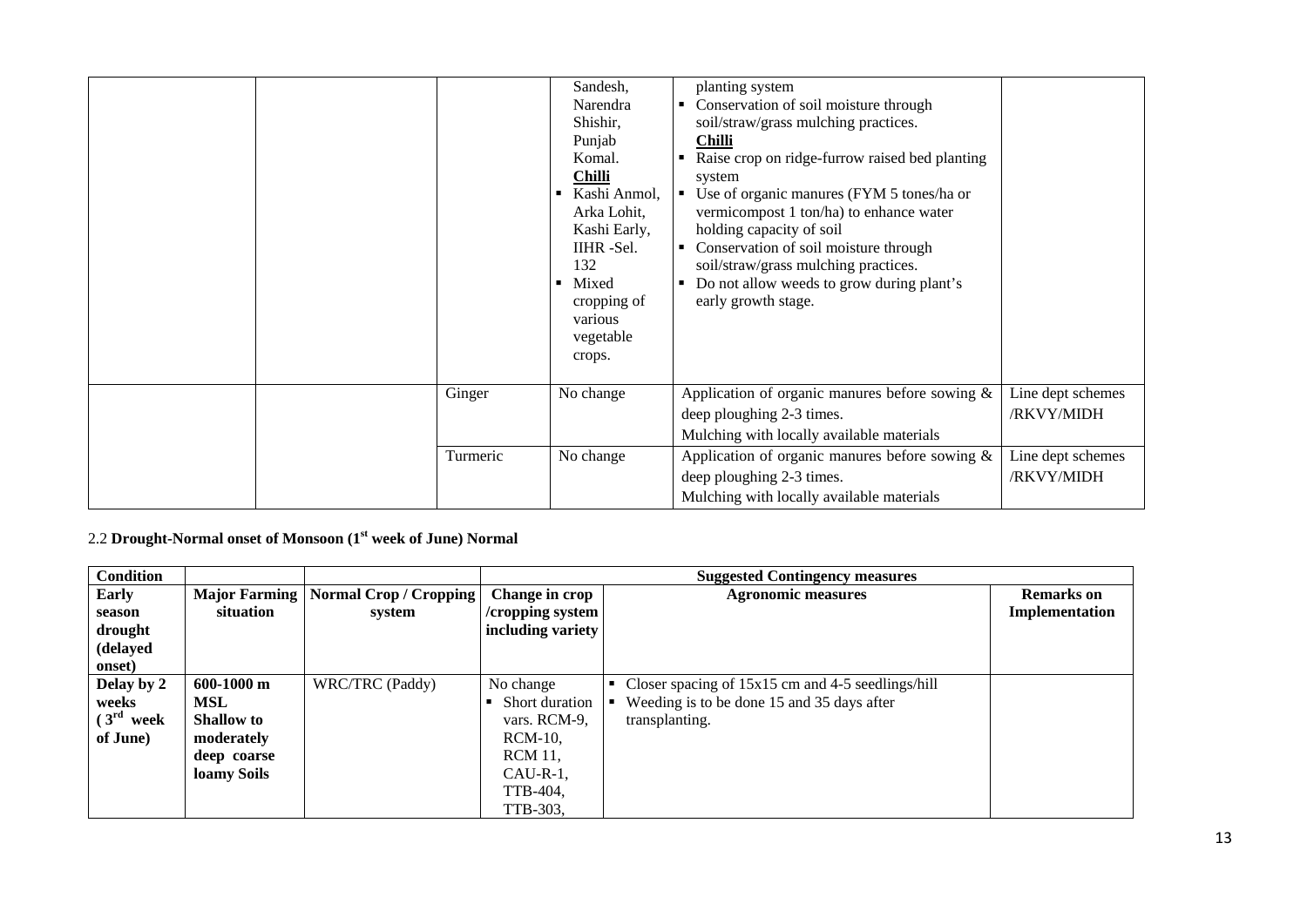|                                                                    |                                                                    | Mulagavaru,<br>Kanaklata.                                                                                                                                                                                                    |                                                                                                                                                                                                                                                                                                                                                                                                                                                                                                                                                                                                                                                                                    |  |
|--------------------------------------------------------------------|--------------------------------------------------------------------|------------------------------------------------------------------------------------------------------------------------------------------------------------------------------------------------------------------------------|------------------------------------------------------------------------------------------------------------------------------------------------------------------------------------------------------------------------------------------------------------------------------------------------------------------------------------------------------------------------------------------------------------------------------------------------------------------------------------------------------------------------------------------------------------------------------------------------------------------------------------------------------------------------------------|--|
|                                                                    | Millet (finger/foxtail<br>millet)                                  | No Change<br>• Short duration<br>crops/varieties<br>of finger<br>millet (VR-<br>708, GPU-<br>67), foxtail<br>millet (SR-<br>16, Arjuna,<br>Prasad)                                                                           | ■ 10% higher seed rate                                                                                                                                                                                                                                                                                                                                                                                                                                                                                                                                                                                                                                                             |  |
|                                                                    | Vegetable crops (Bottle<br>gourd, Chilli, beans,<br>okra, brinjal) | <b>Bottle gourd</b><br>Punjab<br>$\blacksquare$<br>Round, Pusa<br>Sandesh,<br>Narendra<br>Shishir,<br>Punjab<br>Komal.<br><b>Chilli</b><br>Kashi Anmol,<br>$\blacksquare$<br>Arka Lohit,<br>Kashi Early,<br>IIHR-Sel.<br>132 | <b>Bottle gourd</b><br>Use of organic manures (FYM 5 tones/ha or<br>$\blacksquare$<br>vermicompost 1 ton/ha)<br>Raise crop on ridge-furrow or raised bed planting system<br>• Conservation of soil moisture through soil/straw/grass<br>mulching practices.<br><b>Chilli</b><br>Raise crop on ridge-furrow raised bed planting system<br>$\blacksquare$<br>Use of organic manures (FYM 5 tones/ha or<br>vermicompost 1 ton/ha) to enhance water holding<br>capacity of soil<br>• Conservation of soil moisture through soil/straw/grass<br>mulching practices.<br>• Do not allow weeds to grow during plant's early growth<br>stage.<br>Mixed cropping of various vegetable crops. |  |
| Above 1000 m<br><b>MSL</b><br><b>Shallow coarse</b><br>loamy Soils | WRC/TRC (Paddy)                                                    | No change<br>• Short duration<br>vars. Megha<br>Rice 1 and<br>Megha Rice 2,                                                                                                                                                  | Closer spacing of $10x10$ cm and 4-5 seedlings/hill<br>$\blacksquare$<br>Weeding is to be done 15 and 35 days after<br>$\blacksquare$<br>transplanting.                                                                                                                                                                                                                                                                                                                                                                                                                                                                                                                            |  |
|                                                                    | Millet                                                             | No Change<br>Short duration<br>crops/varieties<br>of finger millet<br>(VR-708, GPU-<br>67), foxtail                                                                                                                          |                                                                                                                                                                                                                                                                                                                                                                                                                                                                                                                                                                                                                                                                                    |  |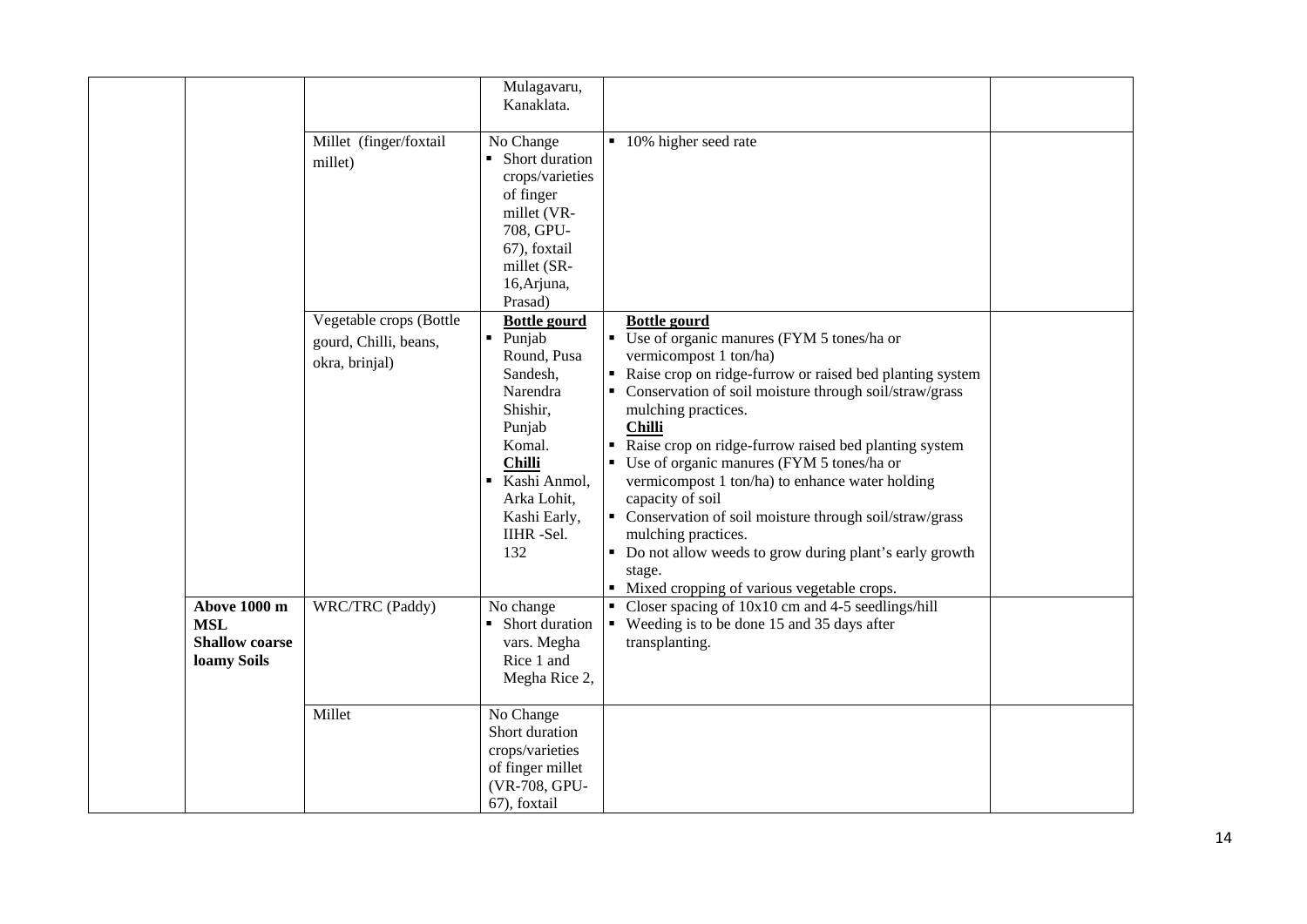|  |                              | millet (SR-16,<br>Meera) |                                                       |  |
|--|------------------------------|--------------------------|-------------------------------------------------------|--|
|  | Off season vegetable<br>crop | No change                | <b>Cabbage</b><br><b>Cauliflower</b><br><b>Chilli</b> |  |

Note: Generally the delay in onset of monsoon by 4 weeks is not applicable.

# 2.1.2 **Drought-irrigated situation** : NA in this district

### **Normal onset of pre- monsoon**

| Early season drought<br>(Normal onset)                                                        | <b>Major Farming</b><br>situation                                               | <b>Normal</b><br>Crop/croppin<br>g system                                | Crop management                                                                                                                                                                                                 | Soil nutrient & moisture<br>conservation measures                                                                                   | <b>Remarks</b> on<br>Implementation        |
|-----------------------------------------------------------------------------------------------|---------------------------------------------------------------------------------|--------------------------------------------------------------------------|-----------------------------------------------------------------------------------------------------------------------------------------------------------------------------------------------------------------|-------------------------------------------------------------------------------------------------------------------------------------|--------------------------------------------|
| <b>Normal onset</b><br>followed by 15-20<br>days dry spell after<br>sowing leading to<br>poor | 600-1000 m MSL<br>Shallow to<br>moderately deep<br>coarse loamy<br><b>Soils</b> | Maize                                                                    | $\blacksquare$ If the germination is less than 30% of<br>optimum plant population, re sowing<br>should be done<br>Gap filling to be done to maintain<br>optimum plant density<br>Foliar application of 1% MOP   | Provide irrigation from the<br>٠<br>available sources<br>Mulching with locally available<br>material                                | Schemes from<br>Line Deptt.<br>/RKVY/ATMA  |
| germination/crop<br>stand etc.                                                                |                                                                                 | Millet<br>(finger/foxtail<br>millet)                                     | If the germination is less than 30% of<br>٠<br>optimum plant population re sowing<br>should be done<br>Gap filling to be done to maintain<br>optimum plant density<br>• Foliar application of 1% MOP            | Provide irrigation from the<br>٠<br>available sources<br>Mulching with locally available<br>٠<br>material                           |                                            |
|                                                                                               |                                                                                 | Vegetable<br>crops (Bottle<br>gourd, Chilli,<br>beans, okra,<br>brinjal) | Gap filling with available seedlings.<br>٠<br>Foliar application of 1% MOP<br>٠                                                                                                                                 | Provide irrigation from the<br>available sources<br>Prefer Drip/sprinkler irrigation<br>Mulching with locally<br>available material | Protected<br>cultivation to be<br>promoted |
|                                                                                               | Above 1000 m<br><b>MSL</b><br><b>Shallow coarse</b><br>loamy Soils              | Maize                                                                    | $\blacksquare$ If the germination is less than 30% of<br>optimum plant population, re sowing<br>should be done<br>Gap filling to be done to maintain<br>optimum plant density<br>• Foliar application of 1% MOP | Provide irrigation from the<br>available sources<br>Mulching with locally available<br>material                                     | Schemes from<br>Line Deptt.<br>/RKVY/ATMA  |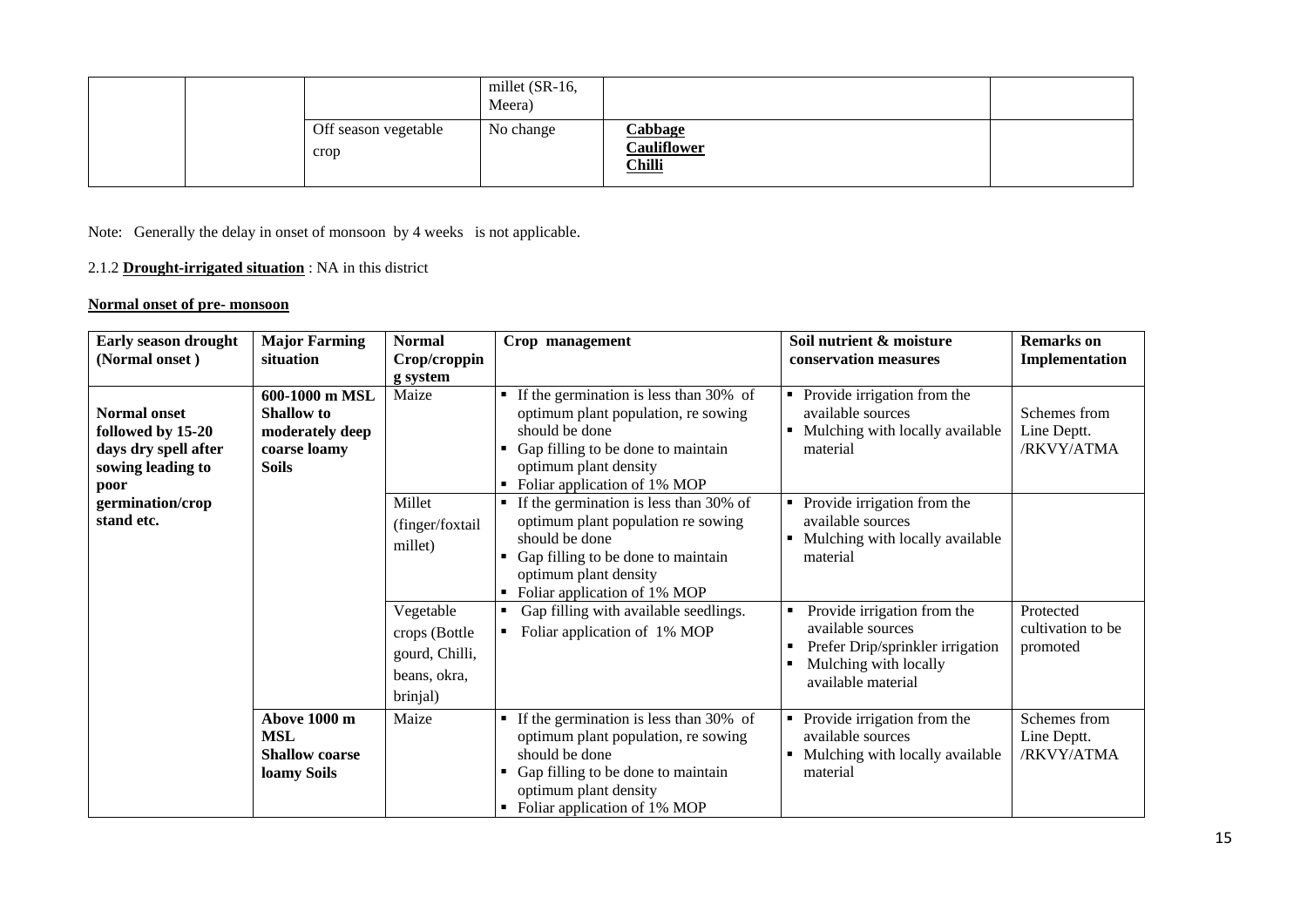| Millet |           | If the germination is less than 30% of<br>optimum plant population re sowing<br>should be done<br>Gap filling to be done to maintain<br>optimum plant density<br>Foliar application of 1% MOP | Provide irrigation from the<br>available sources<br>Mulching with locally available<br>material                                     |                                                                                              |
|--------|-----------|-----------------------------------------------------------------------------------------------------------------------------------------------------------------------------------------------|-------------------------------------------------------------------------------------------------------------------------------------|----------------------------------------------------------------------------------------------|
|        | Vegetable | Gap filling with available seedlings.<br>Foliar application of 1% MOP                                                                                                                         | Provide irrigation from the<br>available sources<br>Prefer Drip/sprinkler irrigation<br>Mulching with locally<br>available material | Protected<br>cultivation to be<br>promoted<br>Promoted rain<br>water harvesting<br>structure |

| <b>Condition</b>                                                                                |                                                                                                  |                                                                       |                                                                                                                                                                                                                                       | <b>Suggested Contingency measures</b>                                                                                                                                                                                                                                                                       |                                     |
|-------------------------------------------------------------------------------------------------|--------------------------------------------------------------------------------------------------|-----------------------------------------------------------------------|---------------------------------------------------------------------------------------------------------------------------------------------------------------------------------------------------------------------------------------|-------------------------------------------------------------------------------------------------------------------------------------------------------------------------------------------------------------------------------------------------------------------------------------------------------------|-------------------------------------|
| Mid season drought<br>(long dry spell,<br>consecutive 2 weeks<br>rainless $(>2.5$<br>mm)period) | <b>Major Farming</b><br>situation                                                                | <b>Normal Crop</b><br>/cropping<br>system                             | Crop management                                                                                                                                                                                                                       | Soil nutrient & moisture<br>conservation measures                                                                                                                                                                                                                                                           | <b>Remarks</b> on<br>Implementation |
| Vegetative stage                                                                                | 600-1000 m<br><b>MSL</b><br><b>Shallow</b> to<br>moderately deep<br>coarse loamy<br><b>Soils</b> | Maize<br>Millet<br>(finger/foxtail<br>millet)<br>Soybean              | Weeding<br>$\blacksquare$<br>Interculture<br>Foliar application of 1% MOP<br>٠<br>$\blacksquare$ Weeding<br>Interculture<br>Foliar application of 1% MOP<br>Weeding<br>$\blacksquare$<br>Interculture<br>Foliar application of 1% MOP | Provide irrigation from the available<br>sources<br>• Mulching with locally available<br>material<br>• Provide irrigation from the available<br>sources<br>• Mulching with locally available<br>material<br>Provide irrigation from the available<br>sources<br>Mulching with locally available<br>material |                                     |
|                                                                                                 |                                                                                                  | Vegetable crops<br>(Bottle gourd,<br>Chilli, beans,<br>okra, brinjal) |                                                                                                                                                                                                                                       | Provide irrigation from the available<br>sources<br>Prefer Drip/sprinkler irrigation                                                                                                                                                                                                                        |                                     |
|                                                                                                 | Above 1000 m                                                                                     | Maize                                                                 | • Weeding                                                                                                                                                                                                                             | • Provide irrigation from the available                                                                                                                                                                                                                                                                     |                                     |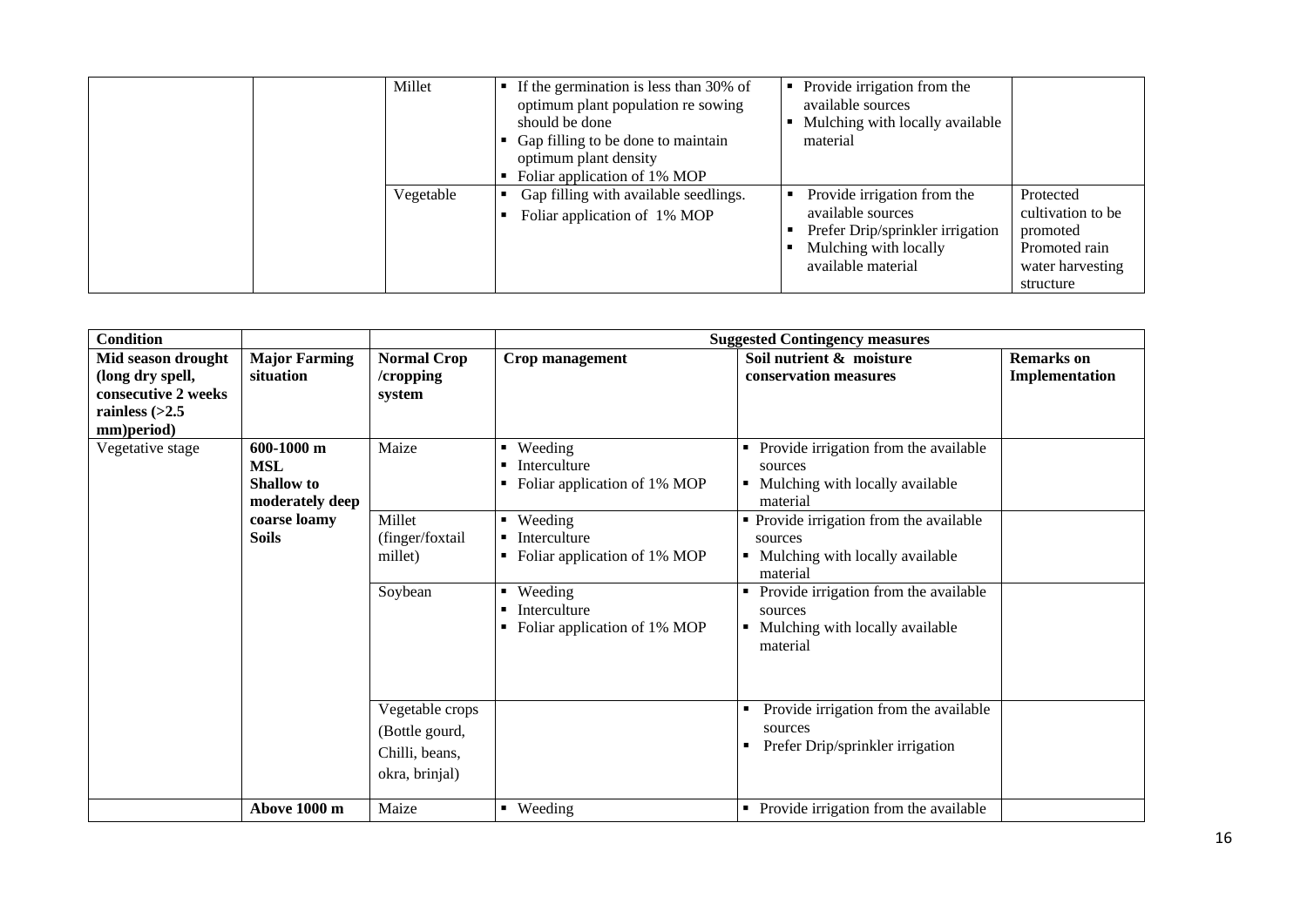| <b>MSL</b><br><b>Shallow coarse</b><br>loamy Soils |                                                                       | Interculture<br>Foliar application of 1% MOP                              | sources<br>Mulching with locally available<br>material                                            |  |
|----------------------------------------------------|-----------------------------------------------------------------------|---------------------------------------------------------------------------|---------------------------------------------------------------------------------------------------|--|
|                                                    | Millet<br>(finger/foxtail)<br>millet)                                 | Weeding<br>Interculture<br>$\blacksquare$<br>Foliar application of 1% MOP | • Provide irrigation from the available<br>sources<br>Mulching with locally available<br>material |  |
|                                                    | Vegetable crops<br>(Bottle gourd,<br>Chilli, beans,<br>okra, brinjal) |                                                                           | Provide irrigation from the available<br>sources<br>Prefer Drip/sprinkler irrigation              |  |

| <b>Condition</b>    |                       |                                                         |                                                              | <b>Suggested Contingency measures</b>                                                                                                        |                   |
|---------------------|-----------------------|---------------------------------------------------------|--------------------------------------------------------------|----------------------------------------------------------------------------------------------------------------------------------------------|-------------------|
| Mid season drought  | <b>Major Farming</b>  | <b>Normal Crop</b>                                      | Crop management                                              | Soil nutrient & moisture                                                                                                                     | <b>Remarks</b> on |
| (long dry spell,    | situation             | /cropping                                               |                                                              | conservation measures                                                                                                                        | Implementation    |
| consecutive 2 weeks |                       | system                                                  |                                                              |                                                                                                                                              |                   |
| rainless $(>2.5$    |                       |                                                         |                                                              |                                                                                                                                              |                   |
| mm)period)          |                       |                                                         |                                                              |                                                                                                                                              |                   |
| Reproductive stage  | 600-1000 m            | Maize                                                   | $\blacksquare$ Weeding                                       | Provide irrigation from the available                                                                                                        |                   |
|                     | <b>MSL</b>            |                                                         | Interculture                                                 | sources                                                                                                                                      |                   |
|                     | <b>Shallow</b> to     |                                                         | Foliar application of 1% MOP                                 | Mulching with locally available                                                                                                              |                   |
|                     | moderately deep       |                                                         | Application of Organic NPK                                   | material                                                                                                                                     |                   |
|                     | coarse loamy          |                                                         | (liquid formulation)                                         |                                                                                                                                              |                   |
|                     | <b>Soils</b>          | Millet<br>(finger/foxtail<br>millet)<br>Vegetable crops | Weeding<br>٠<br>Interculture<br>Foliar application of 1% MOP | • Provide irrigation from the available<br>sources<br>• Mulching with locally available<br>material<br>Provide irrigation from the available |                   |
|                     |                       | (Bottle gourd,                                          |                                                              | sources                                                                                                                                      |                   |
|                     |                       | Chilli, beans,                                          |                                                              | Prefer Drip/sprinkler irrigation                                                                                                             |                   |
|                     |                       | okra, brinjal)                                          |                                                              |                                                                                                                                              |                   |
|                     |                       |                                                         |                                                              |                                                                                                                                              |                   |
|                     | Above 1000 m          | Maize                                                   | Weeding<br>$\blacksquare$                                    | Provide irrigation from the available                                                                                                        |                   |
|                     | <b>MSL</b>            |                                                         | Interculture                                                 | sources                                                                                                                                      |                   |
|                     | <b>Shallow coarse</b> |                                                         | Foliar application of 1% MOP<br>٠                            | Mulching with locally available                                                                                                              |                   |
|                     | loamy Soils           |                                                         |                                                              | material                                                                                                                                     |                   |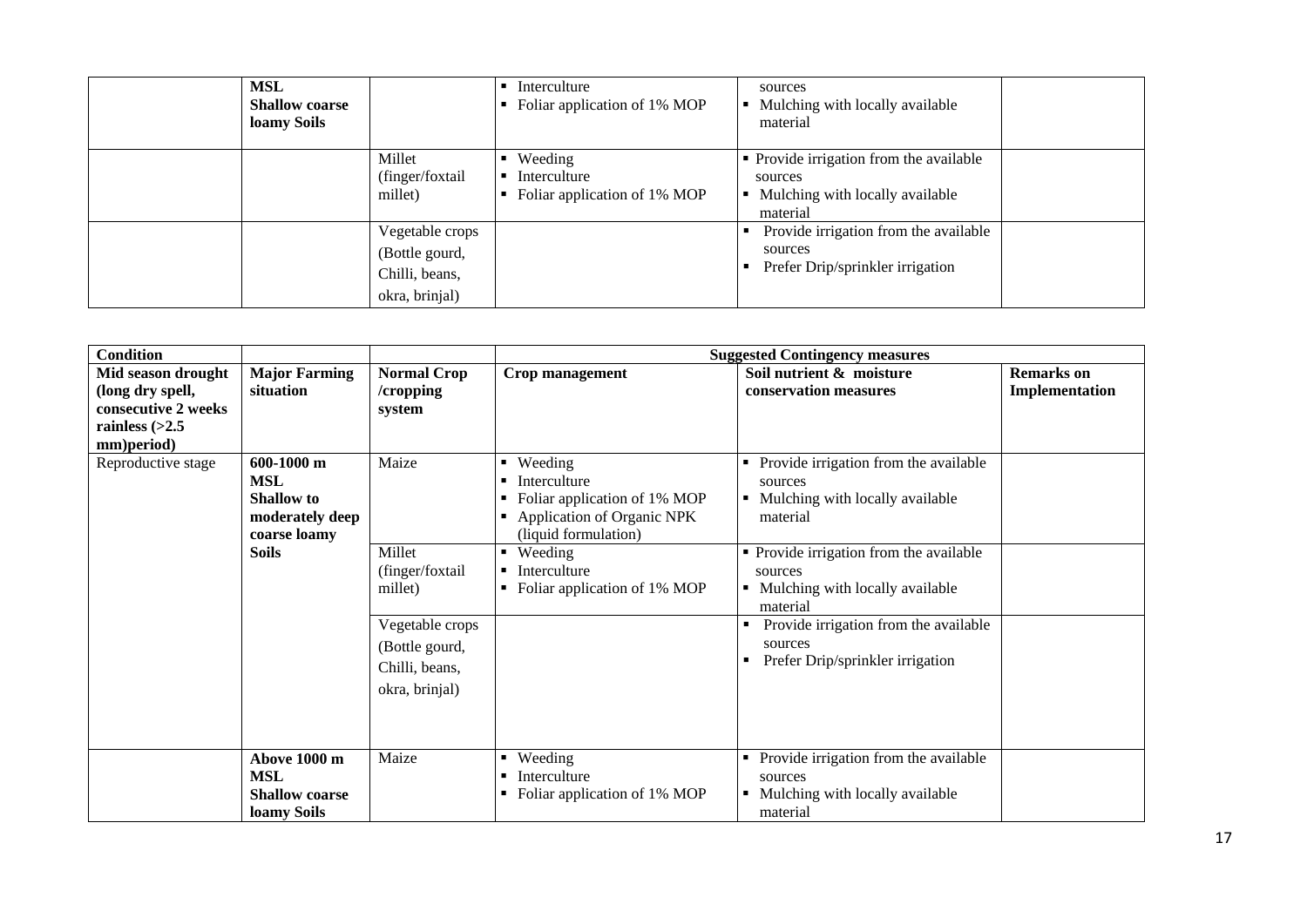|  | Millet<br>(finger/foxtail)<br>millet)                                 | Weeding<br>Interculture<br>Foliar application of 1% MOP | • Provide irrigation from the available<br>sources<br>Mulching with locally available<br>material |  |
|--|-----------------------------------------------------------------------|---------------------------------------------------------|---------------------------------------------------------------------------------------------------|--|
|  | Vegetable crops<br>(Bottle gourd,<br>Chilli, beans,<br>okra, brinjal) |                                                         | Provide irrigation from the available<br>sources<br>Prefer Drip/sprinkler irrigation              |  |

| <b>Condition</b>        |                                                            |                                       |                                       | <b>Suggested Contingency measures</b>                                                         |                                       |
|-------------------------|------------------------------------------------------------|---------------------------------------|---------------------------------------|-----------------------------------------------------------------------------------------------|---------------------------------------|
| <b>Terminal drought</b> | <b>Major Farming</b>                                       | <b>Normal</b>                         | Crop management                       | <b>Rabi Crop planning</b>                                                                     | <b>Remarks on Implementation</b>      |
| (Early withdrawal of    | situation                                                  | Crop/cropping                         |                                       |                                                                                               |                                       |
| monsoon)                |                                                            | system                                |                                       |                                                                                               |                                       |
|                         | $600-1000$ m<br><b>MSL</b><br><b>Shallow</b> to            | WRC/TRC (Paddy)                       | Harvest at physiological<br>maturity. | • Planning for zero tillage<br>cultivation of pea, toria etc.<br>• Preparation for cole crops | Schemes from Line<br>Deptt./RKVY/ATMA |
|                         | moderately<br>deep coarse<br>loamy Soils                   | Millet<br>(finger/foxtail<br>millet)  | Harvest at physiological<br>maturity. | • Planning for zero tillage<br>cultivation of pea, toria etc.<br>• Preparation for cole crops |                                       |
|                         |                                                            | Soybean                               | Harvest at maturity                   | Planning for cole crops                                                                       |                                       |
|                         | <b>Above 1000 m</b><br><b>MSL</b><br><b>Shallow coarse</b> | WRC/TRC (Paddy)                       | Harvest at physiological<br>maturity. | • Planning for zero tillage<br>cultivation of pea, toria etc.<br>• Preparation for cole crops | Schemes from Line<br>Deptt./RKVY/ATMA |
|                         | loamy Soils                                                | Millet<br>(finger/foxtail)<br>millet) | Harvest at physiological<br>maturity. | • Planning for zero tillage<br>cultivation of pea, toria etc.<br>• Preparation for cole crops |                                       |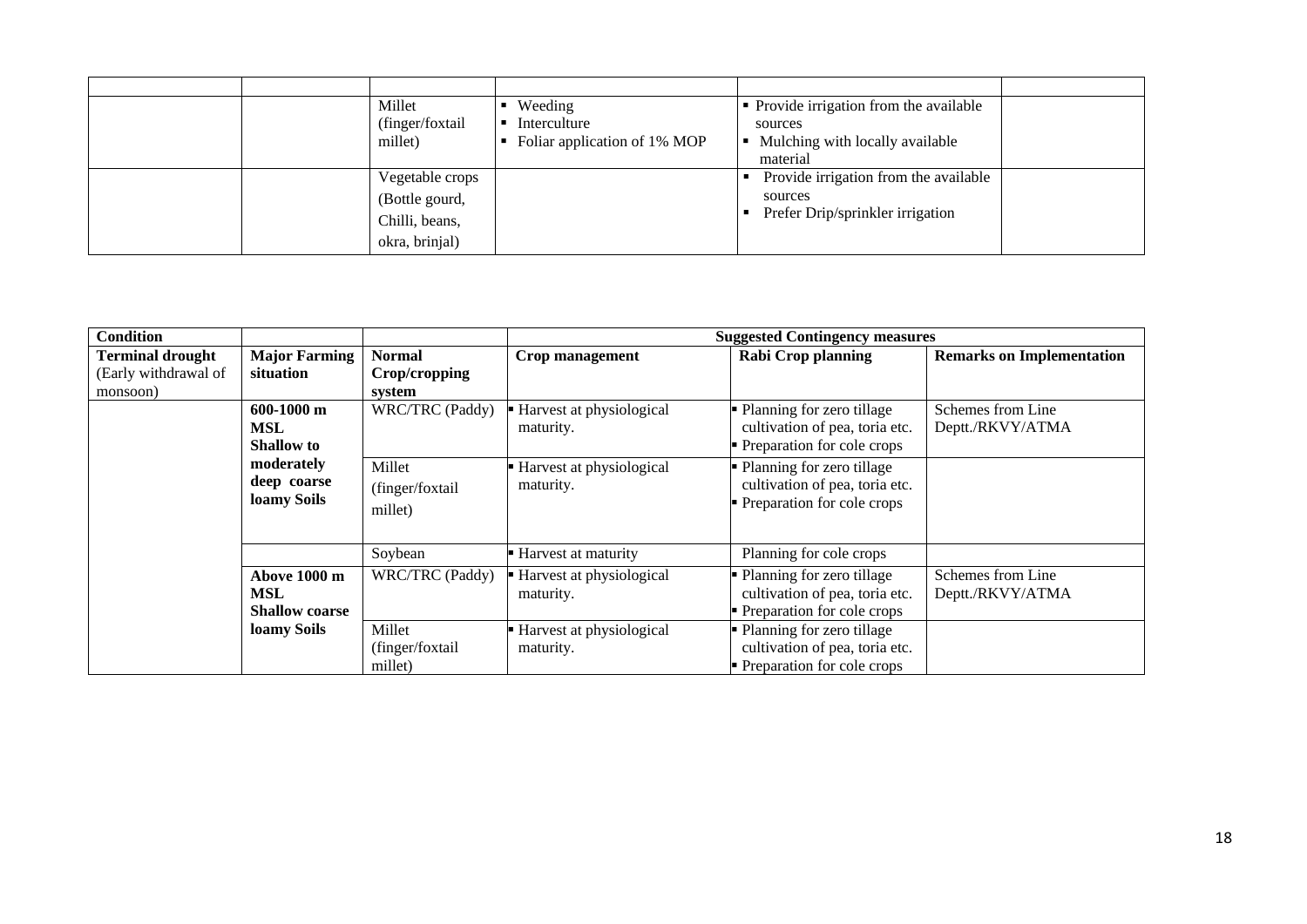#### **Normal onset of monsoon**

| <b>Condition</b>                                                                                                  |                                                                                        |                                      | <b>Suggested Contingency measures</b>                                                                                                                                                            |                                                                                                         |                                                                                              |  |
|-------------------------------------------------------------------------------------------------------------------|----------------------------------------------------------------------------------------|--------------------------------------|--------------------------------------------------------------------------------------------------------------------------------------------------------------------------------------------------|---------------------------------------------------------------------------------------------------------|----------------------------------------------------------------------------------------------|--|
| Early season drought<br>(Normal onset)                                                                            | <b>Major Farming</b><br>situation                                                      | <b>Normal</b><br>Crop/croppin        | Crop management                                                                                                                                                                                  | Soil nutrient & moisture<br>conservation measures                                                       | <b>Remarks</b> on<br>Implementation                                                          |  |
|                                                                                                                   |                                                                                        | g system                             |                                                                                                                                                                                                  |                                                                                                         |                                                                                              |  |
| <b>Normal onset</b><br>followed by 15-20<br>days dry spell after<br>sowing leading to<br>poor<br>germination/crop | 600-1000 m MSL<br><b>Shallow</b> to<br>moderately deep<br>coarse loamy<br><b>Soils</b> | WRC/TRC<br>(Paddy)                   | Gap filling<br>٠<br>■ Weeding to be done<br>Foliar application of 1% MOP<br>Application of organic manure,<br>wherever possible<br>Timely plant protection of measures for<br>brown spot, thrips | Provide irrigation from the<br>available sources                                                        | Schemes from<br>Line Deptt.<br>/RKVY/ATMA                                                    |  |
| stand etc.                                                                                                        |                                                                                        | Millet<br>(finger/foxtail<br>millet) | Gap filling<br>$\blacksquare$<br>• Weeding<br>Foliar application of 1% MOP<br>• Application of organic manure,<br>wherever possible                                                              | Provide irrigation from the<br>٠<br>available sources                                                   |                                                                                              |  |
|                                                                                                                   |                                                                                        | Off season<br>vegetable crop         | • Foliar application of 1% MOP                                                                                                                                                                   | Provide irrigation from the<br>π.<br>available sources<br>• Mulching with locally available<br>material | Protected<br>cultivation to be<br>promotteed                                                 |  |
|                                                                                                                   | Above 1000 m<br><b>MSL</b><br><b>Shallow coarse</b><br>loamy Soils                     | WRC/TRC<br>(Paddy)                   | Weeding to be done<br>Foliar application of 1% MOP<br>Application of organic manure,<br>wherever possible<br>Timely plant protection of measures for<br>brown spot, thrips                       | Provide irrigation from the<br>$\blacksquare$<br>available sources                                      | Schemes from<br>Line Deptt.<br>/RKVY/ATMA                                                    |  |
|                                                                                                                   |                                                                                        | Millet<br>(finger/foxtail<br>millet) | • Gap filling<br>• Weeding<br>Foliar application of 1% MOP<br>Application of organic manure,<br>wherever possible                                                                                | Provide irrigation from the<br>available sources                                                        |                                                                                              |  |
|                                                                                                                   |                                                                                        | Off season<br>vegetable crop         | • Foliar application of 1% MOP                                                                                                                                                                   | Provide irrigation from the<br>available sources<br>• Mulching with locally available<br>material       | Protected<br>cultivation to be<br>promoted<br>Promoted rain<br>water harvesting<br>structure |  |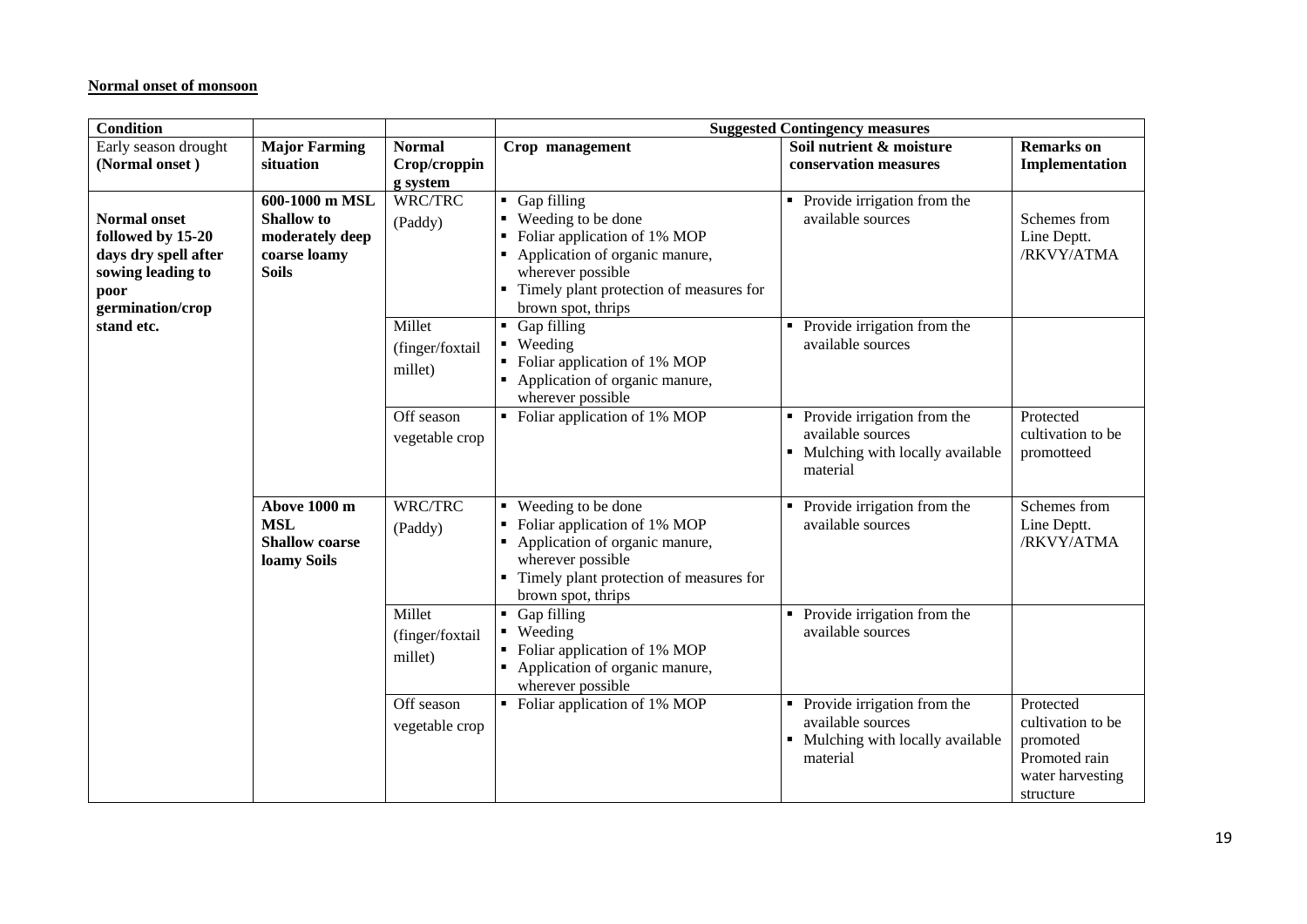| <b>Condition</b>                                                                                |                                                                                      |                                                  |                                                                                                                                                                                            | <b>Suggested Contingency measures</b>                                                                  |                                           |
|-------------------------------------------------------------------------------------------------|--------------------------------------------------------------------------------------|--------------------------------------------------|--------------------------------------------------------------------------------------------------------------------------------------------------------------------------------------------|--------------------------------------------------------------------------------------------------------|-------------------------------------------|
| Mid season drought<br>(long dry spell,<br>consecutive 2 weeks<br>rainless $(>2.5$<br>mm)period) | <b>Major Farming</b><br>situation                                                    | <b>Normal Crop</b><br>/cropping<br>system        | Crop management                                                                                                                                                                            | Soil nutrient & moisture<br>conservation measures                                                      | <b>Remarks</b> on<br>Implementation       |
| Vegetative stage                                                                                | $600-1000$ m<br>MSL<br>Shallow to<br>moderately deep<br>coarse loamy<br><b>Soils</b> | WRC/TRC<br>(Paddy)<br>Millet<br>(finger/foxtail) | Weeding to be done<br>Foliar application of 1% MOP<br>٠<br>Timely plant protection of<br>٠<br>measures for brown spot, thrips<br>Weeding<br>$\blacksquare$<br>Foliar application of 1% MOP | Provide irrigation from the available<br>sources<br>• Provide irrigation from the available<br>sources | Schemes from Line<br>Deptt.<br>/RKVY/ATMA |
|                                                                                                 | Above 1000 m<br><b>MSL</b><br><b>Shallow coarse</b><br>loamy Soils                   | millet)<br>WRC/TRC<br>(Paddy)                    | Weeding to be done<br>٠<br>Foliar application of 1% MOP<br>٠<br>Timely plant protection of<br>٠<br>measures for brown spot, thrips                                                         | Provide irrigation from the available<br>sources                                                       |                                           |
|                                                                                                 |                                                                                      | Millet<br>(finger/foxtail<br>millet)             | Weeding<br>٠<br>Foliar application of 1% MOP                                                                                                                                               | Provide irrigation from the available<br>sources                                                       |                                           |

| <b>Condition</b>                                                                                                              |                                                             |                                           | <b>Suggested Contingency measures</b>                                                  | п                                                     |                                           |
|-------------------------------------------------------------------------------------------------------------------------------|-------------------------------------------------------------|-------------------------------------------|----------------------------------------------------------------------------------------|-------------------------------------------------------|-------------------------------------------|
| Mid season drought<br>(long dry spell,<br>consecutive 2 weeks<br>rainless $\left\langle \geq 2.5 \right\rangle$<br>mm)period) | <b>Major Farming</b><br>situation                           | <b>Normal Crop</b><br>/cropping<br>system | Crop management                                                                        | Soil nutrient & moisture<br>conservation measures     | <b>Remarks</b> on<br>Implementation       |
| Reproductive stage                                                                                                            | $600-1000$ m<br>MSL<br><b>Shallow to</b><br>moderately deep | WRC/TRC<br>(Paddy)                        | Foliar application of 1% MOP<br>Timely plant protection of<br>measures for gundhi bug, | Provide irrigation from the available<br>sources      | Schemes from Line<br>Deptt.<br>/RKVY/ATMA |
|                                                                                                                               | coarse loamy<br><b>Soils</b>                                | Millet<br>(finger/foxtail<br>millet)      | Foliar application of 1% MOP<br>٠                                                      | • Provide irrigation from the available<br>sources    |                                           |
|                                                                                                                               | Above 1000 m<br>MSL<br><b>Shallow coarse</b>                | WRC/TRC<br>(Paddy)                        | Foliar application of 1% MOP<br>Timely plant protection of<br>measures for gundhi bug  | • Provide irrigation from the available<br>sources    |                                           |
|                                                                                                                               | loamy Soils                                                 | Millet                                    | Foliar application of 1% MOP                                                           | Provide irrigation from the available<br>٠<br>sources |                                           |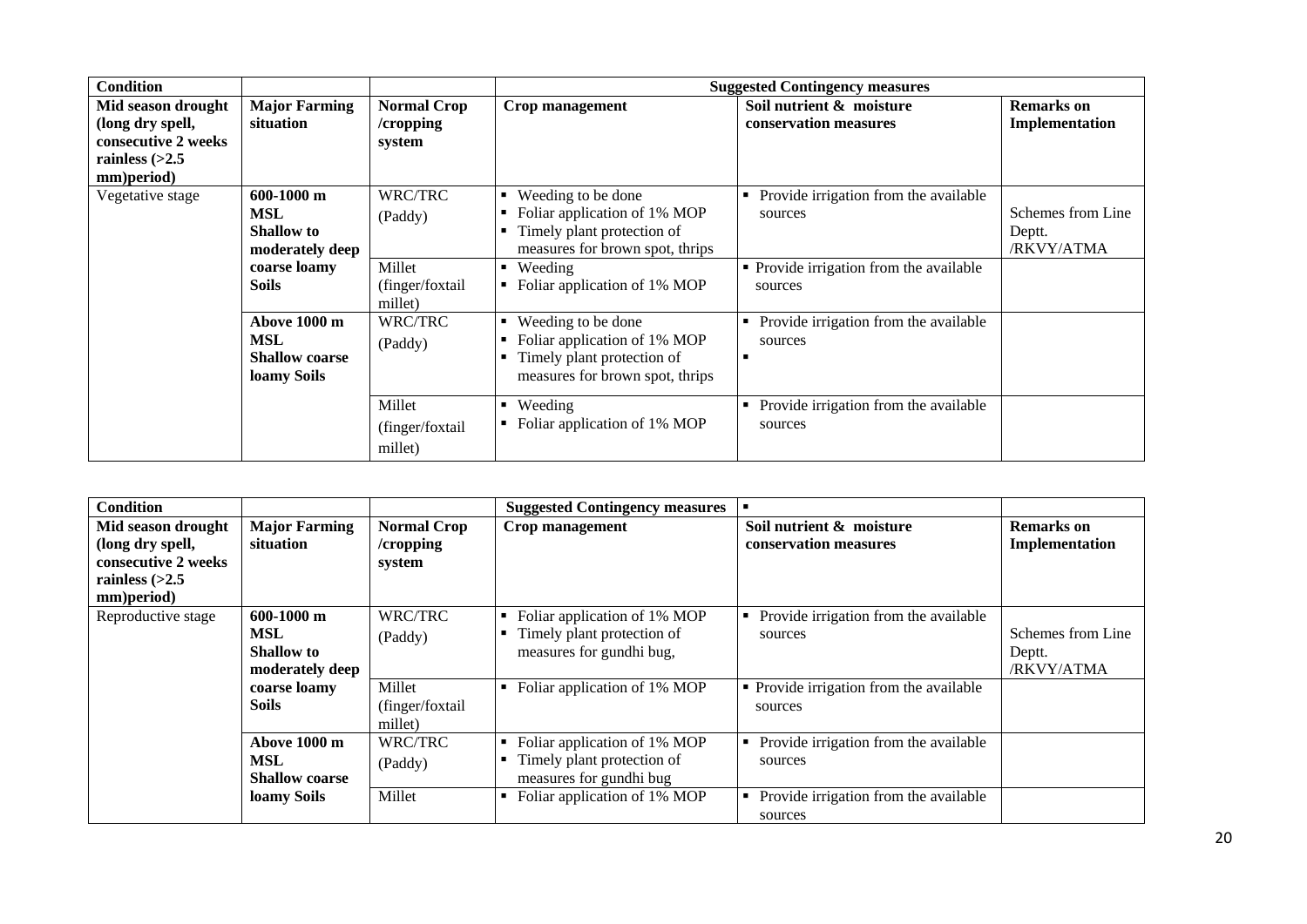|  | .<br>$\sim$ $\sim$<br>$'$ tinger/<br>™oxtan - |  |  |
|--|-----------------------------------------------|--|--|
|  | millet)<br>the control of the control of the  |  |  |

| <b>Condition</b>        |                       |                  |                          | <b>Suggested Contingency measures</b> |                                  |
|-------------------------|-----------------------|------------------|--------------------------|---------------------------------------|----------------------------------|
| <b>Terminal drought</b> | <b>Major Farming</b>  | <b>Normal</b>    | Crop management          | <b>Rabi Crop planning</b>             | <b>Remarks on Implementation</b> |
| (Early withdrawal of    | situation             | Crop/cropping    |                          |                                       |                                  |
| monsoon)                |                       | system           |                          |                                       |                                  |
|                         | $600-1000$ m          | WRC/TRC (Paddy)  | Harvest at physiological | • Planning for zero tillage           | Schemes from Line                |
|                         | MSL                   |                  | maturity.                | cultivation of pea, toria etc.        | Deptt./RKVY/ATMA                 |
|                         | <b>Shallow</b> to     |                  |                          | • Preparation for cole crops          |                                  |
|                         | moderately            | Millet           | Harvest at physiological | • Planning for zero tillage           |                                  |
|                         | deep coarse           | (finger/foxtail  | maturity.                | cultivation of pea, toria etc.        |                                  |
|                         | loamy Soils           | millet)          |                          | • Preparation for cole crops          |                                  |
|                         |                       |                  |                          |                                       |                                  |
|                         |                       |                  |                          |                                       |                                  |
|                         | Above 1000 m          | WRC/TRC (Paddy)  | Harvest at physiological | • Planning for zero tillage           | Schemes from Line                |
|                         | MSL                   |                  | maturity.                | cultivation of pea, toria etc.        | Deptt./RKVY/ATMA                 |
|                         | <b>Shallow coarse</b> |                  |                          | • Preparation for cole crops          |                                  |
|                         | loamy Soils           | Millet           | Harvest at physiological | • Planning for zero tillage           |                                  |
|                         |                       | (finger/foxtail) | maturity.                | cultivation of pea, toria etc.        |                                  |
|                         |                       | millet)          |                          | • Preparation for cole crops          |                                  |

### **2.1.2 Drought-irrigated situation : NA in this district**

# 2.2 **Unusual rains (untimely, unseasonal etc) (for both rainfed and irrigation situation)**

| <b>Condition</b>                                                                         |                                         | <b>Suggested contingency measure</b>      |                                                                 |                                                                               |
|------------------------------------------------------------------------------------------|-----------------------------------------|-------------------------------------------|-----------------------------------------------------------------|-------------------------------------------------------------------------------|
| <b>Continuous high</b><br>rainfall in a short<br>span leading to water<br><b>logging</b> | <b>Vegetative stage</b>                 | <b>Flowering stage</b>                    | Crop maturity stage                                             | Post harvest                                                                  |
| paddy                                                                                    | Drainage of excess water from the field | Immediate provision of drainage<br>system | Drain out excess water<br>Harvest at physiological maturity     | • Shifting to a safer place<br>• Dry in shade and in well<br>ventilated space |
| Maize                                                                                    | Provide drainage                        | Provide drainage                          | • Drain out excess water<br>• Harvest at physiological maturity | Shifting to a safer place<br>• Dry in shade and in well<br>ventilated space   |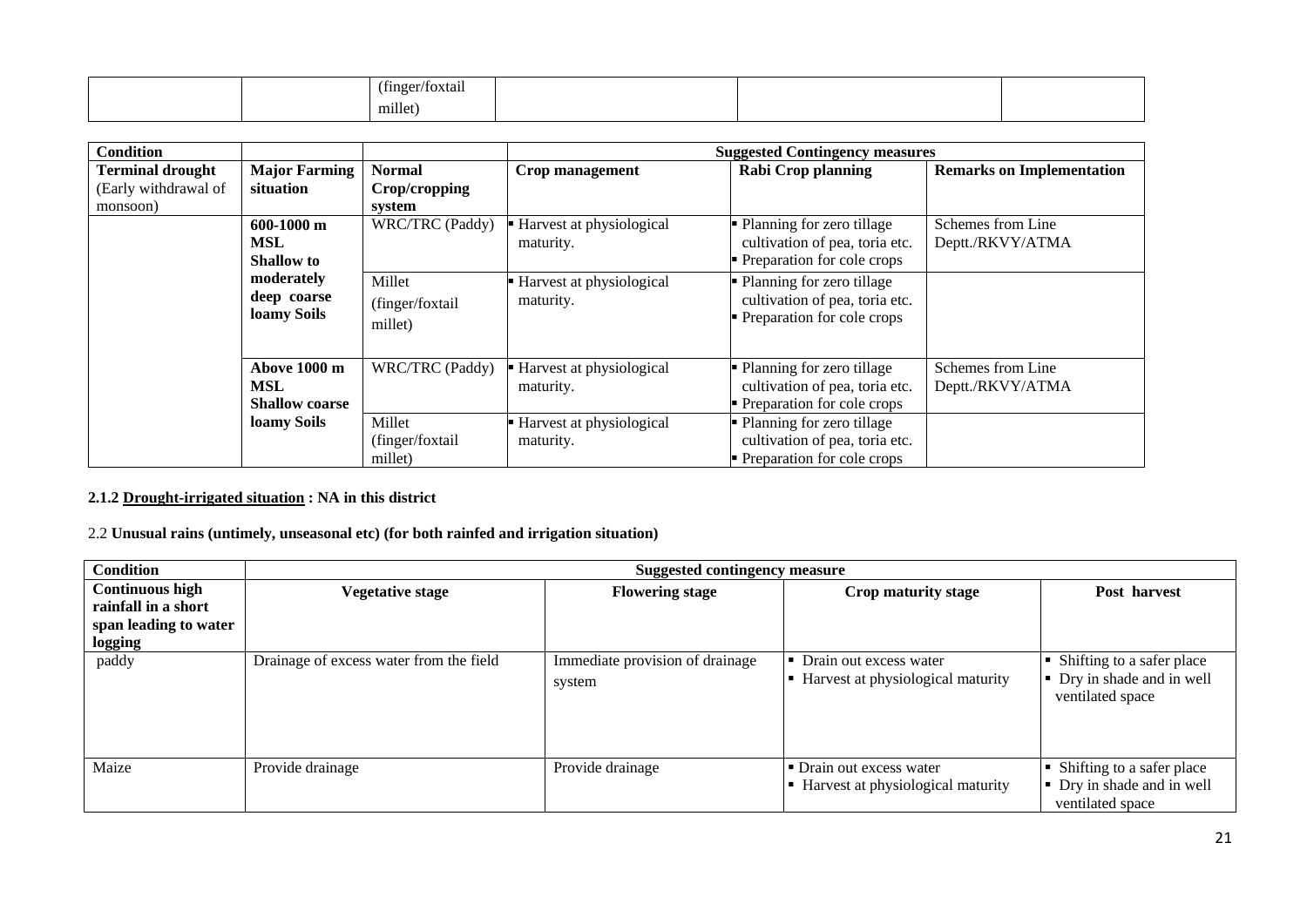| Milllet      | Drainage of excess water                                                                                                                                                                                                                                                                                                      | Immediate provision of drainage<br>system                                                                                                                                                                                                                     | • Drain out excess water<br>• Harvest at physiological maturity                                                                                                                                                                                                                                                                                                                                                                                                                                                                                                                                                                                                                                                                                  | Proper drying                                                                                                                                                                 |
|--------------|-------------------------------------------------------------------------------------------------------------------------------------------------------------------------------------------------------------------------------------------------------------------------------------------------------------------------------|---------------------------------------------------------------------------------------------------------------------------------------------------------------------------------------------------------------------------------------------------------------|--------------------------------------------------------------------------------------------------------------------------------------------------------------------------------------------------------------------------------------------------------------------------------------------------------------------------------------------------------------------------------------------------------------------------------------------------------------------------------------------------------------------------------------------------------------------------------------------------------------------------------------------------------------------------------------------------------------------------------------------------|-------------------------------------------------------------------------------------------------------------------------------------------------------------------------------|
| Horticulture |                                                                                                                                                                                                                                                                                                                               |                                                                                                                                                                                                                                                               |                                                                                                                                                                                                                                                                                                                                                                                                                                                                                                                                                                                                                                                                                                                                                  |                                                                                                                                                                               |
| Orange       | • Provide proper drainage<br>In steep slopes, prepare half moon terraces<br>to prevent soil erosion and leaching loss<br>• If there is physical damage, pruning of<br>damage branches and application of<br>Bordeaux paste should be done to prevent<br>secondary infection.<br>Proper nutrient management to be<br>followed. | Provide proper drainage<br>• Foliar application of<br>micronutrient/multiplex @ 0.2%<br>should be done to prevent flower<br>drop<br>Control aphids and mealy bugs etc                                                                                         | If there is physical damage, pruning<br>of damage branches and application<br>of Bordeaux paste should be done to<br>prevent secondary infection<br>Harvesting can be delayed upto 60-<br>75 days by spraying pre-harvest<br>chemical i.e. $2-4D$ at $20ppm + GA$ at<br>$10$ ppm + 0.2% Kcl on maturing<br>fruits.<br>Harvesting can be delayed. In citrus<br>even after full maturity, the fruits can<br>be left on the tree for 2-3 weeks<br>without deterioration which<br>facilitates prolong harvesting.<br>• While picking, the stem end should<br>be cut close to the fruit without<br>damaging the rind. Hence avoiding<br>fungal infection.<br>" Collect the good fruits and store<br>them. Damaged fallen fruits to be<br>disposed off | ■ Fruits are to be stored in<br>well aerated farm shed or<br>house to avoid loses.<br>Storing at $8 - 100$ C with<br>$85 - 90$ % RH is preferred.                             |
| Apple        | • Provide proper drainage<br>In steep slopes, prepare half moon terraces<br>to prevent soil erosion and leaching loss<br>If there is physical damage, pruning of<br>damage branches and application of<br>Bordeaux paste should be done to prevent<br>secondary infection<br>Nutrient management to be done                   | • Provide proper drainage<br>■ Half moon terraces to be done to<br>prevent nutrient loss<br>Pruning of damaged brances and<br>application of Bordeaux Paste to<br>be done<br>Nutrient management along with<br>foliar application micronutrient<br>to be done | " Spray 2,4,5-T @ 20ppm or 2,4,5-<br>TCPA @ 15ppm to inhibit fruit drop<br>• Collect the good fruits and store<br>them. Damaged fallen fruits to be<br>separated and disposed off<br>Recessary to maintain adequate<br>drainage                                                                                                                                                                                                                                                                                                                                                                                                                                                                                                                  | $\blacksquare$ Stored the fruits for 4-8<br>months at -1.1 to $0^{\circ}$ C and<br>85-90 % RH.<br>• Spray growth regulators<br>Like Alar @ 1000 ppm to<br>improve storability |
| Pineapple    | • Make trenches/furrows in between ridges<br>to facilitate drainage of excess water<br>Remove the excess suckers to maintain the<br>quality of plant<br>" Nutrient management to be followed                                                                                                                                  | Application of Ethephon 2mg in<br>100-140mg, Bentoniteor NAA @<br>25ppm or 2, 4-D @5-10 ppm<br>should be applied for uniform<br>flower induction.                                                                                                             | Provide proper drainage<br>Spraying of insecticides and<br>fungicide<br>" Fruits can be protected with locally<br>available material to protect the<br>mature fruit from unusual rains                                                                                                                                                                                                                                                                                                                                                                                                                                                                                                                                                           | Store fruits in well aerated<br>farm shed or house to<br>avoid loses.<br>• Pineapples can be stored at<br>a temperature of $7.5-12$ °C<br>and RH 70-90% for 4<br>weeks.       |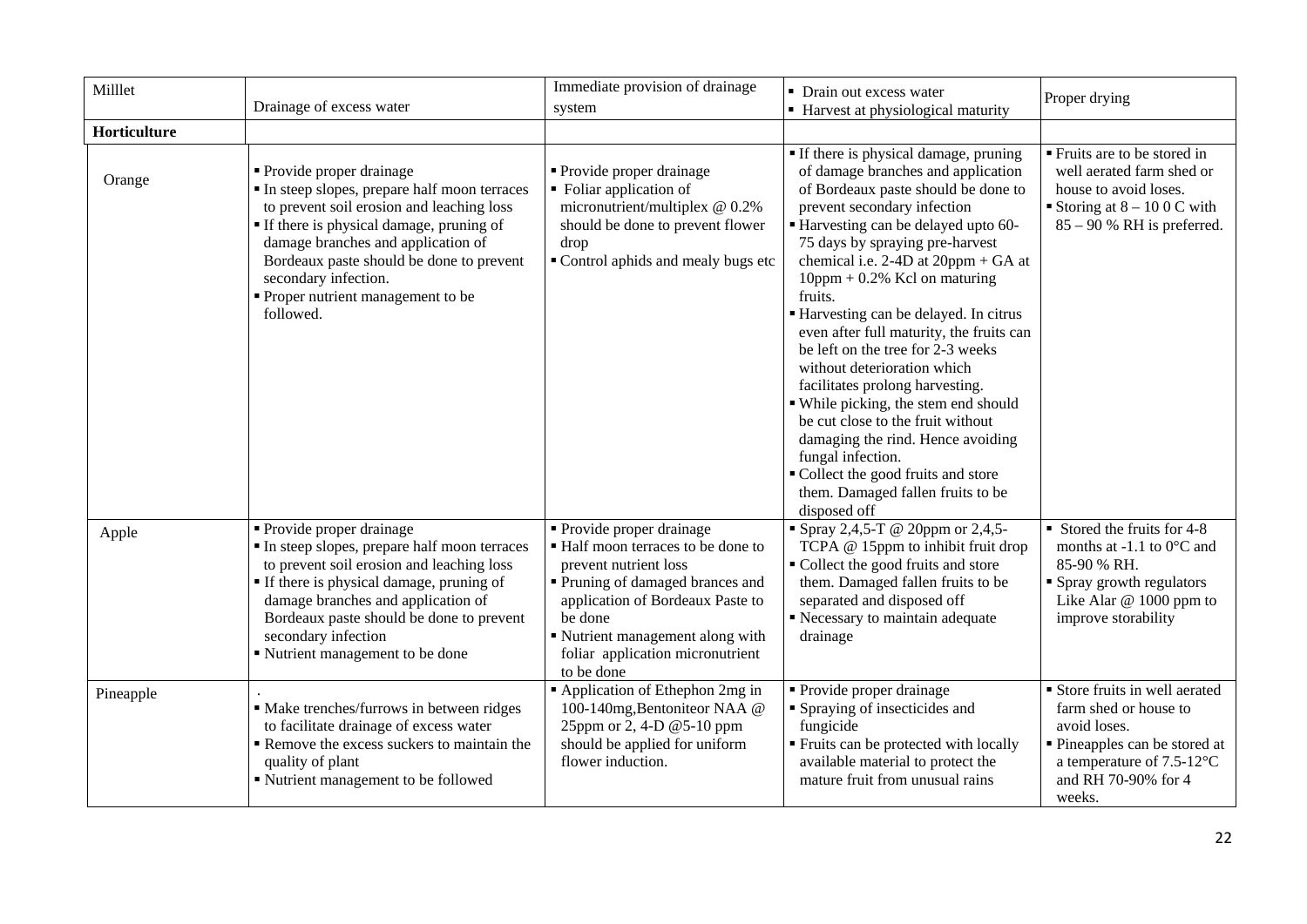| Kiwifruit      | • Provide proper drainage<br>In steep slopes, prepare half moon terraces<br>to prevent soil erosion and leaching loss<br>• If there is physical damage, pruning of<br>damage branches and application of<br>Bordeaux paste should be done to prevent<br>secondary infection<br>" Nutrient management to be done | • Provide proper drainage<br>■ Half moon terraces to be done to<br>prevent nutrient loss<br>• Pruning of damaged branches and<br>application of Bordeaux Paste to<br>be done<br>Nutrient management along with<br>foliar application micronutrient<br>to be done | " Heavy pruning should not done as<br>the fruit will be affected by rain<br>• Drain out excess water                                                                                                                                           | $\blacksquare$ Stored the fruits at 0 to<br>4°C and 80-90 % RH.<br>• Spray growth regulators<br>Like Alar $@1000$ ppm to<br>improve storability |
|----------------|-----------------------------------------------------------------------------------------------------------------------------------------------------------------------------------------------------------------------------------------------------------------------------------------------------------------|------------------------------------------------------------------------------------------------------------------------------------------------------------------------------------------------------------------------------------------------------------------|------------------------------------------------------------------------------------------------------------------------------------------------------------------------------------------------------------------------------------------------|-------------------------------------------------------------------------------------------------------------------------------------------------|
| Banana         | • Provide proper drainage<br>■ Nutrient management to be done<br>• Propping or staking should be done<br>• Spraying of insecticides and fungicide                                                                                                                                                               | • Provide proper drainage<br>" Nutrient management to be done<br>along with application of<br>micronutrient<br>" Propping or staking should be<br>done<br>Spraying of insecticides and<br>fungicide                                                              | • Provide proper drainage<br>" Nutrient management to be done<br>■ Propping to be done<br>• Bagging to be done to protect the<br>bunch from unusual rains.<br>• Denavelling to be done to improve<br>the bunch weight (removal of male<br>bud) | Store the fruits/ bunch in<br>well aerated farm shed or<br>house to avoid loses.<br>Storing at $10 - 12^{\circ}$ C with<br>$70 - 80 %$ RH       |
| Large cardamom | It grows luxuriantly in moist and humid<br>climate. So continuous rain is not a<br>problem during its vegetative growth.<br>• Provide adequate drainage<br>• Spraying of insecticides and fungicide                                                                                                             | Rain during flowering is<br>detrimental. So water logging<br>should be avoided.<br>• Proper drainage system should be<br>followed.<br>Shade regulation may be taken up<br>providing 50-60% shade.                                                                | Harvesting can be delayed<br>• Proper drainage system should be<br>followed.                                                                                                                                                                   | Collect and dry the<br>produce in fuel kiln<br>overnight at 50°-60°C or in<br>drier for 14-18 hours at<br>$45^\circ - 50^\circ$ C               |
| Ginger         | • Provide proper drainage channels to avoid<br>stagnation of water<br>• Earthing up to be done at proper soil<br>moisture level<br>• Nutrient management to be followed<br>• Field bunding to prevent entry of water<br>from surrounding areas.<br>• Spraying of insecticides and fungicide                     | • Provision of drainage to remove<br>excess water.<br><b>Earthing up should be followed</b><br>by manuring.<br>" Field bunding to prevent entry of<br>water from surrounding areas.                                                                              | • Dry weather before harvesting is<br>necessary. So harvesting can be<br>delayed.                                                                                                                                                              | • Shifting of the produce to a<br>drier place.<br>• Drying to remove excess<br>moisture of produce.                                             |
| Turmeric       | • Provide proper drainage channels to avoid<br>stagnation of water<br>" Earthing up to be done at proper soil<br>moisture level<br>" Nutrient management to be followed<br>• Field bunding to prevent entry of water<br>from surrounding areas.                                                                 | Provision of drainage to remove<br>excess water.<br>■ Earthing up should be followed<br>by manuring.<br>" Field bunding to prevent entry of<br>water from surrounding areas.                                                                                     | • Dry weather before harvesting is<br>necessary. So harvesting can be<br>delayed.                                                                                                                                                              | • Shifting of the produce to a<br>drier place.<br>• Drying to remove excess<br>moisture of produce.                                             |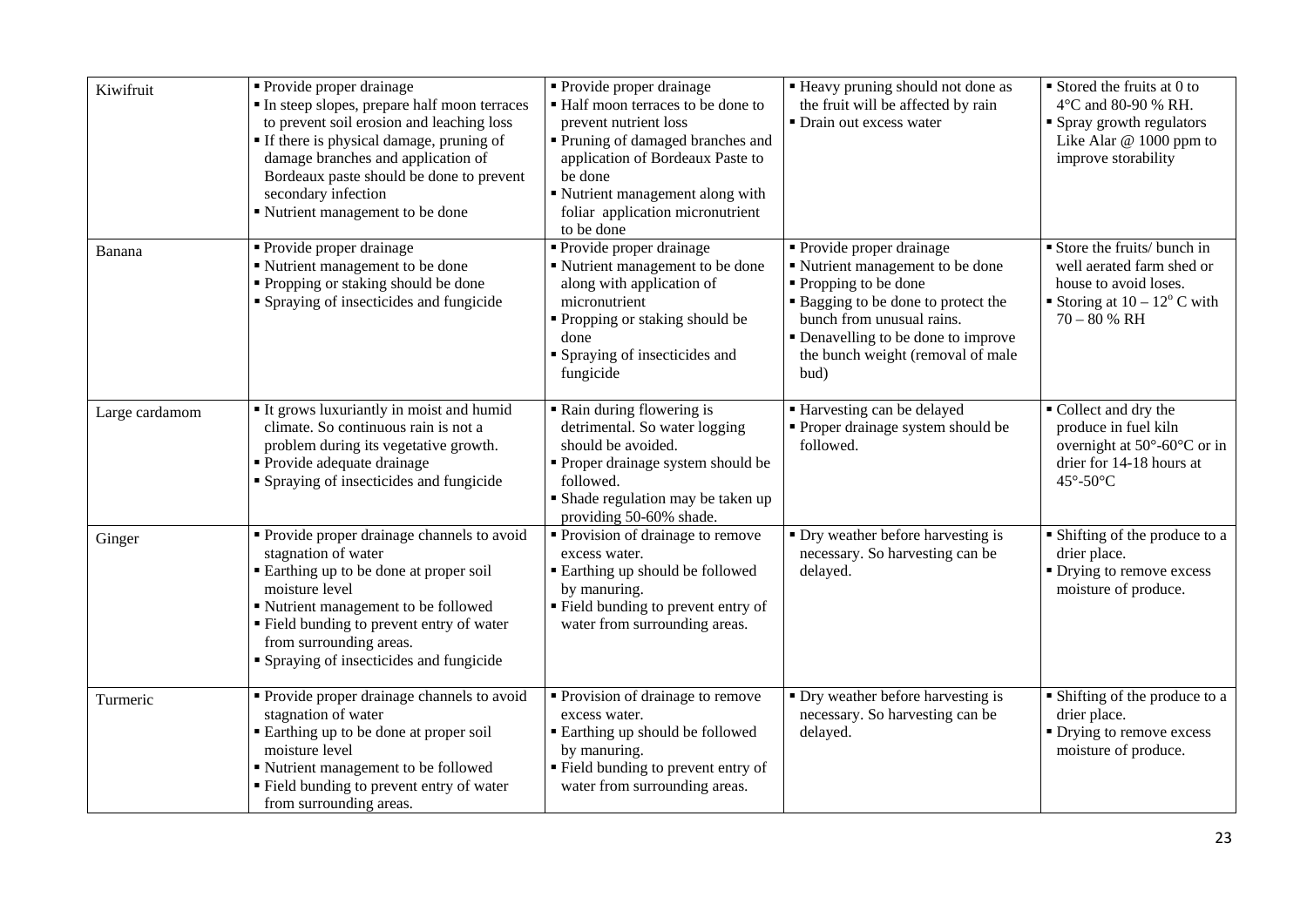|                        | • Spraying of insecticides and fungicide                                                                                                                                                                                                                                                                                                                                                                                    |                                                                                                                                                                                                                                                                                                                                                                                         |                                                                                                                                                                                                                                                                                                                                                     |                                                                                                                                                                                                                                |
|------------------------|-----------------------------------------------------------------------------------------------------------------------------------------------------------------------------------------------------------------------------------------------------------------------------------------------------------------------------------------------------------------------------------------------------------------------------|-----------------------------------------------------------------------------------------------------------------------------------------------------------------------------------------------------------------------------------------------------------------------------------------------------------------------------------------------------------------------------------------|-----------------------------------------------------------------------------------------------------------------------------------------------------------------------------------------------------------------------------------------------------------------------------------------------------------------------------------------------------|--------------------------------------------------------------------------------------------------------------------------------------------------------------------------------------------------------------------------------|
| Vegetables (cucurbits) | • Provision of drainage to remove excess<br>water.<br>• Earthing up to be done at proper soil<br>moisture condition followed by manuring<br>" Field bunding to prevent entry of water<br>from surrounding areas.<br><b>Staking should be properly followed. Rainy</b><br>season crops can be trained on a bower<br>made of bamboos and sticks.                                                                              | Spray maleic hydrazine (MH) and<br>2, 4-5 tri-iodobenzoic acid<br>(TIBA) @ 50ppm for Sex<br>expression. Boron @ 3ppm and<br>calcium @ 20ppm is also<br>effective.<br>Provision of drainage to remove<br>excess water.<br>■ Earthing up followed by<br>manuring<br>" Field bunding to prevent entry of<br>water from surrounding areas.<br>• Take up proper plant protection<br>measures | ■ Fruits to be harvested immediately<br>without causing injury to fruits<br>Remove all damaged fruit<br>• Take up appropriate plant protection<br>measures                                                                                                                                                                                          | • The fruits can be stored for<br>2-3 weeks at 15-20°C and<br>RH 75% in a well-<br>ventilated chamber                                                                                                                          |
|                        | Heavy rainfall with high speed winds in a short span                                                                                                                                                                                                                                                                                                                                                                        |                                                                                                                                                                                                                                                                                                                                                                                         |                                                                                                                                                                                                                                                                                                                                                     |                                                                                                                                                                                                                                |
| Horticulture           |                                                                                                                                                                                                                                                                                                                                                                                                                             |                                                                                                                                                                                                                                                                                                                                                                                         |                                                                                                                                                                                                                                                                                                                                                     |                                                                                                                                                                                                                                |
| Orange                 | " Earthing up of young plants to avoid<br>uprooting due to wind.<br>• Provide proper drainage facilities.<br><b>Staking to avoid falling off of plants</b><br>In steep slopes, prepare half moon terraces<br>to prevent soil erosion and leaching loss<br>• Pruning of damage branches and<br>application of Bordeaux paste should be<br>done to prevent secondary infection<br>• Proper nutrient management to be followed | ■ Wind break around the orchard to<br>protect crop from wind damage<br>• Provide proper drainage<br>Nutrient management to be<br>followed along with foliar spray<br>of micronutrient<br>Pruning of damage branches and<br>application of Bordeaux paste<br>should be done to prevent<br>secondary infection                                                                            | • Propping heavy bearing tree and<br>weak tree by bamboo pole.<br>Harvesting can be delayed upto 60-<br>75 days by spraying pre-harvest<br>chemical i.e. 2-4D at 20ppm + GA at<br>$10$ ppm + 0.2% Kcl on maturing<br>fruits.<br>Pruning of damage branches and<br>application of Bordeaux paste should<br>be done to prevent secondary<br>infection | ■ Fruits are to be stored in<br>well aerated farm shed or<br>house to avoid loses.<br>• Pack the fruit in perforated<br>polythene bag, boxes,<br>crates, etc. and store at<br>temperature of 10-11 $\mathrm{C} \&$<br>92 % RH. |
| Apple                  | " Earthing up of young plants to avoid<br>uprooting due to wind.<br>• Provide proper drainage facilities.<br>• Staking to be done to avoid falling off of<br>plants.<br>In steep slopes, prepare half moon terraces<br>to prevent soil erosion and leaching loss<br>• Pruning of damage branches and<br>application of Bordeaux paste should be                                                                             | Provision of drainage to remove<br>excess water.<br>■ Wind break around the orchard<br>· Maintain the half moon terraces to<br>avoid soil nutrient loss<br>• Proper nutrient management to be<br>followed along with foliar<br>application of micronutrient<br>• Prune out all damage branches                                                                                          | ■ Harvest ripe fruits<br>" Propping heavy bearing tree and<br>weak tree by bamboo pole.<br>" Use of plant bio-regulators to delay<br>ripening with Daminozide or Alar @<br>1000ppm sprayed before 60 days<br>before harvest.                                                                                                                        | Store fruits for 4-8 months<br>at -1.1 to 0°C and 85-90 %<br>RH.                                                                                                                                                               |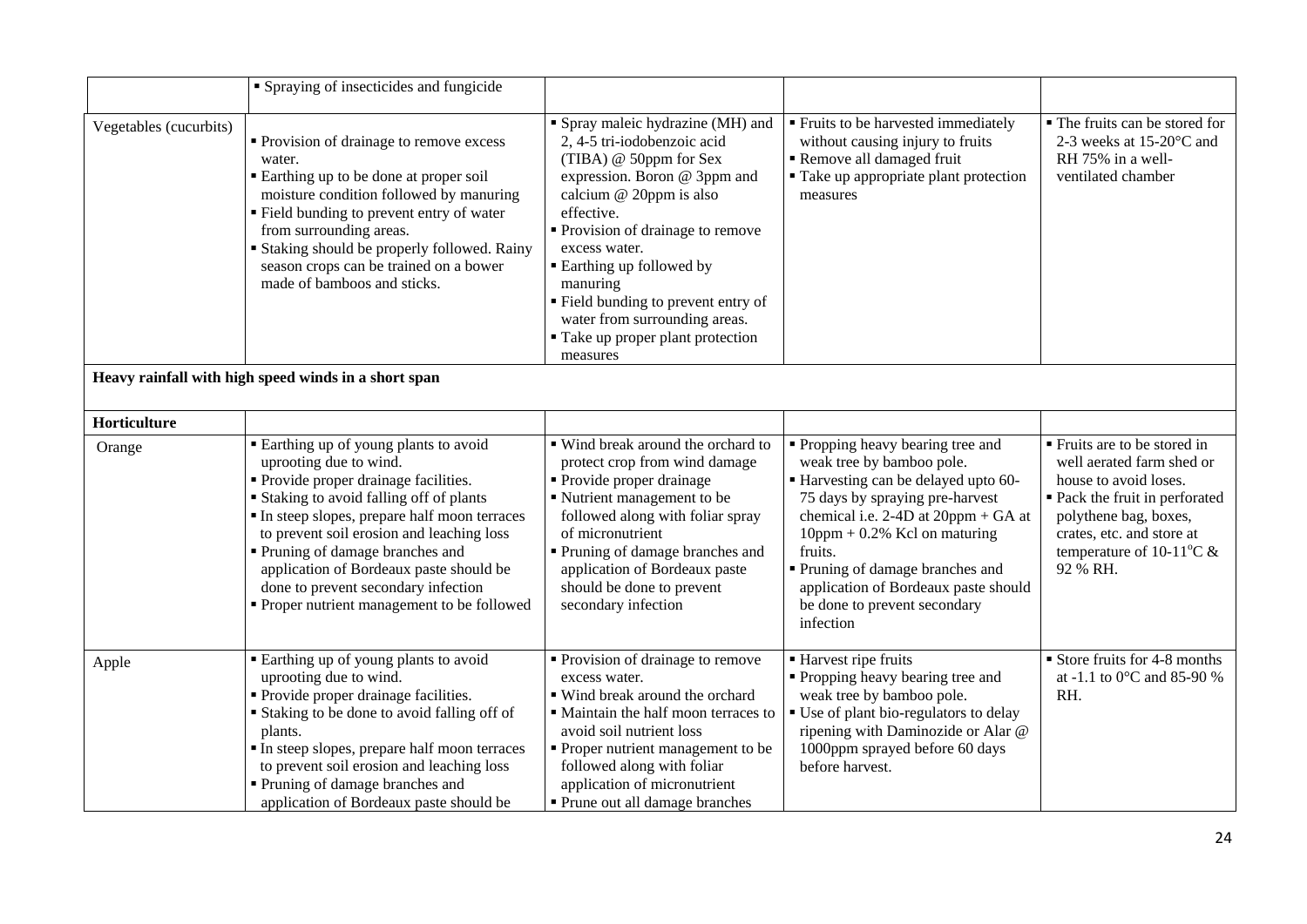|                | done to prevent secondary infection                                                                                                                                                                                                                                                                                                                            | with appropriate plant protection                                                                                                                                                                                                                              |                                                                                                                                                                                                                                                                                                                             |                                                                                                                                                                            |
|----------------|----------------------------------------------------------------------------------------------------------------------------------------------------------------------------------------------------------------------------------------------------------------------------------------------------------------------------------------------------------------|----------------------------------------------------------------------------------------------------------------------------------------------------------------------------------------------------------------------------------------------------------------|-----------------------------------------------------------------------------------------------------------------------------------------------------------------------------------------------------------------------------------------------------------------------------------------------------------------------------|----------------------------------------------------------------------------------------------------------------------------------------------------------------------------|
|                | • Proper nutrient management to be followed                                                                                                                                                                                                                                                                                                                    | measures                                                                                                                                                                                                                                                       |                                                                                                                                                                                                                                                                                                                             |                                                                                                                                                                            |
| Pineapple      | ■ Earthing up plants for better development<br>and anchorage.<br>• Make trenches/furrows in between ridges to<br>facilitate drainage of excess water.<br>• Nutrient management to be followed                                                                                                                                                                  | <b>Earthing up to prevent uprooting.</b><br>• Provide proper drainage<br>Nutrient management to be<br>followed<br>Spray NAA @ 25ppm or 2, 4-D<br>$@$ 5-10 ppm should be applied for<br>uniform flower induction.                                               | " Fruits can be protected with locally<br>available material to protect the<br>mature fruit from unusual rains<br>Spraying of insecticides and<br>fungicide<br><b>Earthing up plants for better</b><br>development and anchorage.<br>· Make trenches/furrows in between<br>ridges to facilitate drainage of excess<br>water | • .Store fruits in well aerated<br>farm shed or house to<br>avoid loses.<br>· Pineapples can be stored at<br>a temperature of $7.5-12$ °C<br>and RH 70-90% for 4<br>weeks. |
| Kiwifruit      | • Provide proper drainage<br><b>Support the plant using T-Bar system</b><br>In steep slopes, prepare half moon terraces<br>to prevent soil erosion and leaching loss<br>" If there is physical damage, pruning of<br>damage branches and application of<br>Bordeaux paste should be done to prevent<br>secondary infection<br>" Nutrient management to be done | • Provide proper drainage<br>· Half moon terraces to be done to<br>prevent nutrient loss<br>Pruning of damaged branches and<br>application of Bordeaux Paste to<br>be done<br>Nutrient management along with<br>foliar application micronutrient<br>to be done | " Heavy pruning should not done as<br>the fruit will be affected by rain<br>• Drain out excess water<br>• Maintain the plant using T-Bar trellis<br>supporting system<br>" Nutrient management along with<br>foliar application micronutrient to<br>be done                                                                 | $\blacksquare$ Stored the fruits at 0 to<br>4°C and 80-90 % RH.<br>• Spray growth regulators<br>Like Alar @ 1000 ppm to<br>improve storability                             |
| Banana         | • Provide proper drainage<br>■ Nutrient management to be done<br>• Propping or staking should be done<br>• Spraying of insecticides and fungicide                                                                                                                                                                                                              | • Provide proper drainage<br>Nutrient management to be done<br>along with application of<br>micronutrient<br>• Propping or staking should be<br>done<br>• Spraying of insecticides and<br>fungicide                                                            | • Provide proper drainage<br>" Nutrient management to be done<br>Propping to be done<br><b>Bagging to be done to protect the</b><br>bunch from unusual rains.<br>• Denavelling to be done to improve<br>the bunch weight (removal of male<br>bud)                                                                           | Store the fruits/ bunch in<br>well aerated farm shed or<br>house to avoid loses.<br>Storing at $10 - 12^{\circ}$ C with<br>$70 - 80 % RH$                                  |
| Large cardamom | • For newly planted crops, staking should be<br>provided.<br>• Provide adequate drainage<br>• Spraying of insecticides and fungicid<br>• Follow proper nutrient management<br>■ Earthing up to be done                                                                                                                                                         | • Proper drainage system should be<br>followed.<br>• Follow proper nutrient<br>management<br>" Earthing up to prevent uprooting.                                                                                                                               | ■ Harvest at physiological maturity<br>stage or can be delayed<br>Proper drainage system should be<br>followed                                                                                                                                                                                                              | • Collect the harvest and dry<br>the produce in fuel kiln<br>overnight at $50^{\circ}$ -60 $^{\circ}$ C or in<br>drier for 14-18 hours at<br>45°-50°C                      |
| Ginger         | • Provide proper drainage channels to avoid<br>stagnation of water<br>" Earthing up to be done at proper soil<br>moisture level                                                                                                                                                                                                                                | • Provision of drainage to remove<br>excess water.<br><b>Earthing up should be followed</b><br>by manuring.                                                                                                                                                    | ■ Harvest at physiological maturity<br>stage.                                                                                                                                                                                                                                                                               | • Shifting of the produce to a<br>drier place.<br>• Drying to remove excess<br>moisture of produce                                                                         |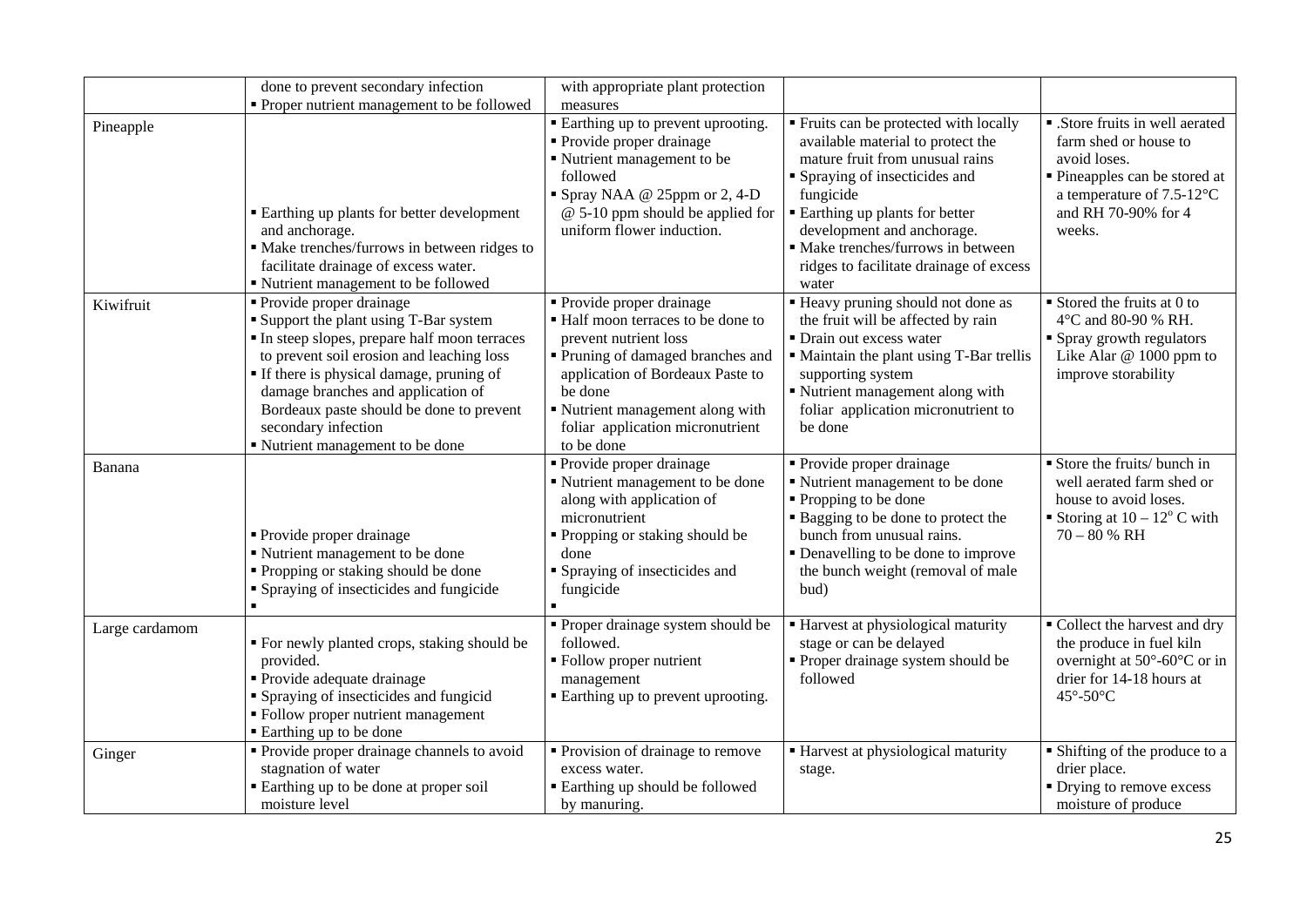|                                  | " Nutrient management to be followed<br>" Field bunding to prevent entry of water<br>from surrounding areas.<br>• Spraying of insecticides and fungicide                                                                                                                                       | " Field bunding to prevent entry of<br>water from surrounding areas.                                                                                                                                                                                                                                                                                                                                   |                                                                                                                                                            | (moisture level 10%)                                                                                   |
|----------------------------------|------------------------------------------------------------------------------------------------------------------------------------------------------------------------------------------------------------------------------------------------------------------------------------------------|--------------------------------------------------------------------------------------------------------------------------------------------------------------------------------------------------------------------------------------------------------------------------------------------------------------------------------------------------------------------------------------------------------|------------------------------------------------------------------------------------------------------------------------------------------------------------|--------------------------------------------------------------------------------------------------------|
| Turmeric                         | • Provide proper drainage channels to avoid<br>stagnation of water<br>Earthing up to be done at proper soil<br>moisture level<br>" Nutrient management to be followed<br>" Field bunding to prevent entry of water<br>from surrounding areas.<br><b>Spraying of insecticides and fungicide</b> | • Provision of drainage to remove<br>excess water.<br>■ Earthing up should be followed<br>by manuring.<br>" Field bunding to prevent entry of<br>water from surrounding areas.                                                                                                                                                                                                                         | • Dry weather before harvesting is<br>necessary. So harvesting can be<br>delayed.                                                                          | • Shifting of the produce to a<br>drier place.<br>• Drying to remove excess<br>moisture of produce.    |
| Vegetables (cucurbits)           | • Provision of drainage to remove excess<br>water.<br>■ Earthing up to be followed<br><b>Ensure proper staking of crop wherever</b><br>required<br>" Field bunding to prevent entry of water<br>from surrounding areas.                                                                        | · Spray maleic Hydrazide @<br>50ppm aqueous solution at 2 and<br>4 leaf stages to stimulate vine<br>growth, giving more female<br>flowers.<br>• Provision of drainage to remove<br>excess water.<br>■ Wind break around the orchard to<br>protect crop from wind damage<br>■ Earthing up and propping to<br>prevent uprooting.<br>" Field bunding to prevent entry of<br>water from surrounding areas. | ■ Fruits to be harvested immediately<br>without causing injury to fruits<br>Remove all damaged fruit<br>• Take up appropriate plant protection<br>measures | • The fruits can be stored for<br>2-3 weeks at 15-20°C and<br>RH 75% in a well-<br>ventilated chamber. |
|                                  | Outbreak of pests and diseases due to unseasonal rains : NA                                                                                                                                                                                                                                    |                                                                                                                                                                                                                                                                                                                                                                                                        |                                                                                                                                                            |                                                                                                        |
| Paddy (Blast)                    | ■ Use trap crops for prediction of disease.<br>Removal and destruction of weed hosts in<br>the field bunds and channels                                                                                                                                                                        | • Spraying of Mancozeb @ 2g/lt or<br>spraying of Carbendazim @ 1<br>$g/It$ .                                                                                                                                                                                                                                                                                                                           | • Drain out excess water to avoid<br>flooded conditions.                                                                                                   | • Sun drying to prevent<br>spoliage and sprouting of<br>the harvested grains.                          |
| Paddy (Brown Spot)               | $-Do-$                                                                                                                                                                                                                                                                                         | $-Do-$                                                                                                                                                                                                                                                                                                                                                                                                 | $-Do-$                                                                                                                                                     | $-Do-$                                                                                                 |
| Paddy (Bacterial leaf<br>blight) | • Destruction of weed hosts.                                                                                                                                                                                                                                                                   | <b>Spraying of streptomycin and</b><br>tetracycline.                                                                                                                                                                                                                                                                                                                                                   | • Drain out excess water to avoid<br>flooded conditions.                                                                                                   | $-Do-$                                                                                                 |
| Paddy (Yellow Stem<br>Borer)     | • Collection and destruction of egg masses.                                                                                                                                                                                                                                                    | • Spraying of Chloropyriphos 20<br>EC @ 0.02 %.                                                                                                                                                                                                                                                                                                                                                        | ■ Harvesting at the right stage.                                                                                                                           | $-Do-$                                                                                                 |
| Paddy (Gall Midge)               | Removal of alternate host plants including<br>weeds and grasses and destruction of<br>infected plants.                                                                                                                                                                                         | • Providing proper drainage system.                                                                                                                                                                                                                                                                                                                                                                    | ■ Harvesting at the right stage.                                                                                                                           | $-Do-$                                                                                                 |
| Maize (Stalk rot)                | Removal of accumulated water around the<br>stalks by proper drainage.                                                                                                                                                                                                                          | Rouging of affected plant and its<br>destruction.                                                                                                                                                                                                                                                                                                                                                      | Spraying of streptocycline $@$ 0.020<br>$\%$ .                                                                                                             | Sun drying of the<br>harvested cob to prevent                                                          |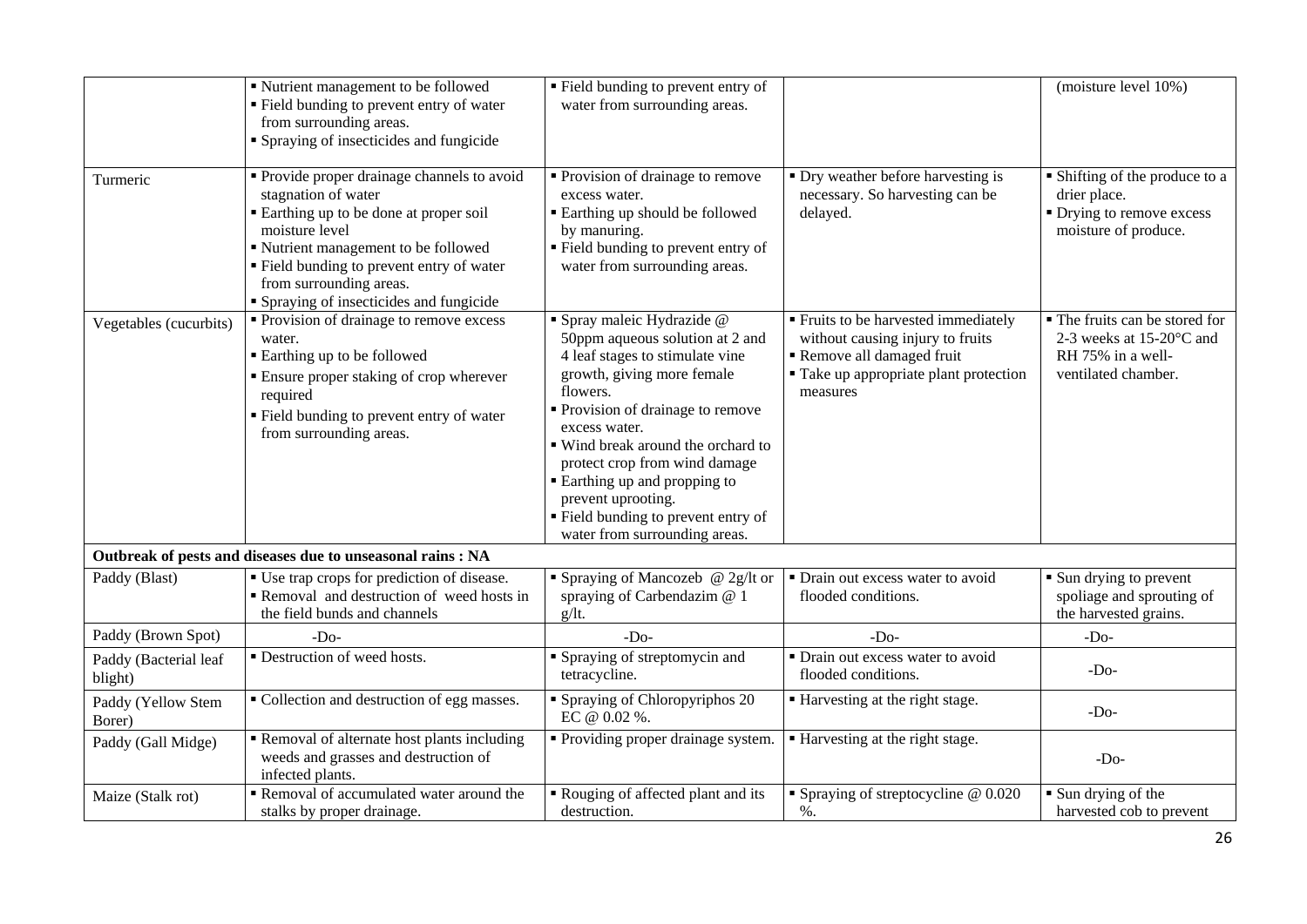|                                      |                                                                                                                |                                                                                                                                             |                                                                                 | spoilage.                                               |
|--------------------------------------|----------------------------------------------------------------------------------------------------------------|---------------------------------------------------------------------------------------------------------------------------------------------|---------------------------------------------------------------------------------|---------------------------------------------------------|
| Horticulture                         |                                                                                                                |                                                                                                                                             |                                                                                 |                                                         |
| Orange (Citrus Leaf<br>miner)        | • Spraying of Fenvalerate and Cypermethrin<br>for controlling leaf minor.                                      | • Spraying of Fenvalerate and<br>Cypermethrin for controlling leaf<br>minor.                                                                | ■ Harvesting at the right stage and<br>proper handling of the produce.          | Store in cool place in<br>crates, boxes etc             |
| Orange (Citrus<br>butterfly)         | • Hand picking of caterpillars and pupae in<br>the nursery.                                                    | Spraying of Neem formulation to<br>control citrus butterly.                                                                                 | Do                                                                              | Store in cool place in<br>crates, boxes etc             |
| Orange (Powdery<br>mildew in citrus) | • Spraying of wettablesulpher and<br>carbendizim to control powdery mildews.                                   | Spraying of wettablesulpher,<br>bavistin $(0.1 \%)$ and calixin $(0.1 \%)$<br>$%$ ).                                                        | • Spraying of wettablesulpher and<br>carbendizim to control powdery<br>mildews. | Store in cool place in<br>crates, boxes etc.            |
| Tomato                               | Removal of accumulated water by proper<br>drainage.<br>• Destroy the heavily infested/infected plant<br>parts. | Spraying of Sulfex $@$ 2 g/lt of<br>water.                                                                                                  | ■ Harvesting at the right stage and<br>proper handling.                         | Store in cool/dry place<br>packed in crates, boxes etc. |
| Brinjal                              | Removal of accumulated water by proper<br>drainage.<br>• Destroy the heavily infested/infected plant<br>parts. | Spraying of Sulfex $@$ 2 g/lt of<br>water.<br>Soil dranching with captan/Tiram<br>@ 2/lt of water                                           | ■ Harvesting at the right stage and<br>proper handling of the produce.          | Store in cool/dry place<br>packed in crates, boxes etc. |
| Cabbage                              | Removal of accumulated water by proper<br>drainage.<br>• Destroy the badly infested/infected plant<br>parts.   | Spraying of Sulfex @ 2 $g$ /It of<br>water.<br>• Soil dranching with captan/Tiram.<br>$@2/lt$ of water<br>Streptocycline spray              | ■ Harvesting at the right stage and<br>proper handling of the produce.          | Store in cool/dry place                                 |
| Cucurbits                            | $\blacksquare$ Manual collection & destruction of<br>eggs/grubs/larvae.                                        | Spraying of carbaryl against leaf<br>eating caterpillars, Metalaxyl<br>against Powdery mildew,<br>Carbendazim against leaf spot &<br>blight | • Spraying of Malathion against fruit<br>fly.                                   | Store in cool/dry place                                 |
| Large Cardamom                       | • Proper drainage.<br>" Uprooting and destruction of Chirke and<br>Foorkey infected cardamom plants.           | Removal of affected plant from<br>the field.                                                                                                | ■ Harvesting at the right stage and<br>proper handling of the produce.          | • Quick drying of harvested<br>capsule.                 |
| Ginger (Soft rot)                    | Removal of accumulated water in the field<br>by proper drainage.                                               | Removal and destruction of<br>affected plants.                                                                                              | Spraying with Blitox $-50(3 \text{ g/lt})$ or<br>Dithane $-$ Z-78 (2.5 g / lt). | Store in cool/dry place                                 |

#### **2.3 Floods**

| Condition                                             | Suggested contingency measure         |                            |                                       |                                |
|-------------------------------------------------------|---------------------------------------|----------------------------|---------------------------------------|--------------------------------|
| <b>Transient water logging/</b><br>partial inundation | Seedling / nursery stage              | Vegetative stage           | <b>Reproductive stage</b>             | At harvest                     |
| Rice                                                  | <b>I</b> Drainage of the Nursery bed. | "Drainage of excess water. | <b>I</b> Drainage of excess water. If | • Drainage of excess water. If |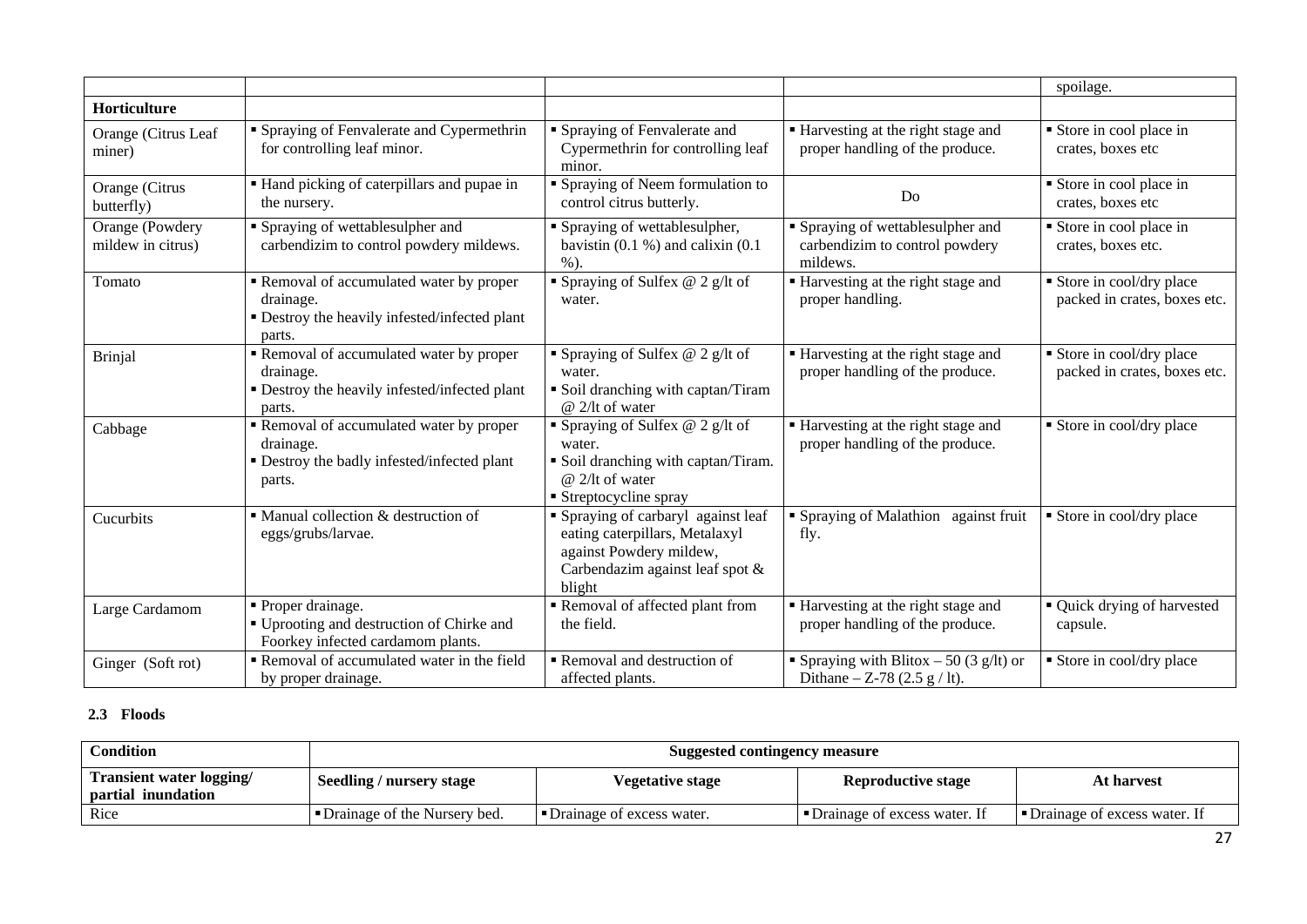|                                      | Re-sowing if not possible                                                                                                                                                                                                                                                                             | • Gap filling In partially damaged field<br>by redistributing the tillers.<br>$\blacksquare$ Management of pests & diseases                                                                                                       | flood comes during<br>reproductive stage, emphasis<br>should be given on<br>forthcoming rabi crops.<br>Utilization of residual soil<br>moisture and use of recharged<br>soil profile for growing pulses | flood comes during<br>reproductive stage, emphasis<br>should be given on forthcoming<br>rabi crops.<br>Utilization of residual soil<br>moisture and use of recharged<br>soil profile for growing pulses |
|--------------------------------------|-------------------------------------------------------------------------------------------------------------------------------------------------------------------------------------------------------------------------------------------------------------------------------------------------------|-----------------------------------------------------------------------------------------------------------------------------------------------------------------------------------------------------------------------------------|---------------------------------------------------------------------------------------------------------------------------------------------------------------------------------------------------------|---------------------------------------------------------------------------------------------------------------------------------------------------------------------------------------------------------|
| <b>Horticulture/Plantation crops</b> |                                                                                                                                                                                                                                                                                                       |                                                                                                                                                                                                                                   |                                                                                                                                                                                                         |                                                                                                                                                                                                         |
| Banana                               | • Provide proper drainage<br>Nutrient management to be<br>done<br>• Propping or staking should be<br>done<br>• Spraying of insecticides and<br>fungicide                                                                                                                                              | • Provide proper drainage<br>■ Nutrient management to be done<br>• Propping or staking should be done<br>• Spraying of insecticides and fungicide                                                                                 | $\overline{\text{Provide}}$ proper drainage<br>• Nutrient management to be<br>done<br>• Propping to be done                                                                                             | Store the fruits/ bunch in well<br>aerated farm shed or house to<br>avoid loses.<br>Storing at $10 - 12^{\circ}$ C with $70 -$<br>80 % RH                                                               |
| Ginger                               | • Provide proper drainage<br>channels to avoid stagnation of<br>water<br>■ Earthing up to be done at proper<br>soil moisture level<br>Nutrient management to be<br>followed<br>" Field bunding to prevent entry<br>of water from surrounding<br>areas.<br>Spraying of insecticides and<br>fungicide   | • Provision of drainage to remove<br>excess water.<br><b>Earthing up should be followed by</b><br>manuring.<br>Field bunding to prevent entry of water<br>from surrounding areas.<br>Application of fungicide and<br>insecticides | Harvest at physiological<br>maturity stage or can delay<br>harvesting                                                                                                                                   | • Shifting of the produce to drier<br>place.                                                                                                                                                            |
| Turmeric                             | • Provide proper drainage<br>channels to avoid stagnation of<br>water<br>■ Earthing up to be done at proper<br>soil moisture level<br>Nutrient management to be<br>followed<br>" Field bunding to prevent entry<br>of water from surrounding<br>areas.<br>• Spraying of insecticides and<br>fungicide | • Provision of drainage to remove<br>excess water.<br><b>Earthing up should be followed by</b><br>manuring.<br>Field bunding to prevent entry of water<br>from surrounding areas.<br>Application of fungicide and<br>insecticides | Harvest at physiological<br>maturity stage or can delay<br>harvesting                                                                                                                                   | • Shifting of the produce to drier<br>place                                                                                                                                                             |
| Vegetables (cucurbits)               | Proper drainage of the                                                                                                                                                                                                                                                                                | Proper drainage of the nursery <b>-Drainage of excess water.</b> If                                                                                                                                                               |                                                                                                                                                                                                         | Shifting of the produce to drier                                                                                                                                                                        |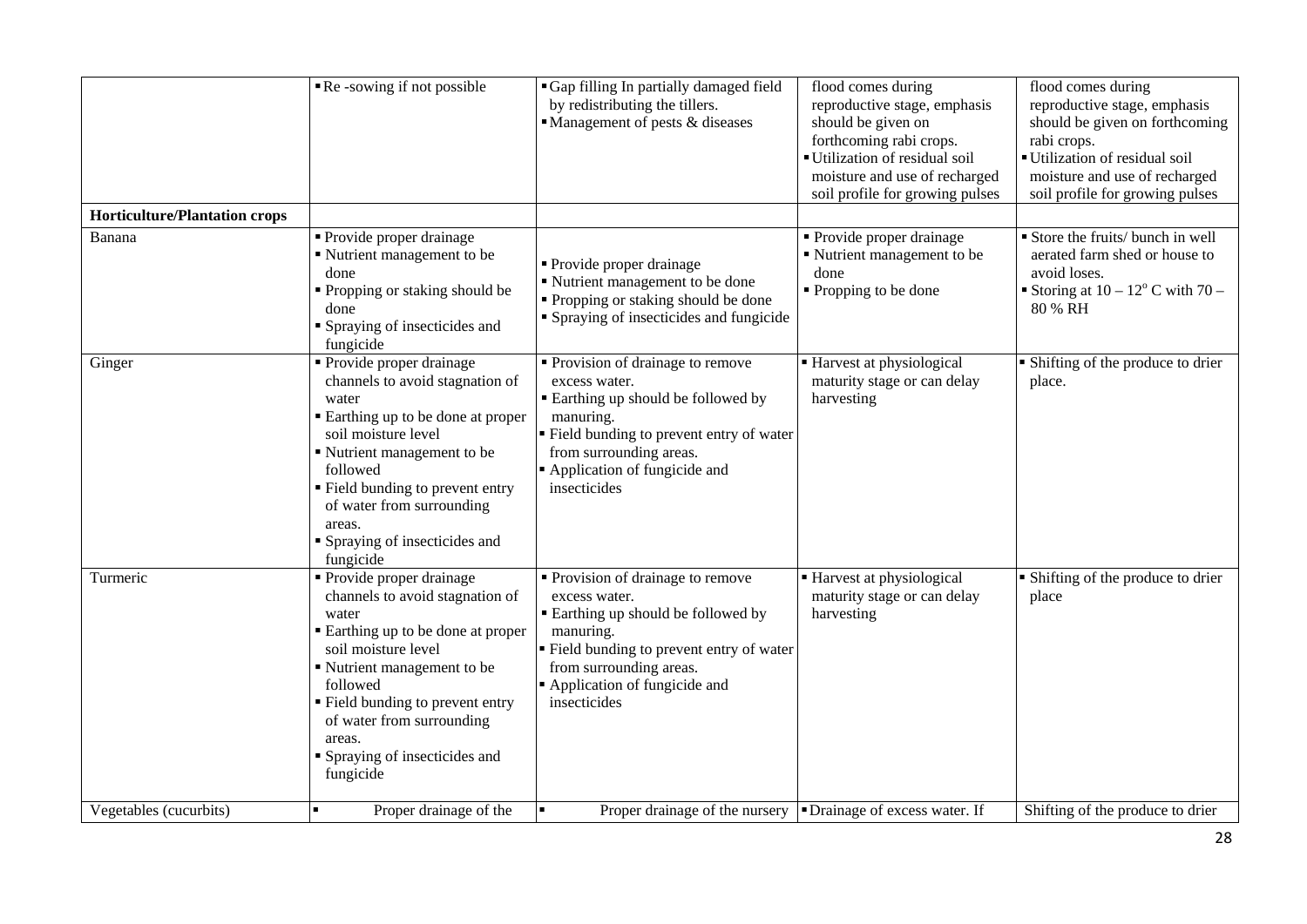|                                        | nursery bed, If not possible go for                                                                                                                                                                                        | bed, If not possible go for re-sowing.                                                                                                                                            | flood comes during reproductive                                                                                                                                                                                                        | place and store fruits in a well- |
|----------------------------------------|----------------------------------------------------------------------------------------------------------------------------------------------------------------------------------------------------------------------------|-----------------------------------------------------------------------------------------------------------------------------------------------------------------------------------|----------------------------------------------------------------------------------------------------------------------------------------------------------------------------------------------------------------------------------------|-----------------------------------|
|                                        | re-sowing.                                                                                                                                                                                                                 | • Earthing up to be followed                                                                                                                                                      | stage, emphasis should be given                                                                                                                                                                                                        | ventilated chamber                |
|                                        | Raised bed method<br>should be followed in the nursery.<br>■ Earthing up to be followed<br>■ Ensure proper staking of crop<br>wherever required<br>" Field bunding to prevent entry<br>of water from surrounding<br>areas. | • Ensure proper staking of crop<br>wherever required<br>Field bunding to prevent entry<br>of water from surrounding areas.<br>Follow appropriate nutrient<br>management practices | on forthcoming rabi crops<br>Growing of cole crops or winter<br>vegetables after receding flood<br>water and adoption of integrated<br>farming system to obtain more<br>income and to compensate the<br>loss during kharif vegetables. |                                   |
| <b>Continuous submergence</b>          |                                                                                                                                                                                                                            |                                                                                                                                                                                   |                                                                                                                                                                                                                                        |                                   |
| for more than 2 days <sup>2</sup>      |                                                                                                                                                                                                                            |                                                                                                                                                                                   |                                                                                                                                                                                                                                        |                                   |
| Crop1                                  | <b>NA</b>                                                                                                                                                                                                                  | <b>NA</b>                                                                                                                                                                         | <b>NA</b>                                                                                                                                                                                                                              | <b>NA</b>                         |
| <b>Horticulture / Plantation crops</b> |                                                                                                                                                                                                                            |                                                                                                                                                                                   |                                                                                                                                                                                                                                        |                                   |
| Crop1 (specify)                        | <b>NA</b>                                                                                                                                                                                                                  | NA                                                                                                                                                                                | <b>NA</b>                                                                                                                                                                                                                              | <b>NA</b>                         |
| Sea water intrusion <sup>3</sup>       |                                                                                                                                                                                                                            |                                                                                                                                                                                   |                                                                                                                                                                                                                                        |                                   |
| Crop1                                  | NA                                                                                                                                                                                                                         | NA                                                                                                                                                                                | <b>NA</b>                                                                                                                                                                                                                              | <b>NA</b>                         |

# **2.4 Extreme events: Heat wave / Cold wave/Frost/ Hailstorm /Cyclone: Not Applicable**

| <b>Extreme event type</b> | Suggested contingency measure <sup>r</sup> |                         |                           |            |  |
|---------------------------|--------------------------------------------|-------------------------|---------------------------|------------|--|
|                           | Seedling / nursery stage                   | <b>Vegetative stage</b> | <b>Reproductive stage</b> | At harvest |  |
| Horticulture              |                                            |                         |                           |            |  |
| Heat Wave <sup>p</sup>    |                                            |                         |                           |            |  |
| Orange                    | <b>NA</b>                                  | NA                      | NA                        | NA         |  |
| Apple                     | <b>NA</b>                                  | NA                      | NA                        | <b>NA</b>  |  |
| Pineapple                 | <b>NA</b>                                  | NA                      | NA                        | NA         |  |
| Kiwifruit                 | <b>NA</b>                                  | NA                      | NA                        | NA         |  |
| Banana                    | <b>NA</b>                                  | NA                      | NA                        | NA         |  |
| Large Cardamom            | <b>NA</b>                                  | NA                      | <b>NA</b>                 | NA         |  |
| Ginger                    | <b>NA</b>                                  | NA                      | <b>NA</b>                 | NA         |  |
| Turmeric                  | <b>NA</b>                                  | <b>NA</b>               | <b>NA</b>                 | <b>NA</b>  |  |
| Horticulture              |                                            |                         |                           |            |  |
| Cold wave <sup>q</sup>    |                                            |                         |                           |            |  |
| Orange                    | <b>NA</b>                                  | NA                      | <b>NA</b>                 | NA         |  |
| Apple                     | <b>NA</b>                                  | NA                      | <b>NA</b>                 | NA         |  |
| Pineapple                 | <b>NA</b>                                  | NA                      | NA                        | <b>NA</b>  |  |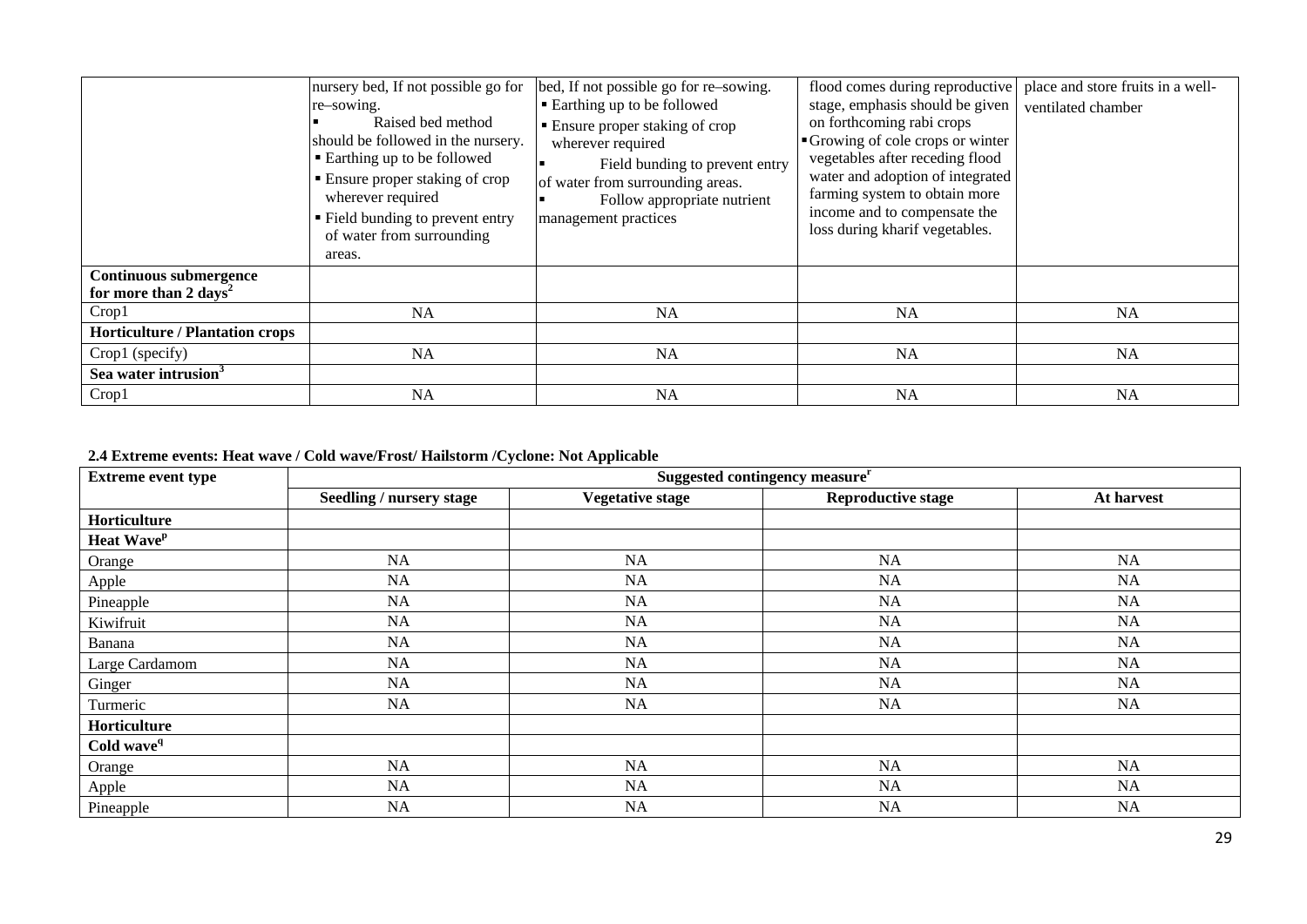| Kiwifruit        | <b>NA</b>                                                                                                                               | <b>NA</b>                                                                                                                                                                                                    | <b>NA</b>                                                                                                                                                                                                  | <b>NA</b>            |
|------------------|-----------------------------------------------------------------------------------------------------------------------------------------|--------------------------------------------------------------------------------------------------------------------------------------------------------------------------------------------------------------|------------------------------------------------------------------------------------------------------------------------------------------------------------------------------------------------------------|----------------------|
| Banana           | Protect the plant by<br>$\blacksquare$<br>construction of wind<br>brakes made of shade<br>net.<br>Maintain the seedling<br>in polyhouse | plant<br>Protect<br>the<br>by<br>$\blacksquare$<br>construction of wind brakes<br>made of shade net                                                                                                          | Protect the plant by<br>$\blacksquare$<br>construction of wind brakes<br>made of shade net<br>Protect the bunch by<br>$\blacksquare$<br>bagging with polyethylene<br>bag or jute bag                       | <b>NA</b>            |
| Large Cardamom   | <b>NA</b>                                                                                                                               | <b>NA</b>                                                                                                                                                                                                    | <b>NA</b>                                                                                                                                                                                                  | <b>NA</b>            |
| Ginger           | <b>NA</b>                                                                                                                               | <b>NA</b>                                                                                                                                                                                                    | <b>NA</b>                                                                                                                                                                                                  | <b>NA</b>            |
| Turmeric         | <b>NA</b>                                                                                                                               | <b>NA</b>                                                                                                                                                                                                    | <b>NA</b>                                                                                                                                                                                                  | <b>NA</b>            |
| Horticulture     |                                                                                                                                         |                                                                                                                                                                                                              |                                                                                                                                                                                                            |                      |
| Frost            |                                                                                                                                         |                                                                                                                                                                                                              |                                                                                                                                                                                                            |                      |
| Orange           | <b>NA</b>                                                                                                                               | <b>NA</b>                                                                                                                                                                                                    | <b>NA</b>                                                                                                                                                                                                  | NA                   |
| Apple            | <b>NA</b>                                                                                                                               | <b>NA</b>                                                                                                                                                                                                    | NA                                                                                                                                                                                                         | <b>NA</b>            |
| Pineapple        | <b>NA</b>                                                                                                                               | <b>NA</b>                                                                                                                                                                                                    | <b>NA</b>                                                                                                                                                                                                  | <b>NA</b>            |
| Kiwifruit        | <b>NA</b>                                                                                                                               | <b>NA</b>                                                                                                                                                                                                    | <b>NA</b>                                                                                                                                                                                                  | <b>NA</b>            |
| Banana           | Protect the plant by<br>$\blacksquare$<br>construction of wind<br>brakes made of shade<br>net.<br>Maintain the seedling<br>in polyhouse | Protect<br>the<br>plant<br>$\blacksquare$<br>by<br>construction of wind brakes<br>made of shade net                                                                                                          | Protect the plant by<br>construction of wind brakes<br>made of shade net<br>Protect the bunch by<br>٠<br>bagging with polyethylene<br>bag or jute bag                                                      | <b>NA</b>            |
| Large Cardamom   | <b>NA</b>                                                                                                                               | <b>NA</b>                                                                                                                                                                                                    | <b>NA</b>                                                                                                                                                                                                  | <b>NA</b>            |
| Ginger           | <b>NA</b>                                                                                                                               | <b>NA</b>                                                                                                                                                                                                    | <b>NA</b>                                                                                                                                                                                                  | <b>NA</b>            |
| Turmeric         | <b>NA</b>                                                                                                                               | <b>NA</b>                                                                                                                                                                                                    | <b>NA</b>                                                                                                                                                                                                  | <b>NA</b>            |
| Horticulture     |                                                                                                                                         |                                                                                                                                                                                                              |                                                                                                                                                                                                            |                      |
| <b>Hailstorm</b> |                                                                                                                                         |                                                                                                                                                                                                              |                                                                                                                                                                                                            |                      |
| Orange           | • Nursery<br>raising<br>under<br>polyhouse.                                                                                             | • Pruning of damage branches and<br>application of Bordeaux paste<br>should be done to prevent secondary<br>infection<br>• Nutrient management to be followed<br>along with foliar spray of<br>micronutrient | ■ Pruning of damage branches and<br>application of Bordeaux paste<br>should be done to prevent secondary<br>infection<br>Nutrient management to be followed<br>along with foliar spray of<br>micronutrient | ■ Harvest ripe fruit |
| Apple            | raising<br>• Nursery<br>under<br>polyhouse.                                                                                             | • Pruning of damage branches and<br>application of Bordeaux paste<br>should be done to prevent secondary<br>infection                                                                                        | Pruning of damage branches and<br>application of Bordeaux paste<br>should be done to prevent secondary<br>infection                                                                                        | ■ Harvest ripe fruit |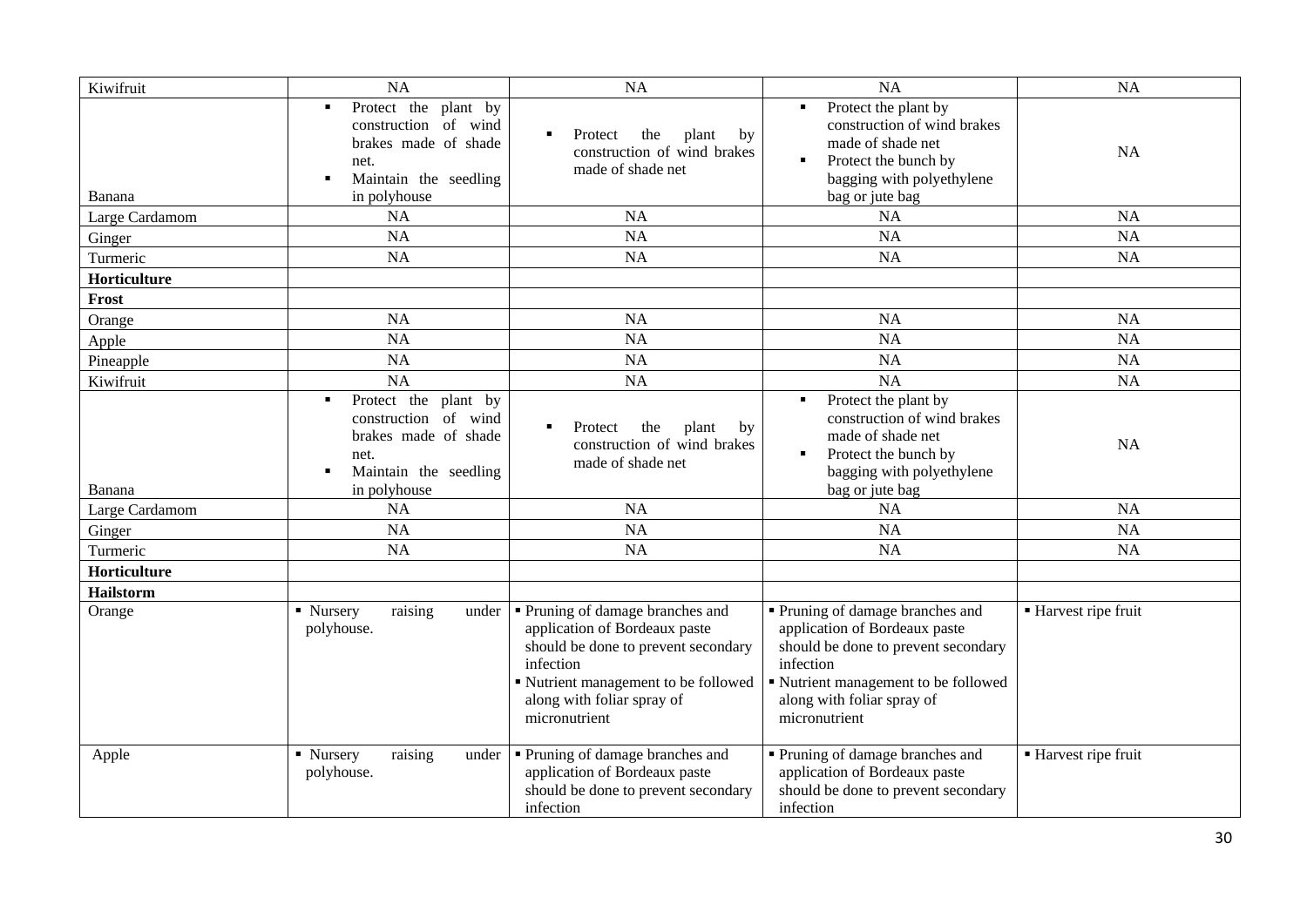|                                          |                                                                                                                      | Nutrient management to be followed<br>along with foliar spray of<br>micronutrient                                                               | ■ Nutrient management to be followed<br>along with foliar spray of<br>micronutrient                  |                                                                                                                                                                                                        |
|------------------------------------------|----------------------------------------------------------------------------------------------------------------------|-------------------------------------------------------------------------------------------------------------------------------------------------|------------------------------------------------------------------------------------------------------|--------------------------------------------------------------------------------------------------------------------------------------------------------------------------------------------------------|
| Pineapple                                | <b>NA</b>                                                                                                            | • Shade regulation may be followed                                                                                                              | <b>NA</b>                                                                                            | ■ Harvest and value addition                                                                                                                                                                           |
| Kiwifruit                                | Nursery raising under<br>$\blacksquare$<br>polyhouse                                                                 | · Nutrient management to be followed<br>along with foliar spray of<br>micronutrient                                                             | " Nutrient management to be followed<br>along with foliar spray of<br>micronutrient                  | ■ Harvest ripe fruits                                                                                                                                                                                  |
| Banana                                   | Nursery raising under<br>٠<br>polyhouse                                                                              | • Follow nutrient management                                                                                                                    | Bagging the fruit bunch with<br>$\blacksquare$<br>polyethylene bag or jute bag                       | ■ Harvest the mature bunch                                                                                                                                                                             |
| Large Cardamom                           | ■ Nursery<br>raising<br>under<br>polyhouse.                                                                          | · Shade regulation may be followed<br>by planting trees providing 50-60%<br>shade. Ultis cum large cardamom<br>plantation is highly recommended | <b>NA</b>                                                                                            | <b>NA</b>                                                                                                                                                                                              |
| Ginger                                   | $\blacksquare$ Nursery<br>raising<br>under<br>polyhouse.                                                             | • Shade regulation may be followed                                                                                                              | <b>NA</b>                                                                                            | NA                                                                                                                                                                                                     |
| Turmeric                                 |                                                                                                                      |                                                                                                                                                 |                                                                                                      |                                                                                                                                                                                                        |
| Vegetables (cucurbits)                   | raising<br>• Nursery<br>under<br>polyhouse.<br>• Provide shade to protect from<br>damage or resowing of the<br>crops | • Polyhouse<br>cultivation & proper<br>irrigation                                                                                               | · Polyhouse cultivation & proper<br>irrigation<br>Proper crop management for the<br>succeeding years | • Picking of fruits at right edible<br>stage depends upon individual<br>varieties<br>and<br>marketing<br>Fruits<br>requirements.<br>are<br>harvested, packed in baskets<br>and transported to markets. |
| Horticulture                             |                                                                                                                      |                                                                                                                                                 |                                                                                                      |                                                                                                                                                                                                        |
| Cyclone                                  | NA                                                                                                                   | NA                                                                                                                                              | NA                                                                                                   | <b>NA</b>                                                                                                                                                                                              |
| Orange                                   | NA                                                                                                                   | NA                                                                                                                                              | NA                                                                                                   | <b>NA</b>                                                                                                                                                                                              |
| Apple                                    | NA                                                                                                                   | NA                                                                                                                                              | NA                                                                                                   | NA                                                                                                                                                                                                     |
| Pineapple                                | NA                                                                                                                   | NA                                                                                                                                              | NA                                                                                                   | NA                                                                                                                                                                                                     |
| Kiwifruit                                | NA                                                                                                                   | NA                                                                                                                                              | <b>NA</b>                                                                                            | <b>NA</b>                                                                                                                                                                                              |
| Banana                                   | <b>NA</b>                                                                                                            | NA                                                                                                                                              | NA                                                                                                   | <b>NA</b>                                                                                                                                                                                              |
| Large Cardamom                           | NA                                                                                                                   | <b>NA</b>                                                                                                                                       | NA                                                                                                   | <b>NA</b>                                                                                                                                                                                              |
| Ginger                                   | NA                                                                                                                   | NA                                                                                                                                              | NA                                                                                                   | NA                                                                                                                                                                                                     |
| Turmeric                                 | NA                                                                                                                   | NA                                                                                                                                              | NA                                                                                                   | <b>NA</b>                                                                                                                                                                                              |
| Sand deposition or heavy<br>siltation    |                                                                                                                      |                                                                                                                                                 |                                                                                                      |                                                                                                                                                                                                        |
| Specify crop<br>/horticulture/plantation | NA                                                                                                                   | <b>NA</b>                                                                                                                                       | NA                                                                                                   | NA                                                                                                                                                                                                     |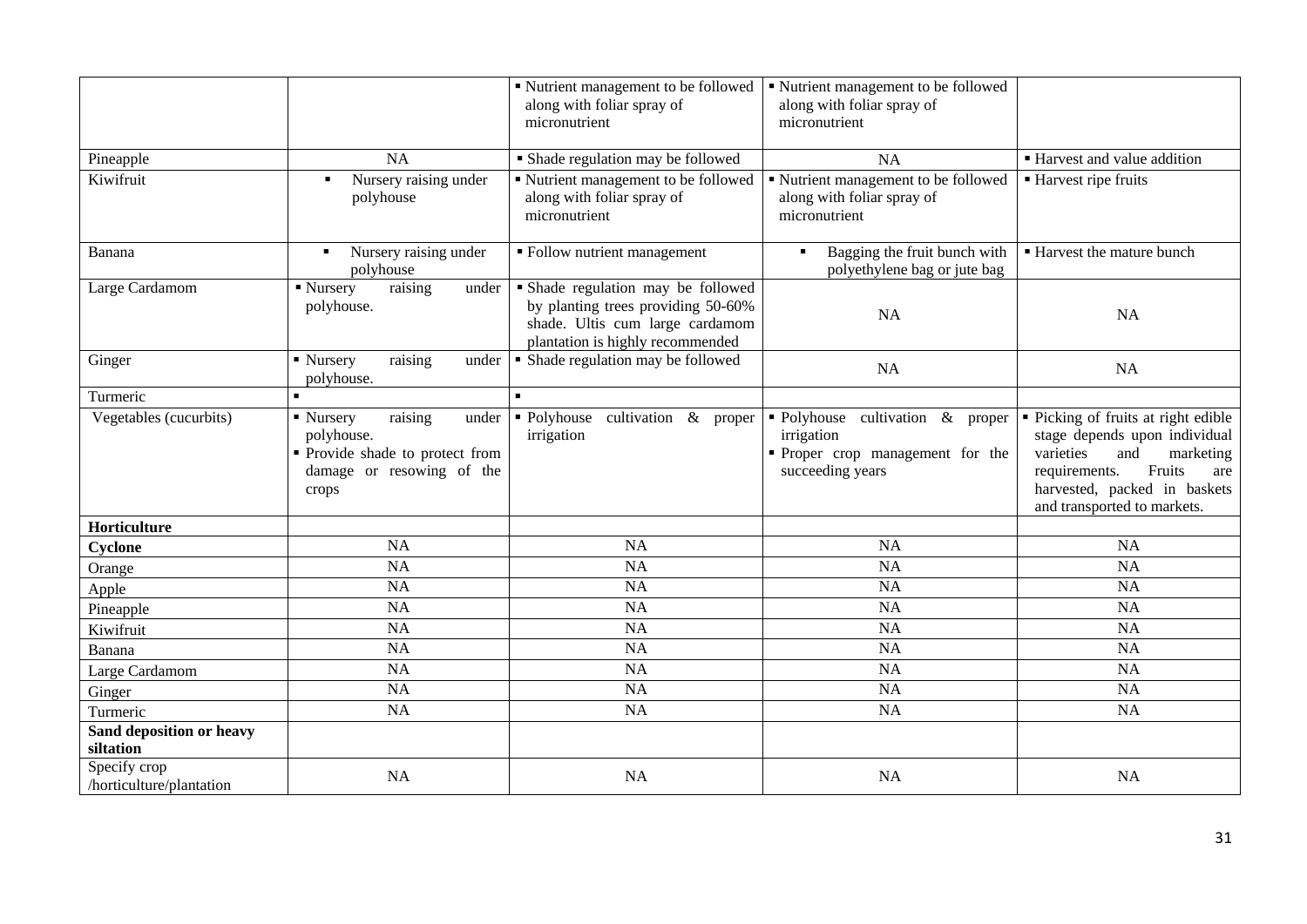# **2.5 Contingent strategies for Livestock, Poultry & Fisheries**

# **2.5.1 Livestock**

|                                  | <b>Suggested contingency measures</b>                                                                                                                                                                                                                                                                                                                                                                                                 |                                                                                                                                                                                                                                                                                                                                          |                                                                                                                                                                                                                                                                                                                                                                                                   |
|----------------------------------|---------------------------------------------------------------------------------------------------------------------------------------------------------------------------------------------------------------------------------------------------------------------------------------------------------------------------------------------------------------------------------------------------------------------------------------|------------------------------------------------------------------------------------------------------------------------------------------------------------------------------------------------------------------------------------------------------------------------------------------------------------------------------------------|---------------------------------------------------------------------------------------------------------------------------------------------------------------------------------------------------------------------------------------------------------------------------------------------------------------------------------------------------------------------------------------------------|
|                                  | Before the event <sup>s</sup>                                                                                                                                                                                                                                                                                                                                                                                                         | During the event                                                                                                                                                                                                                                                                                                                         | After the event                                                                                                                                                                                                                                                                                                                                                                                   |
| <b>Drought</b>                   |                                                                                                                                                                                                                                                                                                                                                                                                                                       |                                                                                                                                                                                                                                                                                                                                          |                                                                                                                                                                                                                                                                                                                                                                                                   |
| Feed and fodder availability     | Advance early warning system through<br>Agromet advisories.<br>Awareness on fodder cultivation &<br>identification of locally available, natural<br>fodder of area.<br>Excess fodder may be stored as<br>hay/silage or converted into feed block in<br>the flush season, for lean period.<br>Stacking of paddy straws.                                                                                                                | • Use of unconventional feed/fodders resources.<br>• Grazing in the peri peri of forest areas.<br>• Feeding according to body weight requirement<br>Improvement of the poor quality roughages<br>(urea treatment, soaking, poultry litter(> 37%).<br>• Use of feed additives to improve digestibility.<br>■ use of stored Hay and Silage | • Avail the benefits of schemes under drought, from<br>state or central for feeds and fodder.<br>Supplementary feeding of livestock to regain the<br>general physiological imbalanced.<br>• Proper irrigation of fodder plot and cultivation of<br>leguminous fodders to meet the demand of green<br>fodders                                                                                      |
| Drinking water                   | • Construction<br>harvesting<br>of<br>water<br>structures.<br>■ Harvesting rain water & water from<br>natural source<br>• Developing watershed areas.                                                                                                                                                                                                                                                                                 | Use of stored water from water harvesting<br>structure.<br>Fetching water from watershed areas and<br>natural stream/river.<br>" Avail subsidy water supply through tankers<br>from sate or central Govt.                                                                                                                                | • Submitting a memorandum to sate or central Govt.<br>regarding amount of water shortfall during drought<br>and action to be initiate accordingly.<br>• Construction of permanent water harvesting<br>structure with a planning to fulfill the water<br>requirement during drought.                                                                                                               |
| Health and disease<br>management | <b>Ensure livestock insurance</b><br>• Deworming to reduce worm load<br>Stocking of veterinary medicines,<br>vitamin and mineral supplements.<br>• Training of paravets and identifying key<br>man in each village to combat the<br>situation if arise.<br>Regular radio/TV telecast to follow the<br>instruction of Do & Don'ts from experts.<br>" Providing available communication and<br>transportation facilities<br>in<br>every | Health<br>$\blacksquare$ Mass<br>awareness cum<br>camp<br>and<br>symptomatically prompt treatment accordingly.<br>• Supplementary feeding of vitamin and mineral<br>to improve general body health.                                                                                                                                      | $\blacksquare$ Mass<br>Health<br>awareness<br>cum<br>and<br>camp<br>symptomatically prompt treatment accordingly.<br>• selective culling of disease animal<br>Submitting a memorandum to sate or central Govt.<br>regarding the loss of animal due to Drought and<br>remedies to be taken accordingly for future.<br>• Mini vaccine unit could be establish for covering a<br>perimeter 30-50 km. |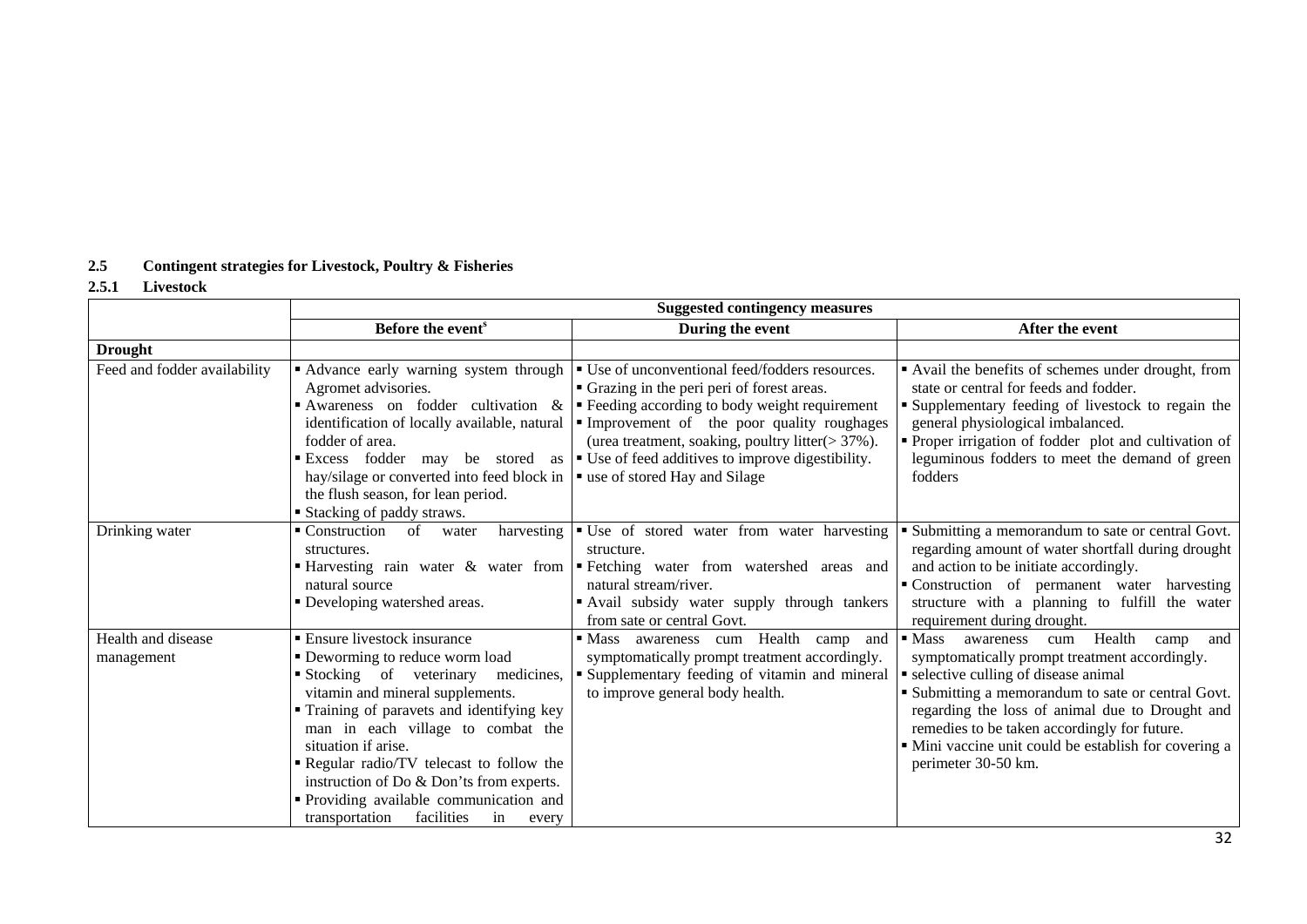|                                  | dispensary / clinic for consultations.<br>• Proper ventilation system of Housing to<br>reduce heat stress.                                                                                                                                                                                                                                                                                                                                                                                                       |                                                                                                                                                                                                                                                                                                                                             |                                                                                                                                                                                                                                                                                                                                                                                                                 |
|----------------------------------|------------------------------------------------------------------------------------------------------------------------------------------------------------------------------------------------------------------------------------------------------------------------------------------------------------------------------------------------------------------------------------------------------------------------------------------------------------------------------------------------------------------|---------------------------------------------------------------------------------------------------------------------------------------------------------------------------------------------------------------------------------------------------------------------------------------------------------------------------------------------|-----------------------------------------------------------------------------------------------------------------------------------------------------------------------------------------------------------------------------------------------------------------------------------------------------------------------------------------------------------------------------------------------------------------|
| <b>Floods</b>                    |                                                                                                                                                                                                                                                                                                                                                                                                                                                                                                                  |                                                                                                                                                                                                                                                                                                                                             |                                                                                                                                                                                                                                                                                                                                                                                                                 |
| Feed and fodder availability     | Advance early warning system through<br>Agromet advisories.<br>Awareness on fodder cultivation &<br>identification of locally available, natural<br>fodder of the area.<br>Excess fodder may be stored as<br>hay/silage or converted into feed block in<br>the flush season, for lean period.<br>Stacking of paddy straws.<br>Installation of feed block machines and<br>creating feed/fodder block banks to be<br>used in emergency.                                                                            | Avoid feeding of damp feeds and fodders<br>Storage of feeds and fodder in high raised<br>platform.<br>• Use of unconventional feed/fodders resources<br>(water hyacinth)<br>• Shifting of livestock to high raised areas.<br>• Use of feed additives to improve digestibility.<br>• Provision of UMB etc.<br>■ Use of stored Hay and Silage | " Submitting a reports, damage caused by flood to<br>feed and standing fodder<br>• Supplementary feeding of livestock to regain the<br>general physiological imbalanced.<br>• Proper irrigation of folder plot and cultivation of<br>leguminous fodders to meet the demand of green<br>fodders.<br>Avail the benefits of schemes under flood, from<br>state or central for feeds and fodder.                    |
| Drinking water                   | Storage of safe drinking water in<br>community tanks / water harvesting<br>structures which is not prone to seepage<br>of flood water.<br>Installation of large sized sand filters<br>with charcoal.<br>"Tying up with PHED Deptt. of<br>neighboring district to supply water at<br>needy time.<br>• Creating awareness amongst public how<br>to conserve water and judiciously use in<br>flood situation.                                                                                                       | • Chlorination of the drinking water and use of<br>sand filter<br>Incorporation of aquatic plants in feeds as a<br>supplementary source of water<br><b>If possible supply of fresh drinking water from</b><br>nearby district.                                                                                                              | "Cleaning of water storage tanks, canals and<br>drainage system.<br>• Cleaning and disinfection of water source with<br>suitable water purifying agent, available in the area<br>as per the recommended dose.<br>Relief for damaged tanks and community pipe line<br>for reconstruction.<br>Avoid shallow source of water                                                                                       |
| Health and disease<br>management | <b>Ensure livestock insurance</b><br>• Deworming to reduce worm load<br>Vaccination of FMD, BQ and HS.<br>Stocking of veterinary medicines,<br>vitamin and mineral supplements.<br>Training of paravets and identifying key<br>man in each village to combat the<br>situation if arise.<br>Regular radio/TV telecast to follow the<br>instruction of Do & Don'ts from experts.<br>Providing available communication and<br>transportation<br>facilities<br>in<br>every<br>dispensary / clinic for consultations. | awareness cum Health<br>$\blacksquare$ Mass<br>camp<br>and<br>symptomatically prompt treatment accordingly.<br>" Supplementary feeding of vitamin and mineral<br>to improve general body health.                                                                                                                                            | $\blacksquare$ Mass<br>Health<br>awareness<br>cum<br>camp<br>and<br>symptomatically prompt treatment accordingly.<br>• Immediate attention to the ailing animals.<br>• Sanitization of the shed and surrounding areas.<br>• selective culling of animal<br>· Submitting a memorandum to state or central<br>Govt. regarding the loss of animal due to flood and<br>remedies to be taken accordingly for future. |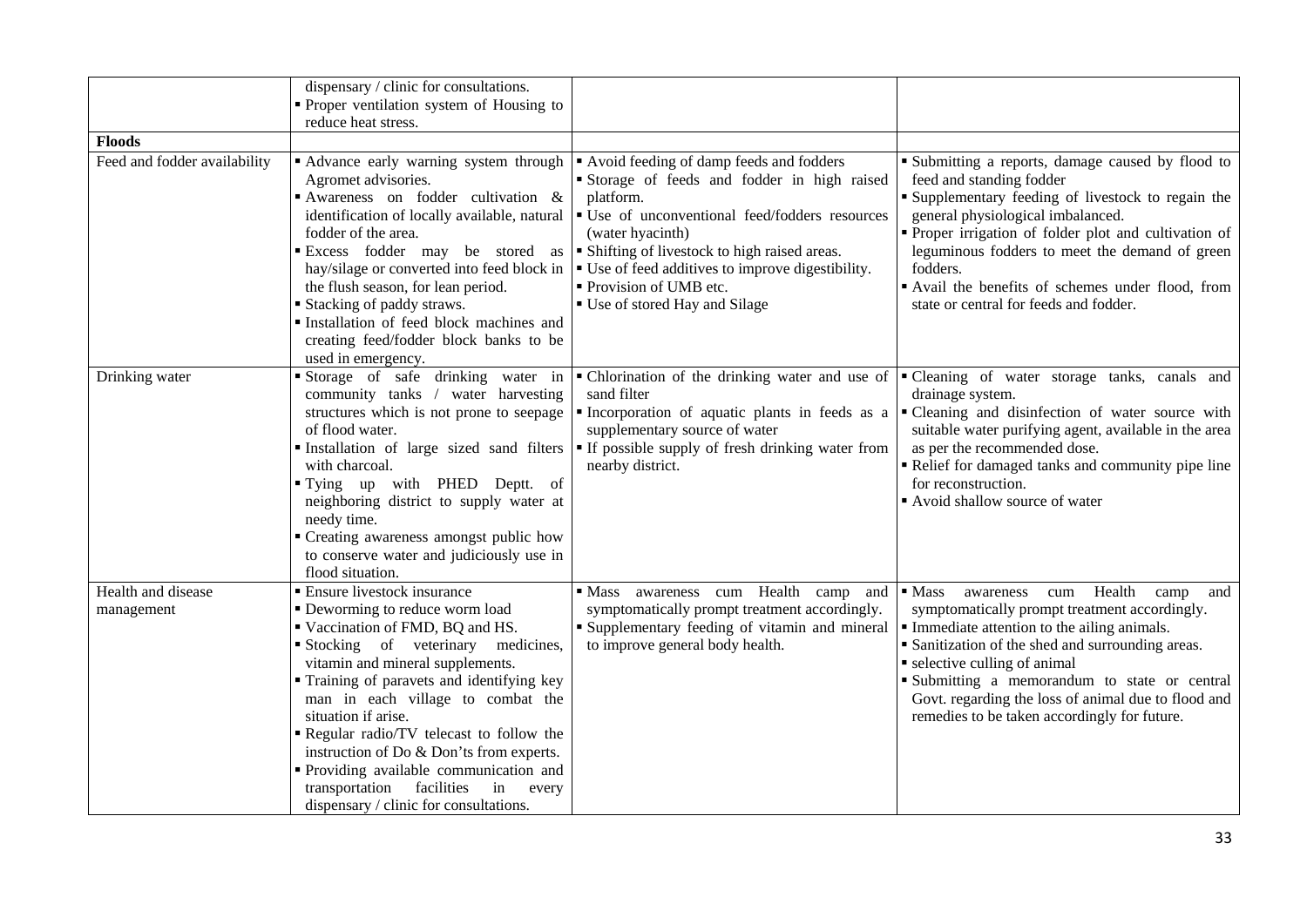|                                  | " Construction of shelters in high raised                                                                                                                                                                                                                                                                                                                                                                                                                                       |                                                                                                                                                                                                                                     |                                                                                                                                                                                                                                                                                                                                                                                              |
|----------------------------------|---------------------------------------------------------------------------------------------------------------------------------------------------------------------------------------------------------------------------------------------------------------------------------------------------------------------------------------------------------------------------------------------------------------------------------------------------------------------------------|-------------------------------------------------------------------------------------------------------------------------------------------------------------------------------------------------------------------------------------|----------------------------------------------------------------------------------------------------------------------------------------------------------------------------------------------------------------------------------------------------------------------------------------------------------------------------------------------------------------------------------------------|
|                                  | areas.                                                                                                                                                                                                                                                                                                                                                                                                                                                                          |                                                                                                                                                                                                                                     |                                                                                                                                                                                                                                                                                                                                                                                              |
| Cyclone                          | <b>NA</b>                                                                                                                                                                                                                                                                                                                                                                                                                                                                       | NA                                                                                                                                                                                                                                  | NA                                                                                                                                                                                                                                                                                                                                                                                           |
| Feed and fodder availability     | Advance early warning system through<br>Agromet advisories.<br>• Proper storage of feeds and fodder in $\blacktriangleright$ Avoid feeding grazing in open field<br>well constructed house<br>• Planting of trees as a wind break in farm<br>area<br>Excess fodder may be stored as <b>P</b> rovision of UMB etc.<br>hay/silage or converted into feed block in   Use of stored Hay and Silage<br>the flush season, for lean period.<br><b>Stacking of paddy straws.</b>        | · Animal should be confined in well construct<br>house.<br>" Use of feed additives to improve digestibility.                                                                                                                        | • Submitting a reports, damage caused by cyclone of<br>standing fodder<br>Avail the benefits of schemes under flood, from<br>state or central for feeds and fodder.                                                                                                                                                                                                                          |
| Drinking water                   | Advance early warning system through<br>Agromet advisories for preparedness to<br>combat the situation.<br>Storage of safe drinking water in<br>community tanks / water harvesting<br>structures<br>• Creating awareness amongst public how<br>to conserve water and judiciously use in<br>flood situation.<br>"Tying up with PHED Deptt. of<br>neighboring district to supply water at<br>needy time.                                                                          | - Chlorination of the drinking water and use of<br>sand filter<br>· Provide fresh potable water                                                                                                                                     | "Cleaning of water storage tanks, canals and<br>drainage system.<br>• Cleaning and disinfection of water source with<br>suitable water purifying agent, available in the area<br>as per the recommended dose.<br>Relief for damaged tanks and community pipe line<br>for reconstruction.<br>Avoid shallow source of water                                                                    |
| Health and disease<br>management | <b>Ensure livestock insurance</b><br>• Deworming to reduce worm load<br>Stocking of veterinary<br>medicines,<br>vitamin and mineral supplements.<br>" Training of paravets and identifying key<br>man in each village to combat the<br>situation if arise.<br>Regular radio/TV telecast to follow the<br>instruction of Do & Don'ts from experts.<br>" Providing available communication and<br>transportation facilities<br>in every<br>dispensary / clinic for consultations. | awareness cum Health camp and<br>$\blacksquare$ Mass<br>symptomatically prompt treatment accordingly.<br>" Supplementary feeding of vitamin and mineral<br>to improve general body health.<br>• selective culling of injured animal | Immediate attention to the ailing animals.<br>• selective culling of injured animal<br>· Mass awareness cum Health camp<br>and<br>symptomatically prompt treatment accordingly.<br>• Sanitization of the shed and surrounding areas.<br>· Submitting a memorandum to state or central<br>Govt. regarding the loss of animal due to flood and<br>remedies to be taken accordingly for future. |
| <b>Heat wave</b>                 |                                                                                                                                                                                                                                                                                                                                                                                                                                                                                 |                                                                                                                                                                                                                                     |                                                                                                                                                                                                                                                                                                                                                                                              |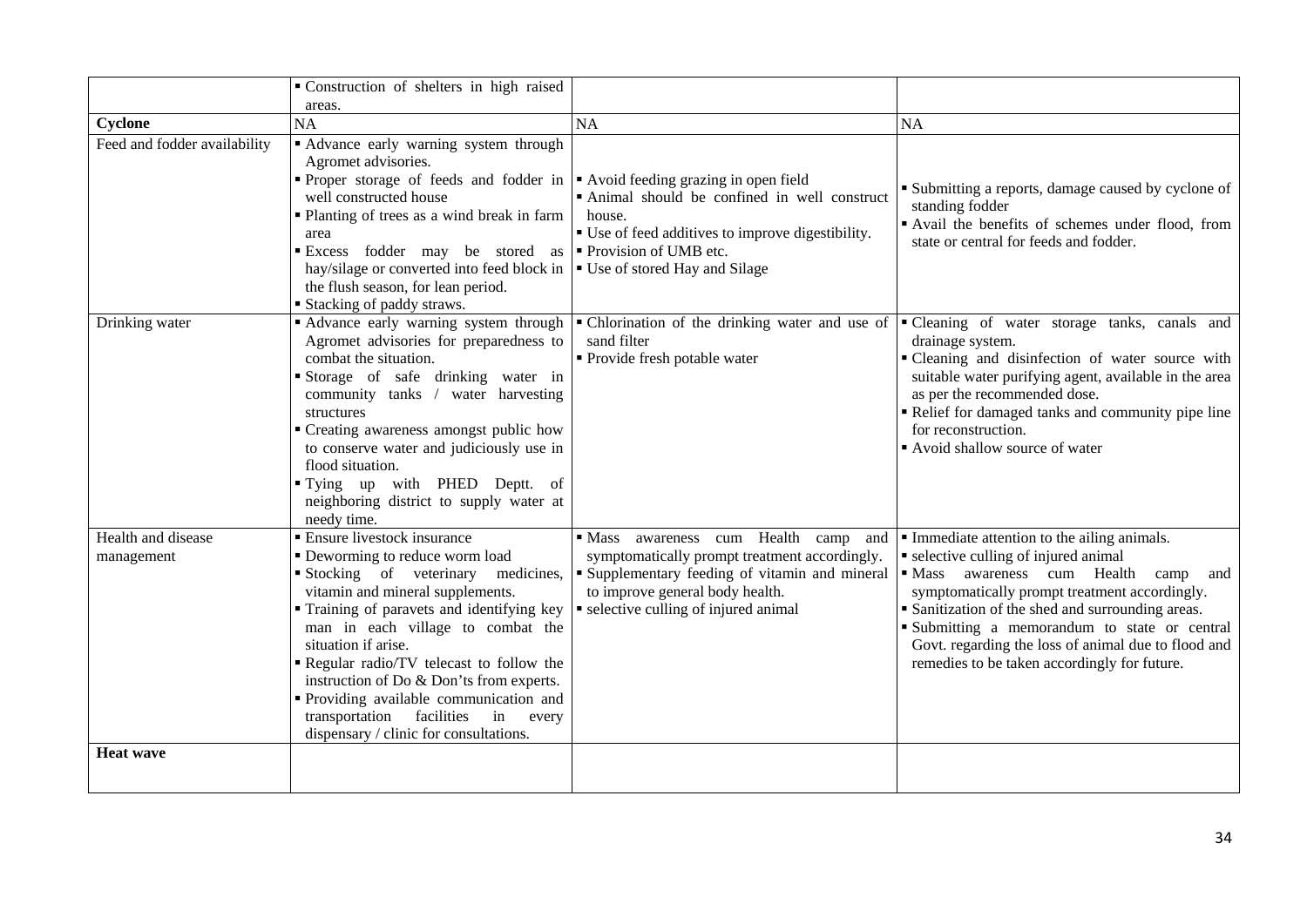| <b>Cattle</b>                     |                                                                                                                                                                                                                                                                                                                                                                                                                                                                                                                                                                                           |                                                                                                                                                                                                                                                                                                                                                                                                                         |                                                                                                                                                                                                                                                                                                                                                                                                                      |
|-----------------------------------|-------------------------------------------------------------------------------------------------------------------------------------------------------------------------------------------------------------------------------------------------------------------------------------------------------------------------------------------------------------------------------------------------------------------------------------------------------------------------------------------------------------------------------------------------------------------------------------------|-------------------------------------------------------------------------------------------------------------------------------------------------------------------------------------------------------------------------------------------------------------------------------------------------------------------------------------------------------------------------------------------------------------------------|----------------------------------------------------------------------------------------------------------------------------------------------------------------------------------------------------------------------------------------------------------------------------------------------------------------------------------------------------------------------------------------------------------------------|
| Shelter/environment<br>management | Advance early warning system through<br>Agromet advisories for preparedness to<br>combat the situation.<br>Good shelter with well ventilation and<br>bedding materials<br>• Construction of shelters in wind shed • Avoid movement of animal<br>areas.<br>Increase the concentrate feed amount and<br>reduce the roughage diet.<br>• Adlib provision of potable water                                                                                                                                                                                                                     | Confine the animal in protected shelter<br>• prevent them direct expose to heat wave<br>• reduce upto 20% of the ration<br>provide nutretical<br>Adlib provision of potable water<br>• Sprinkling of water during the extreme heat to<br>the animal<br>" Breeding should be done in morning hours.                                                                                                                      | • Adlib provision of potable water<br>• Analysis of the present experience and remodeling<br>of housing structure.<br>• provide nutretical                                                                                                                                                                                                                                                                           |
| Health and disease<br>management  | • Advance early warning system through<br>Agromet advisories for preparedness to<br>combat the situation.<br>■ Ensure livestock insurance<br>• Deworming and vaccination<br>Stocking of veterinary<br>medicines,<br>vitamin and mineral supplements.<br>" Training of paravets and identifying key<br>man in each village to combat the<br>situation if arise.<br>Regular radio/TV telecast to follow the<br>instruction of Do & Don'ts from experts.<br>" Providing available communication and<br>facilities<br>transportation<br>in<br>every<br>dispensary / clinic for consultations. | • Life saving treatment accordingly.<br>Supplementary feeding of vitamin and mineral<br>to improve general body health.<br>• Oral supplementation of electrolyte<br>and<br>medicines                                                                                                                                                                                                                                    | $\blacksquare$ Mass<br>Health<br>awareness<br>cum<br>camp<br>and<br>symptomatically prompt treatment accordingly.<br>• Immediate attention to the ailing animals.<br>Sanitization of the shed and surrounding areas.<br>• Selective culling of animal<br>· Submitting a memorandum to state or central<br>Govt. regarding the loss of animal due to cold<br>wave and remedies to be taken accordingly for<br>future. |
| Mithun                            |                                                                                                                                                                                                                                                                                                                                                                                                                                                                                                                                                                                           |                                                                                                                                                                                                                                                                                                                                                                                                                         |                                                                                                                                                                                                                                                                                                                                                                                                                      |
| Shelter/environment<br>management | Advance early warning system through<br>combat the situation.<br>Good shelter with well ventilation and<br>bedding materials<br>Construction of shelters in wind shed<br>areas.<br>Increase the concentrate feed amount and<br>reduce the roughage diet.<br>• Adlib provision of potable water                                                                                                                                                                                                                                                                                            | Confine the animal in protected shelter<br>Agromet advisories for preparedness to $\vert \cdot \vert$ prevent them direct expose to heat wave<br>$\blacksquare$ reduce upto 20% of the ration<br>• provide nutretical<br>• Adlib provision of potable water<br>Avoid movement of animal<br>" Sprinkling of water during the extreme heat to<br>the animal<br><b>Example 1</b> Breeding should be done in morning hours. | • Adlib provision of potable water<br>Analysis of the present experience and remodeling<br>of housing structure.<br>• provide nutretical                                                                                                                                                                                                                                                                             |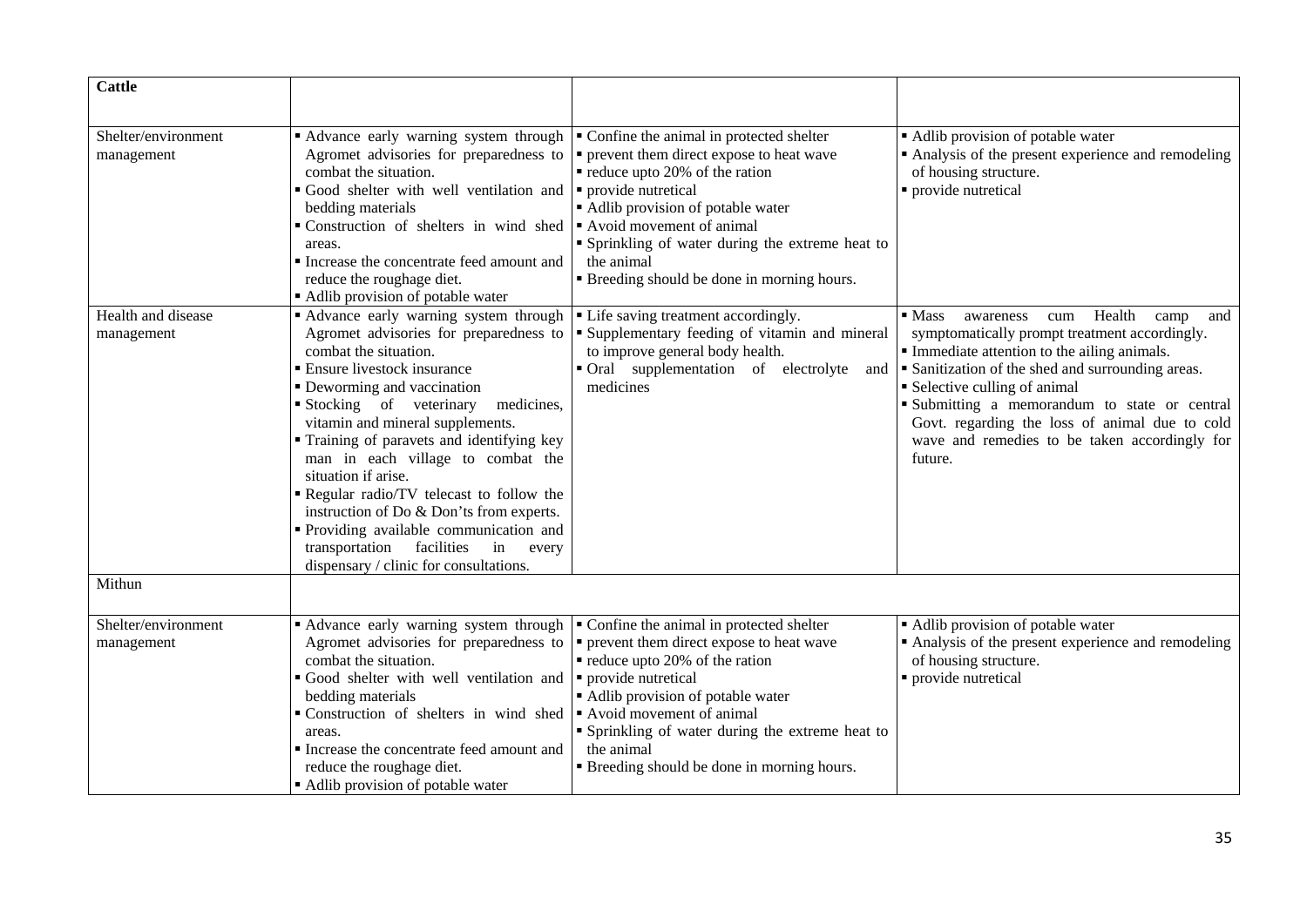| Health and disease<br>management  | <b>Ensure livestock insurance</b><br>• Deworming to reduce worm load<br>Stocking of veterinary medicines,<br>vitamin and mineral supplements.<br>Training of paravets and identifying key<br>man in each village to combat the<br>situation if arise.<br>Regular radio/TV telecast to follow the<br>instruction of Do & Don'ts from experts.                                                                                                                                 | · Mass awareness cum Health camp and<br>symptomatically prompt treatment accordingly.<br>Supplementary feeding of vitamin and mineral<br>to improve general body health.<br>• selective culling of injured animal                                                              | Immediate attention to the ailing animals.<br>• selective culling of injured animal<br>Mass awareness cum Health camp<br>and<br>symptomatically prompt treatment accordingly.<br>• Sanitization of the shed and surrounding areas.<br>Submitting a memorandum to state or central<br>Govt. regarding the loss of animal due to flood and<br>remedies to be taken accordingly for future.                 |
|-----------------------------------|------------------------------------------------------------------------------------------------------------------------------------------------------------------------------------------------------------------------------------------------------------------------------------------------------------------------------------------------------------------------------------------------------------------------------------------------------------------------------|--------------------------------------------------------------------------------------------------------------------------------------------------------------------------------------------------------------------------------------------------------------------------------|----------------------------------------------------------------------------------------------------------------------------------------------------------------------------------------------------------------------------------------------------------------------------------------------------------------------------------------------------------------------------------------------------------|
|                                   | " Providing available communication and<br>transportation<br>facilities<br>in every<br>dispensary / clinic for consultations.                                                                                                                                                                                                                                                                                                                                                |                                                                                                                                                                                                                                                                                |                                                                                                                                                                                                                                                                                                                                                                                                          |
| Goat/Sheep                        |                                                                                                                                                                                                                                                                                                                                                                                                                                                                              |                                                                                                                                                                                                                                                                                |                                                                                                                                                                                                                                                                                                                                                                                                          |
| Shelter/environment<br>management | • Advance early warning system through $\vert \cdot \vert$ Confine the animal in protected shelter<br>Agromet advisories for preparedness to<br>combat the situation.<br>Good shelter with well ventilation and<br>bedding materials<br>■ Construction of shelters in wind shed  ■ Avoid movement of animal<br>areas.<br>Increase the concentrate feed amount and<br>reduce the roughage diet.<br>Adlib provision of potable water                                           | $\bullet$ prevent them direct expose to heat wave<br>reduce upto 20% of the ration<br>provide nutretical<br>• Adlib provision of potable water<br>" Sprinkling of water during the extreme heat to<br>the animal<br><b>Example 1</b> Breeding should be done in morning hours. | • Adlib provision of potable water<br>• Analysis of the present experience and remodeling<br>of housing structure.<br>provide nutretical                                                                                                                                                                                                                                                                 |
| Health and disease<br>management  | <b>Ensure livestock insurance</b><br>• Deworming to reduce worm load<br>Stocking of veterinary medicines,<br>vitamin and mineral supplements.<br>" Training of paravets and identifying key<br>man in each village to combat the<br>situation if arise.<br>Regular radio/TV telecast to follow the<br>instruction of Do & Don'ts from experts.<br>" Providing available communication and<br>transportation facilities in<br>every<br>dispensary / clinic for consultations. | Mass awareness cum Health camp and<br>symptomatically prompt treatment accordingly.<br>" Supplementary feeding of vitamin and mineral<br>to improve general body health.<br>• selective culling of injured animal                                                              | Immediate attention to the ailing animals.<br>• selective culling of injured animal<br>$\blacksquare$ Mass<br>awareness cum Health camp<br>and<br>symptomatically prompt treatment accordingly.<br>Sanitization of the shed and surrounding areas.<br>Submitting a memorandum to state or central<br>Govt. regarding the loss of animal due to flood and<br>remedies to be taken accordingly for future. |
| Pig                               |                                                                                                                                                                                                                                                                                                                                                                                                                                                                              |                                                                                                                                                                                                                                                                                |                                                                                                                                                                                                                                                                                                                                                                                                          |
| Shelter/environment<br>management | Advance early warning system through<br>Agromet advisories for preparedness to<br>combat the situation.                                                                                                                                                                                                                                                                                                                                                                      | • Confine the animal in protected shelter<br>• prevent them direct expose to heat wave<br>$\blacksquare$ reduce upto 20% of the ration                                                                                                                                         | • Adlib provision of potable water<br>Analysis of the present experience and remodeling<br>of housing structure.                                                                                                                                                                                                                                                                                         |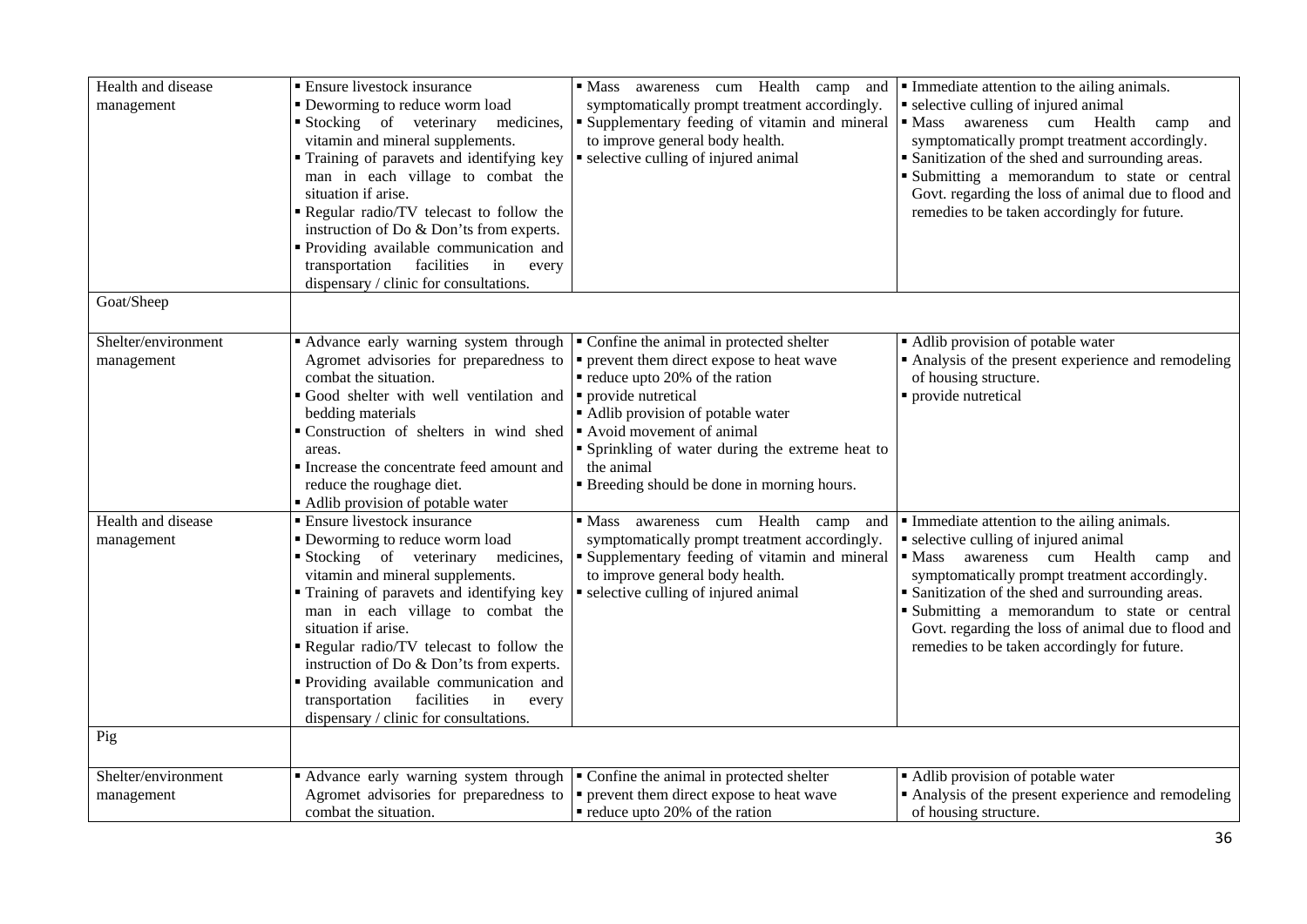|                     | Good shelter with well ventilation and                                | provide nutretical                                                                              | · provide nutretical                                                                               |
|---------------------|-----------------------------------------------------------------------|-------------------------------------------------------------------------------------------------|----------------------------------------------------------------------------------------------------|
|                     | bedding materials                                                     | • Adlib provision of potable water                                                              |                                                                                                    |
|                     | Construction of shelters in wind shed                                 | Avoid movement of animal                                                                        |                                                                                                    |
|                     | areas.                                                                | " Sprinkling of water during the extreme heat to<br>the animal                                  |                                                                                                    |
|                     | Increase the concentrate feed amount and                              |                                                                                                 |                                                                                                    |
|                     | reduce the roughage diet.                                             | " Breeding should be done in morning hours.                                                     |                                                                                                    |
| Health and disease  | Adlib provision of potable water<br><b>Ensure livestock insurance</b> |                                                                                                 |                                                                                                    |
|                     |                                                                       | Mass awareness cum Health camp<br>and                                                           | • Immediate attention to the ailing animals.                                                       |
| management          | • Deworming to reduce worm load<br>Stocking of veterinary medicines,  | symptomatically prompt treatment accordingly.<br>• Supplementary feeding of vitamin and mineral | selective culling of injured animal<br>· Mass awareness cum Health camp                            |
|                     | vitamin and mineral supplements.                                      | to improve general body health.                                                                 | and                                                                                                |
|                     | Training of paravets and identifying key                              | • selective culling of injured animal                                                           | symptomatically prompt treatment accordingly.<br>• Sanitization of the shed and surrounding areas. |
|                     | man in each village to combat the                                     |                                                                                                 | Submitting a memorandum to state or central                                                        |
|                     | situation if arise.                                                   |                                                                                                 | Govt. regarding the loss of animal due to flood and                                                |
|                     | Regular radio/TV telecast to follow the                               |                                                                                                 | remedies to be taken accordingly for future.                                                       |
|                     | instruction of Do & Don'ts from experts.                              |                                                                                                 |                                                                                                    |
|                     | Providing available communication and                                 |                                                                                                 |                                                                                                    |
|                     | transportation facilities<br>in<br>every                              |                                                                                                 |                                                                                                    |
|                     | dispensary / clinic for consultations.                                |                                                                                                 |                                                                                                    |
| <b>Cold wave</b>    |                                                                       |                                                                                                 |                                                                                                    |
|                     |                                                                       |                                                                                                 |                                                                                                    |
| <b>Cattle</b>       |                                                                       |                                                                                                 |                                                                                                    |
| Shelter/environment | Good shelter with well ventilation and                                | • Confine the animal in protected shelter                                                       | • Analysis of the present experience and remodeling                                                |
| management          | bedding materials                                                     | • prevent them direct expose to cold wave                                                       | of housing structure.                                                                              |
|                     | Construction of shelters in wind shed                                 | • provide extra bedding materials                                                               |                                                                                                    |
|                     | areas.                                                                | • feed extra ration along with mineral and vitamin                                              |                                                                                                    |
|                     | Feed balance ration to withstand the cold                             | supplements to withstand cold wave                                                              |                                                                                                    |
|                     | wave prior to occurrence.                                             |                                                                                                 |                                                                                                    |
| Health and disease  | <b>Ensure livestock insurance</b>                                     | · Mass awareness cum Health camp and                                                            | $\blacksquare$ Mass<br>Health<br>awareness<br>cum<br>camp<br>and                                   |
| management          | • Deworming to reduce worm load                                       | symptomatically prompt treatment accordingly.                                                   | symptomatically prompt treatment accordingly.                                                      |
|                     | Stocking of veterinary medicines,                                     | " Supplementary feeding of vitamin and mineral                                                  | Immediate attention to the ailing animals.                                                         |
|                     | vitamin and mineral supplements.                                      | to improve general body health.                                                                 | • Sanitization of the shed and surrounding areas.                                                  |
|                     | Training of paravets and identifying key                              |                                                                                                 | • selective culling of animal                                                                      |
|                     | man in each village to combat the                                     |                                                                                                 | Submitting a memorandum to state or central                                                        |
|                     | situation if arise.                                                   |                                                                                                 | Govt. regarding the loss of animal due to cold                                                     |
|                     | Regular radio/TV telecast to follow the                               |                                                                                                 | wave and remedies to be taken accordingly for                                                      |
|                     | instruction of Do & Don'ts from experts.                              |                                                                                                 | future.                                                                                            |
|                     | Providing available communication and                                 |                                                                                                 |                                                                                                    |
|                     | transportation<br>facilities<br>in<br>every                           |                                                                                                 |                                                                                                    |
|                     | dispensary / clinic for consultations.                                |                                                                                                 |                                                                                                    |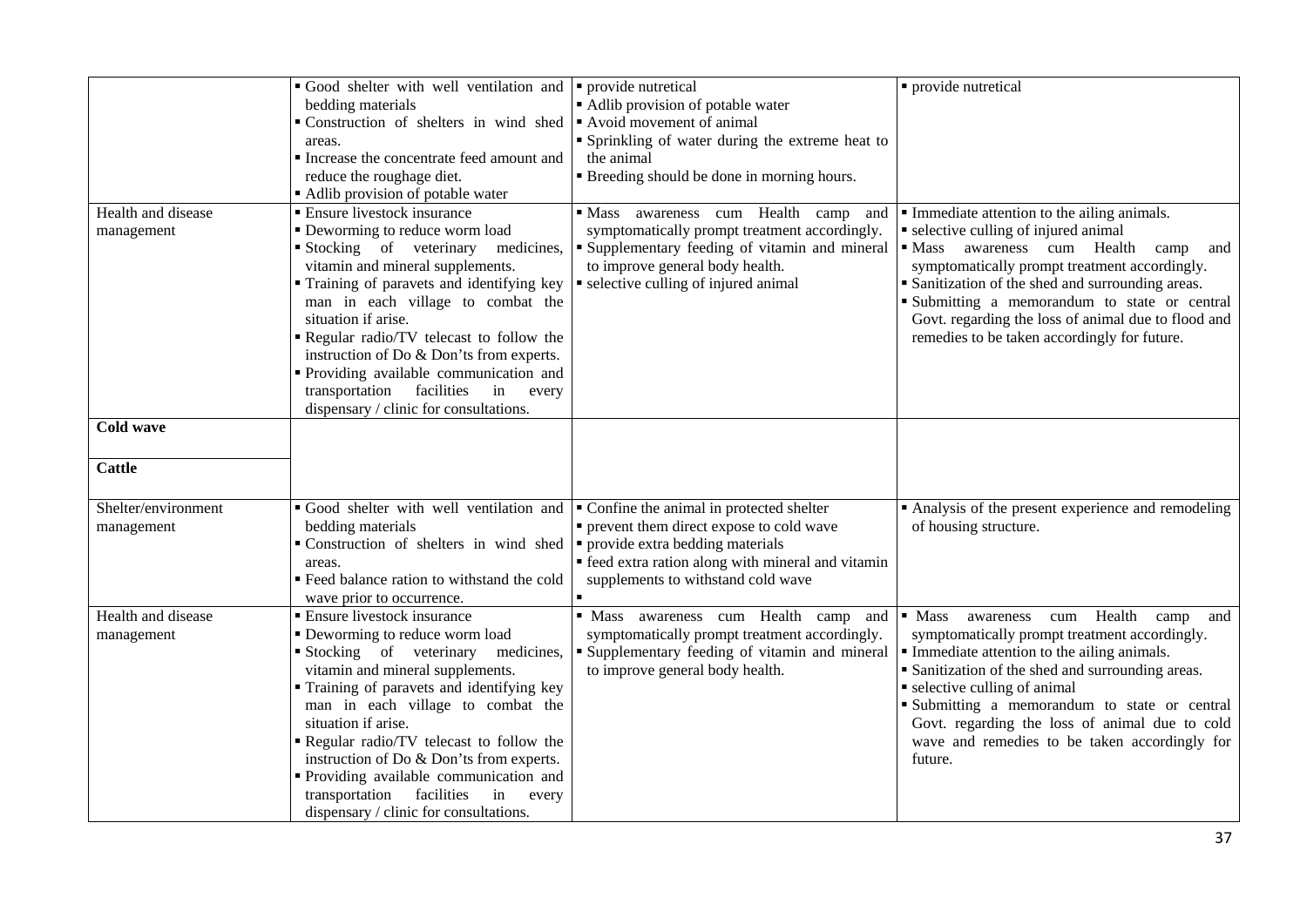| Mithun                                                  |                                                                                                                                                                                                                                                                                                                                                                                                                                                                                     |                                                                                                                                                                                                                                           |                                                                                                                                                                                                                                                                                                                                                                                                       |
|---------------------------------------------------------|-------------------------------------------------------------------------------------------------------------------------------------------------------------------------------------------------------------------------------------------------------------------------------------------------------------------------------------------------------------------------------------------------------------------------------------------------------------------------------------|-------------------------------------------------------------------------------------------------------------------------------------------------------------------------------------------------------------------------------------------|-------------------------------------------------------------------------------------------------------------------------------------------------------------------------------------------------------------------------------------------------------------------------------------------------------------------------------------------------------------------------------------------------------|
| Shelter/environment<br>management<br>Health and disease | • Good shelter with well ventilation and • Confine the animal in protected shelter<br>bedding materials<br>• Construction of shelters in wind shed $\bullet$ provide extra bedding materials<br>areas.<br>" Feed balance ration to withstand the cold<br>wave prior to occurrence.<br><b>Ensure livestock insurance</b>                                                                                                                                                             | • prevent them direct expose to cold wave<br>• feed extra ration along with mineral and vitamin<br>supplements to withstand cold wave                                                                                                     | • Analysis of the present experience and remodeling<br>of housing structure.<br>• 1. Mass awareness cum Health camp and • 1. Mass awareness cum Health camp and                                                                                                                                                                                                                                       |
| management                                              | • Deworming to reduce worm load<br>Stocking of veterinary medicines,<br>vitamin and mineral supplements.<br>• Training of paravets and identifying key<br>man in each village to combat the<br>situation if arise.<br>Regular radio/TV telecast to follow the<br>instruction of Do & Don'ts from experts.<br>Providing available communication and<br>transportation facilities<br>in<br>every<br>dispensary / clinic for consultations.                                            | symptomatically prompt treatment accordingly.<br>• 2. Supplementary feeding of vitamin and<br>mineral to improve general body health.                                                                                                     | symptomatically prompt treatment accordingly.<br>• 2. Immediate attention to the ailing animals.<br>• 3. Sanitization of the shed and surrounding areas.<br>• 4. selective culling of animal<br>• 5. Submitting a memorandum to state or central<br>Govt. regarding the loss of animal due to cold<br>wave and remedies to be taken accordingly for<br>future.                                        |
| Pig                                                     |                                                                                                                                                                                                                                                                                                                                                                                                                                                                                     |                                                                                                                                                                                                                                           |                                                                                                                                                                                                                                                                                                                                                                                                       |
| Shelter/environment<br>management                       | Good shelter with well ventilation and<br>bedding materials<br>Construction of shelters in wind shed<br>areas.<br>" Feed balance ration to withstand the cold<br>wave prior to occurrence.                                                                                                                                                                                                                                                                                          | • Confine the animal in protected shelter<br>• prevent them direct expose to cold wave<br>• provide extra bedding materials<br>• feed extra ration along with mineral and vitamin<br>supplements to withstand cold wave<br>$\blacksquare$ | Analysis of the present experience and remodeling<br>of housing structure.                                                                                                                                                                                                                                                                                                                            |
| Health and disease<br>management                        | <b>Ensure livestock insurance</b><br>• Deworming to reduce worm load<br>Stocking of veterinary<br>medicines,<br>vitamin and mineral supplements.<br>Training of paravets and identifying key<br>man in each village to combat the<br>situation if arise.<br>Regular radio/TV telecast to follow the<br>instruction of Do & Don'ts from experts.<br>• Providing available communication and<br>transportation<br>facilities<br>in<br>every<br>dispensary / clinic for consultations. | Mass awareness cum Health camp<br>and<br>symptomatically prompt treatment accordingly.<br>• Supplementary feeding of vitamin and mineral<br>to improve general body health.                                                               | $-Mass$<br>cum Health<br>awareness<br>camp<br>and<br>symptomatically prompt treatment accordingly.<br>• Immediate attention to the ailing animals.<br>• Sanitization of the shed and surrounding areas.<br>• Selective culling of animal<br>Submitting a memorandum to state or central<br>Govt. regarding the loss of animal due to cold<br>wave and remedies to be taken accordingly for<br>future. |
| Goat/Sheep                                              |                                                                                                                                                                                                                                                                                                                                                                                                                                                                                     |                                                                                                                                                                                                                                           |                                                                                                                                                                                                                                                                                                                                                                                                       |
| Shelter/environment<br>management                       | Good shelter with well ventilation and $\bullet$ Confine the animal in protected shelter<br>bedding materials                                                                                                                                                                                                                                                                                                                                                                       | • prevent them direct expose to cold wave                                                                                                                                                                                                 | • Analysis of the present experience and remodeling<br>of housing structure.                                                                                                                                                                                                                                                                                                                          |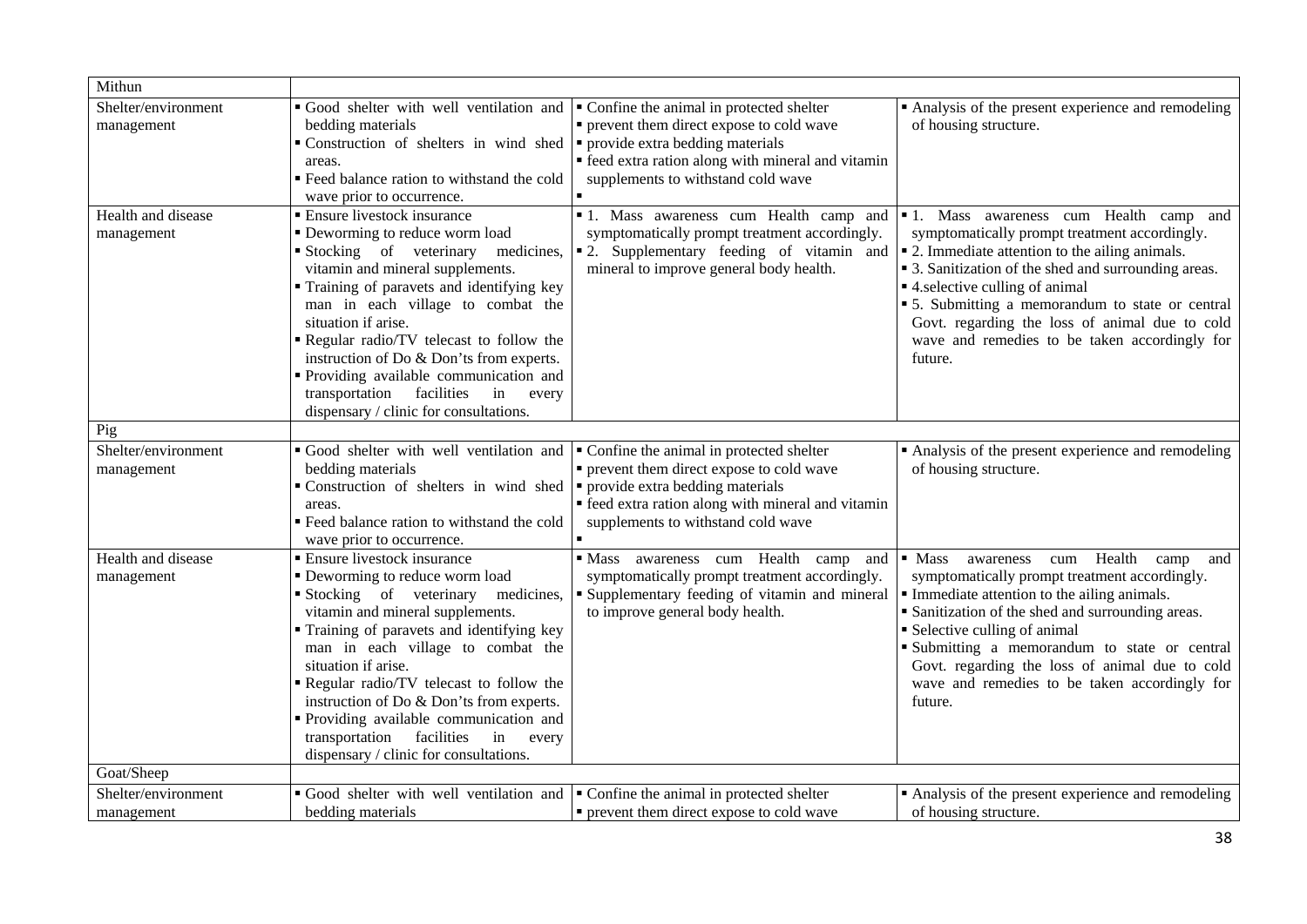|                    | Construction of shelters in wind shed       | • provide extra bedding materials                                |                                                                  |
|--------------------|---------------------------------------------|------------------------------------------------------------------|------------------------------------------------------------------|
|                    | areas.                                      | • feed extra ration along with mineral and vitamin               |                                                                  |
|                    | " Feed balance ration to withstand the cold | supplements to withstand cold wave                               |                                                                  |
|                    | wave prior to occurrence.                   |                                                                  |                                                                  |
| Health and disease | ■ Ensure livestock insurance                | $\blacksquare$ Mass<br>Health<br>awareness<br>camp<br>and<br>cum | $\blacksquare$ Mass<br>Health<br>and<br>awareness<br>cum<br>camp |
| management         | • Deworming to reduce worm load             | symptomatically prompt treatment accordingly.                    | symptomatically prompt treatment accordingly.                    |
|                    | Stocking of veterinary<br>medicines,        | • Supplementary feeding of vitamin and mineral                   | • Immediate attention to the ailing animals.                     |
|                    | vitamin and mineral supplements.            | to improve general body health.                                  | • Sanitization of the shed and surrounding areas.                |
|                    | " Training of paravets and identifying key  |                                                                  | • Selective culling of animal                                    |
|                    | man in each village to combat the           |                                                                  | Submitting a memorandum to state or central                      |
|                    | situation if arise.                         |                                                                  | Govt. regarding the loss of animal due to cold                   |
|                    | Regular radio/TV telecast to follow the     |                                                                  | wave and remedies to be taken accordingly for                    |
|                    | instruction of Do & Don'ts from experts.    |                                                                  | future.                                                          |
|                    | " Providing available communication and     |                                                                  |                                                                  |
|                    | transportation facilities<br>in every       |                                                                  |                                                                  |
|                    | dispensary / clinic for consultations.      |                                                                  |                                                                  |
| <b>Snowfall</b>    | • Ensure livestock insurance                | Health<br>$\blacksquare$ Mass<br>awareness<br>cum<br>camp<br>and | $\blacksquare$ Mass<br>Health<br>and<br>awareness<br>cum<br>camp |
|                    | • Deworming to reduce worm load             | symptomatically prompt treatment accordingly.                    | symptomatically prompt treatment accordingly.                    |
|                    | Stocking of veterinary                      | medicines, <b>F</b> Supplementary feeding of vitamin and mineral | • Immediate attention to the ailing animals.                     |
|                    | vitamin and mineral supplements.            | to improve general body health.                                  | • Sanitization of the shed and surrounding areas.                |
|                    | • Training of paravets and identifying key  |                                                                  | • selective culling of animal                                    |
|                    | man in each village to combat the           |                                                                  | Submitting a memorandum to state or central                      |
|                    | situation if arise.                         |                                                                  | Govt. regarding the loss of animal due to cold                   |
|                    | Regular radio/TV telecast to follow the     |                                                                  | wave and remedies to be taken accordingly for                    |
|                    | instruction of Do & Don'ts from experts.    |                                                                  | future.                                                          |
|                    | • Providing available communication and     |                                                                  |                                                                  |
|                    | transportation<br>facilities<br>in<br>every |                                                                  |                                                                  |
|                    | dispensary / clinic for consultations.      |                                                                  |                                                                  |
| <b>Earthquake</b>  | <b>NA</b>                                   | <b>NA</b>                                                        | <b>NA</b>                                                        |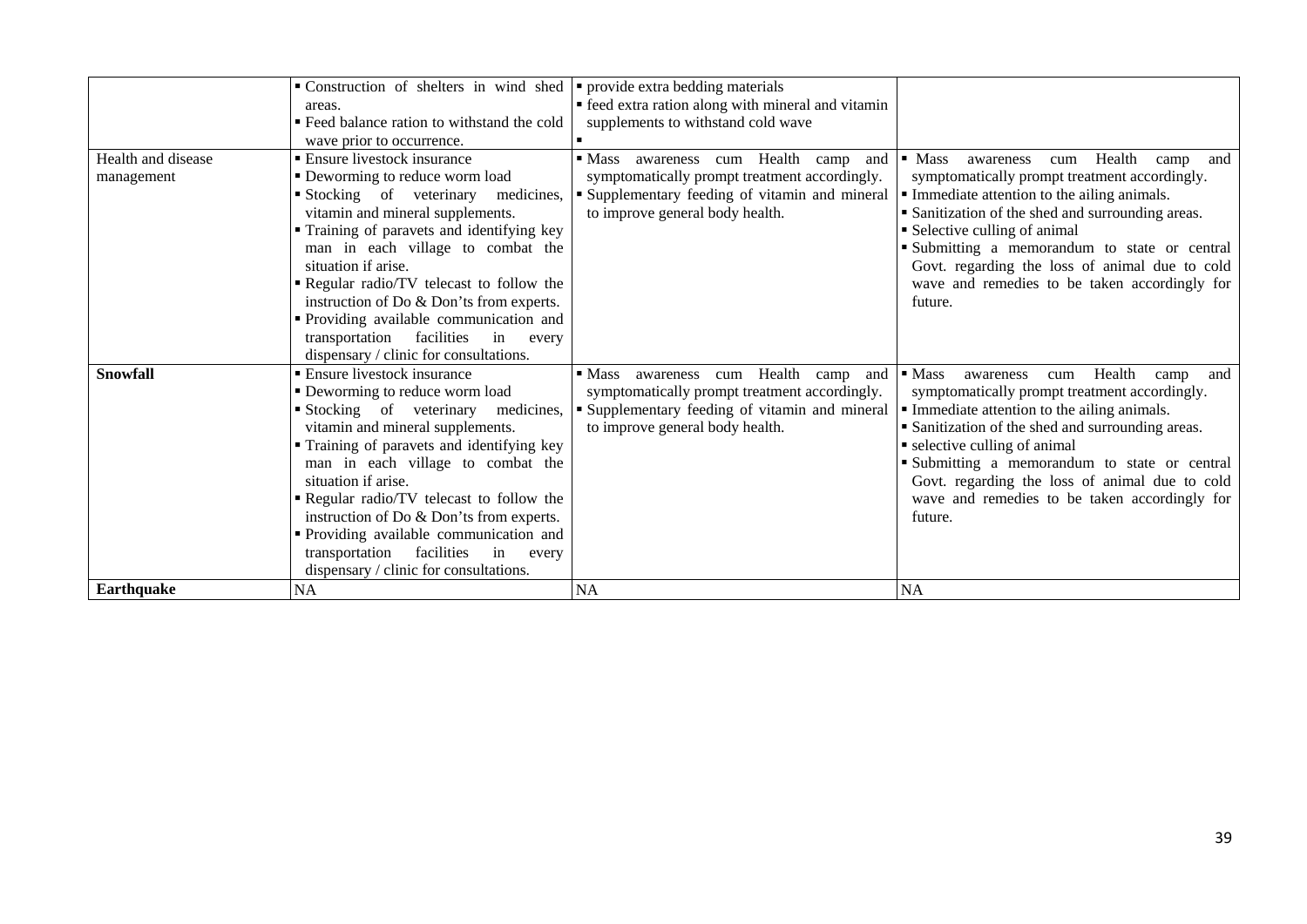| <b>Landslides</b> | ■ Ensure livestock insurance                                                                              | Health<br>• Mass awareness<br>camp and<br>cum             | $\blacksquare$ Mass<br>Health<br>and<br>awareness<br>camp<br>cum |
|-------------------|-----------------------------------------------------------------------------------------------------------|-----------------------------------------------------------|------------------------------------------------------------------|
|                   | • Deworming to reduce worm load                                                                           | symptomatically prompt treatment accordingly.             | symptomatically prompt treatment accordingly.                    |
|                   | Stocking of veterinary                                                                                    | medicines, • Supplementary feeding of vitamin and mineral | Immediate attention to the ailing animals.                       |
|                   | vitamin and mineral supplements.                                                                          | to improve general body health.                           | • Sanitization of the shed and surrounding areas.                |
|                   | <b>Training of paravets and identifying key <math>\vert \cdot \vert</math> immediate rescue operation</b> |                                                           | • selective culling of animal                                    |
|                   | man in each village to combat the $\blacktriangleright$ Shifting of livestock to safe areas.              |                                                           | • Submitting a memorandum to state or central                    |
|                   | situation if arise.                                                                                       |                                                           | Govt. regarding the loss of animal due to                        |
|                   | • Regular radio/TV telecast to follow the                                                                 |                                                           | landslides and remedies to be taken accordingly                  |
|                   | instruction of Do & Don'ts from experts.                                                                  |                                                           | for future.                                                      |
|                   | • Providing available communication and                                                                   |                                                           |                                                                  |
|                   | transportation facilities in<br>every                                                                     |                                                           |                                                                  |
|                   | dispensary / clinic for consultations.                                                                    |                                                           |                                                                  |
|                   |                                                                                                           |                                                           |                                                                  |

s based on forewarning wherever available

#### **2.5.2 Poultry**

|                                  | <b>Suggested contingency measures</b>                                                                                                                                                                                                     |                                                                                                                                                                                                                                            |                                                                                                                                                                                                                                                                                             | Convergence/linkages with ongoing programs, if<br>any |
|----------------------------------|-------------------------------------------------------------------------------------------------------------------------------------------------------------------------------------------------------------------------------------------|--------------------------------------------------------------------------------------------------------------------------------------------------------------------------------------------------------------------------------------------|---------------------------------------------------------------------------------------------------------------------------------------------------------------------------------------------------------------------------------------------------------------------------------------------|-------------------------------------------------------|
|                                  | Before the event                                                                                                                                                                                                                          | During the event                                                                                                                                                                                                                           | After the event                                                                                                                                                                                                                                                                             |                                                       |
| <b>Drought</b>                   |                                                                                                                                                                                                                                           |                                                                                                                                                                                                                                            |                                                                                                                                                                                                                                                                                             |                                                       |
| Shortage of feed<br>ingredients  | Awareness on maze, pea and Use of stored feed<br>poultry feed<br>Procurement<br>of<br>feed<br>ingredients in bulk.<br>Installation of feed<br>mixing<br>plant                                                                             | oil seed cultivation for use of $\blacksquare$ Use of feeds from the local<br>resources<br><b>• Regular radio/TV telecast to</b><br>follow the instruction of Do $\&$<br>Don'ts from experts.                                              | Availing insurance for the crop<br>loss.<br>subsidiary<br>• Availing<br>schemes<br>from line deptt.                                                                                                                                                                                         | Schemes from Line Deptt./RKVY/ATMA                    |
| Drinking water                   | Construction<br>of<br>water<br>harvesting structures.<br>Harvesting rain water & water<br>from natural source<br>Developing watershed areas.<br>Regular radio/TV telecast to<br>follow the instruction of Do $\&$<br>Don'ts from experts. | Provision of potable water<br>■ Use of stored water from water<br>harvesting structure.<br>Fetching water from watershed<br>areas and natural stream/river.<br>Avail subsidy water supply<br>through tankers from sate or<br>central Govt. | Submitting a memorandum to<br>sate or central Govt. regarding<br>amount of water shortfall during<br>drought and action to be initiate<br>accordingly.<br>Construction of permanent water<br>harvesting<br>structure with a<br>planning to fulfill the water<br>requirement during drought. |                                                       |
| Health and disease<br>management | Regular<br>deworming<br>and<br>vaccination<br>viral<br>against<br>disease.<br>$\blacksquare$ Stocking<br>of                                                                                                                               | cum Health<br><b>Mass</b><br>awareness<br>and<br>symptomatically<br>camp<br>prompt treatment accordingly.<br>feeding<br>veterinary $\blacksquare$ Supplementary                                                                            | $\blacksquare$ Mass<br>Health<br>awareness cum<br>symptomatically<br>and<br>camp<br>prompt treatment accordingly.<br>of $\blacktriangleright$ selective culling of bird                                                                                                                     |                                                       |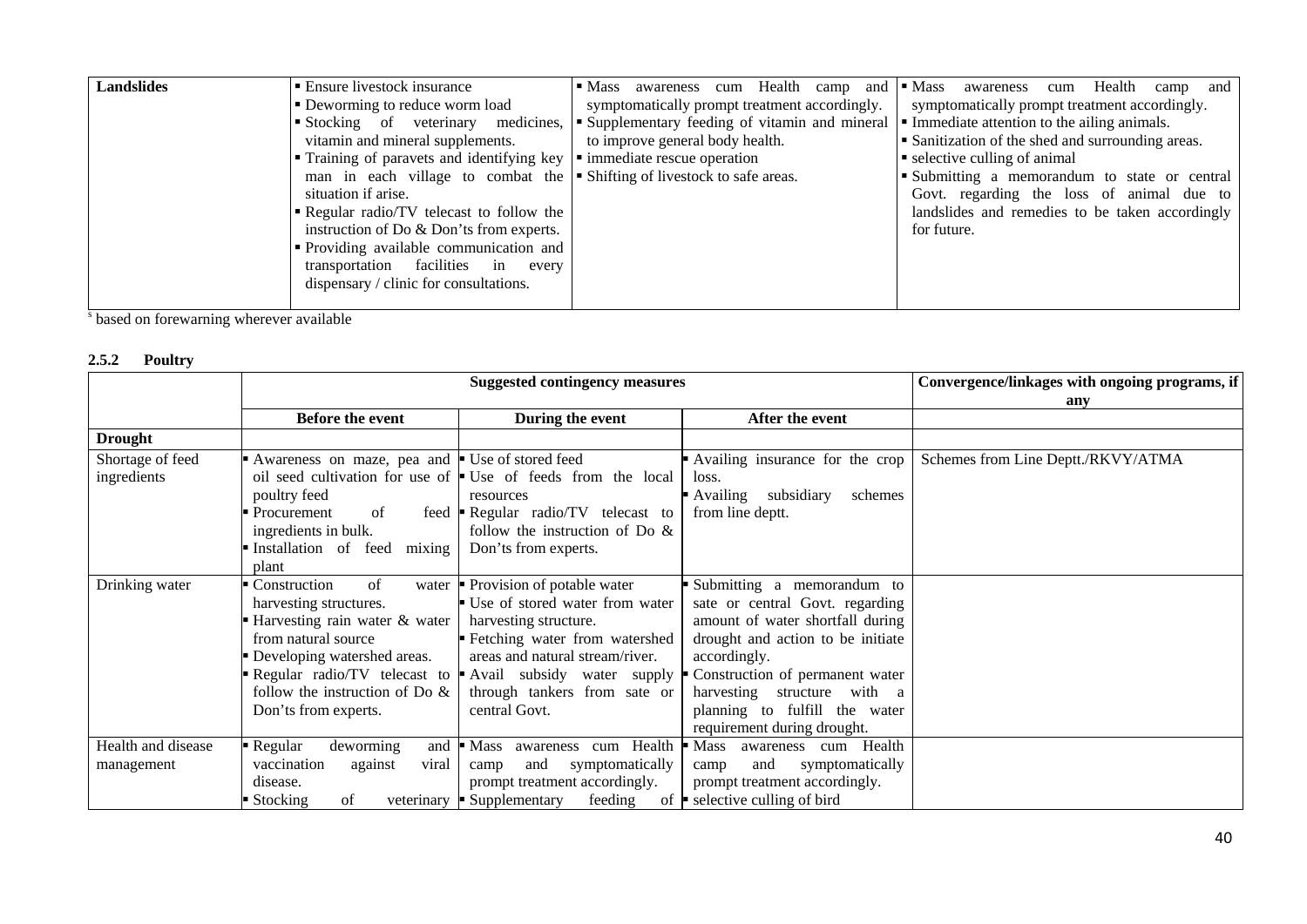|                    | medicines, vitamin and mineral     |                                                                                     | vitamin and mineral to reduce $\bullet$ Submitting a memorandum to      |  |
|--------------------|------------------------------------|-------------------------------------------------------------------------------------|-------------------------------------------------------------------------|--|
|                    | supplements.                       | heat stress                                                                         | sate or central Govt. regarding                                         |  |
|                    | Training of paravets and           | Regular radio/TV telecast to                                                        | the loss of poultry due to Drought                                      |  |
|                    | identifying key man in each        | follow the instruction of Do $\&$                                                   | and remedies to be taken                                                |  |
|                    | village to combat the situation    | Don'ts from experts.                                                                | accordingly for future.                                                 |  |
|                    | if arise.                          |                                                                                     |                                                                         |  |
|                    | Providing<br>available             |                                                                                     |                                                                         |  |
|                    | communication<br>and               |                                                                                     |                                                                         |  |
|                    | facilities<br>in<br>transportation |                                                                                     |                                                                         |  |
|                    |                                    |                                                                                     |                                                                         |  |
|                    | every dispensary / clinic for      |                                                                                     |                                                                         |  |
|                    | consultations.                     |                                                                                     |                                                                         |  |
|                    | Proper ventilation system of       |                                                                                     |                                                                         |  |
|                    | Housing to reduce heat stress.     |                                                                                     |                                                                         |  |
| <b>Floods</b>      |                                    |                                                                                     |                                                                         |  |
| Shortage of feed   | Awareness on maze, pea and         | ■ Use of stored feed                                                                | Availing insurance for the crop                                         |  |
| ingredients        |                                    | oil seed cultivation for use of <b>Use</b> of feeds from the local                  | loss.                                                                   |  |
|                    | poultry feed                       | resources                                                                           | Availing subsidiary<br>schemes                                          |  |
|                    | Procurement<br>of<br>feed          | Regular radio/TV telecast to                                                        | from line deptt.                                                        |  |
|                    | ingredients in bulk and store in   | follow the instruction of Do $\&$                                                   |                                                                         |  |
|                    | raise floor.                       | Don'ts from experts.                                                                |                                                                         |  |
|                    | Installation of feed mixing        |                                                                                     |                                                                         |  |
|                    | plant                              |                                                                                     |                                                                         |  |
| Drinking water     | Storage of safe drinking water     | • Chlorination of the drinking                                                      | • Cleaning of water storage tanks                                       |  |
|                    | in community tanks / water         | water and use of sand filter                                                        | Relief for damaged tanks and                                            |  |
|                    |                                    | harvesting structures which is $\blacktriangleright$ Supply of fresh drinking water | community<br>line<br>pipe<br>for                                        |  |
|                    | not prone to seepage of flood      | from nearby district.                                                               | reconstruction.                                                         |  |
|                    | water.                             | Regular radio/TV telecast to                                                        |                                                                         |  |
|                    |                                    |                                                                                     |                                                                         |  |
|                    | Installation of large sized sand   | follow the instruction of Do $\&$                                                   |                                                                         |  |
|                    | filters with charcoal.             | Don'ts from experts.                                                                |                                                                         |  |
|                    | Tying up with PHED Deptt. of       |                                                                                     |                                                                         |  |
|                    | neighboring district to supply     |                                                                                     |                                                                         |  |
|                    | water at needy time.               |                                                                                     |                                                                         |  |
|                    | Creating awareness amongst         |                                                                                     |                                                                         |  |
|                    | public how to conserve water       |                                                                                     |                                                                         |  |
|                    | and judiciously use in flood       |                                                                                     |                                                                         |  |
|                    | situation.                         |                                                                                     |                                                                         |  |
| Health and disease | deworming<br>Regular<br>and        | Mass awareness cum Health Mass                                                      | awareness cum Health                                                    |  |
| management         | vaccination<br>against<br>viral    | and<br>symptomatically<br>camp                                                      | and<br>symptomatically<br>camp                                          |  |
|                    | disease.                           | prompt treatment accordingly.                                                       | prompt treatment accordingly.                                           |  |
|                    | Stocking<br>of<br>veterinary       | • Supplementary<br>feeding                                                          | of $\blacktriangleright$ selective culling of bird                      |  |
|                    | medicines, vitamin and mineral     |                                                                                     | vitamin and mineral to reduce $\blacksquare$ Submitting a memorandum to |  |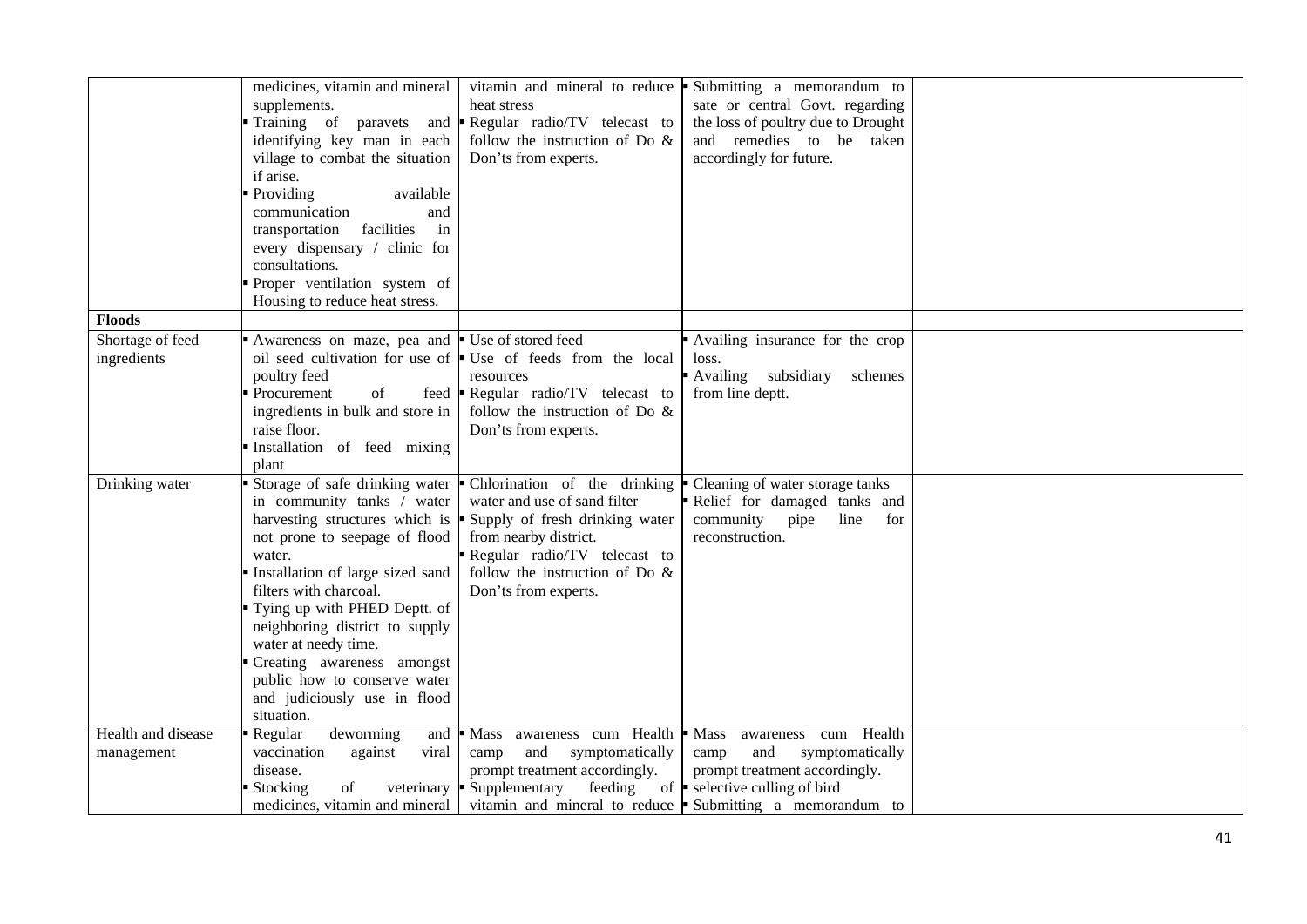|                                   | supplements.<br>Training of paravets and<br>identifying key man in each<br>village to combat the situation<br>if arise.<br>Providing<br>available<br>communication<br>and<br>facilities<br>transportation<br>in<br>every dispensary / clinic for<br>consultations.<br>Proper ventilation system of<br>Housing to reduce heat stress.                           | heat stress<br>Regular radio/TV telecast to<br>follow the instruction of Do $\&$<br>Don'ts from experts.                                                                                                                                                                                               | sate or central Govt. regarding<br>the loss of poultry due to Drought<br>and remedies to be taken<br>accordingly for future.                                                                                                                |           |
|-----------------------------------|----------------------------------------------------------------------------------------------------------------------------------------------------------------------------------------------------------------------------------------------------------------------------------------------------------------------------------------------------------------|--------------------------------------------------------------------------------------------------------------------------------------------------------------------------------------------------------------------------------------------------------------------------------------------------------|---------------------------------------------------------------------------------------------------------------------------------------------------------------------------------------------------------------------------------------------|-----------|
| Cyclone                           |                                                                                                                                                                                                                                                                                                                                                                |                                                                                                                                                                                                                                                                                                        |                                                                                                                                                                                                                                             |           |
| Shortage of feed<br>ingredients   | NA                                                                                                                                                                                                                                                                                                                                                             | NA                                                                                                                                                                                                                                                                                                     | NA                                                                                                                                                                                                                                          | <b>NA</b> |
| Drinking water                    | NA                                                                                                                                                                                                                                                                                                                                                             | NA                                                                                                                                                                                                                                                                                                     | NA                                                                                                                                                                                                                                          | NA        |
| Health and disease<br>management  | NA                                                                                                                                                                                                                                                                                                                                                             | NA                                                                                                                                                                                                                                                                                                     | NA                                                                                                                                                                                                                                          | <b>NA</b> |
| <b>Heat wave</b>                  |                                                                                                                                                                                                                                                                                                                                                                |                                                                                                                                                                                                                                                                                                        |                                                                                                                                                                                                                                             |           |
| Shelter/environment<br>management | Advance early warning system<br>through Agromet advisories<br>for preparedness to combat the<br>situation.<br>Good shelter with well<br>ventilation<br>bedding<br>and<br>materials<br>Construction of shelters in<br>wind shed areas.<br>Increase the concentrate feed<br>reduce<br>amount and<br>the<br>roughage diet.<br>Adlib provision of potable<br>water | • Confine the animal in protected<br>shelter<br>• prevent them direct expose to<br>heat wave<br>$\blacksquare$ reduce upto 20% of the ration<br>• provide nutretical<br>Adlib provision of potable<br>water<br>Avoid movement of animal<br>· Misting of water during the<br>extreme heat to the animal | • Adlib provision of potable water<br>$\blacksquare$ Analysis<br>the<br>of<br>present<br>experience and remodeling of<br>housing structure.<br>· provide nutretical                                                                         |           |
| Health and disease<br>management  | <b>Ensure livestock insurance</b><br>Deworming to reduce worm<br>load<br>■ Stocking<br>of<br>veterinary<br>medicines,<br>vitamin<br>and<br>mineral supplements.<br>Training of paravets and<br>identifying key man in each                                                                                                                                     | · Mass awareness cum Health<br>camp<br>symptomatically<br>and<br>prompt treatment accordingly.<br>• Supplementary feeding of<br>vitamin and mineral to improve<br>general body health.<br>selective culling of injured<br>animal                                                                       | Immediate attention to the ailing<br>animals.<br>$\blacksquare$ selective<br>culling of injured<br>animal<br>· Mass awareness cum Health<br>and<br>symptomatically<br>camp<br>prompt treatment accordingly.<br>Sanitization of the shed and |           |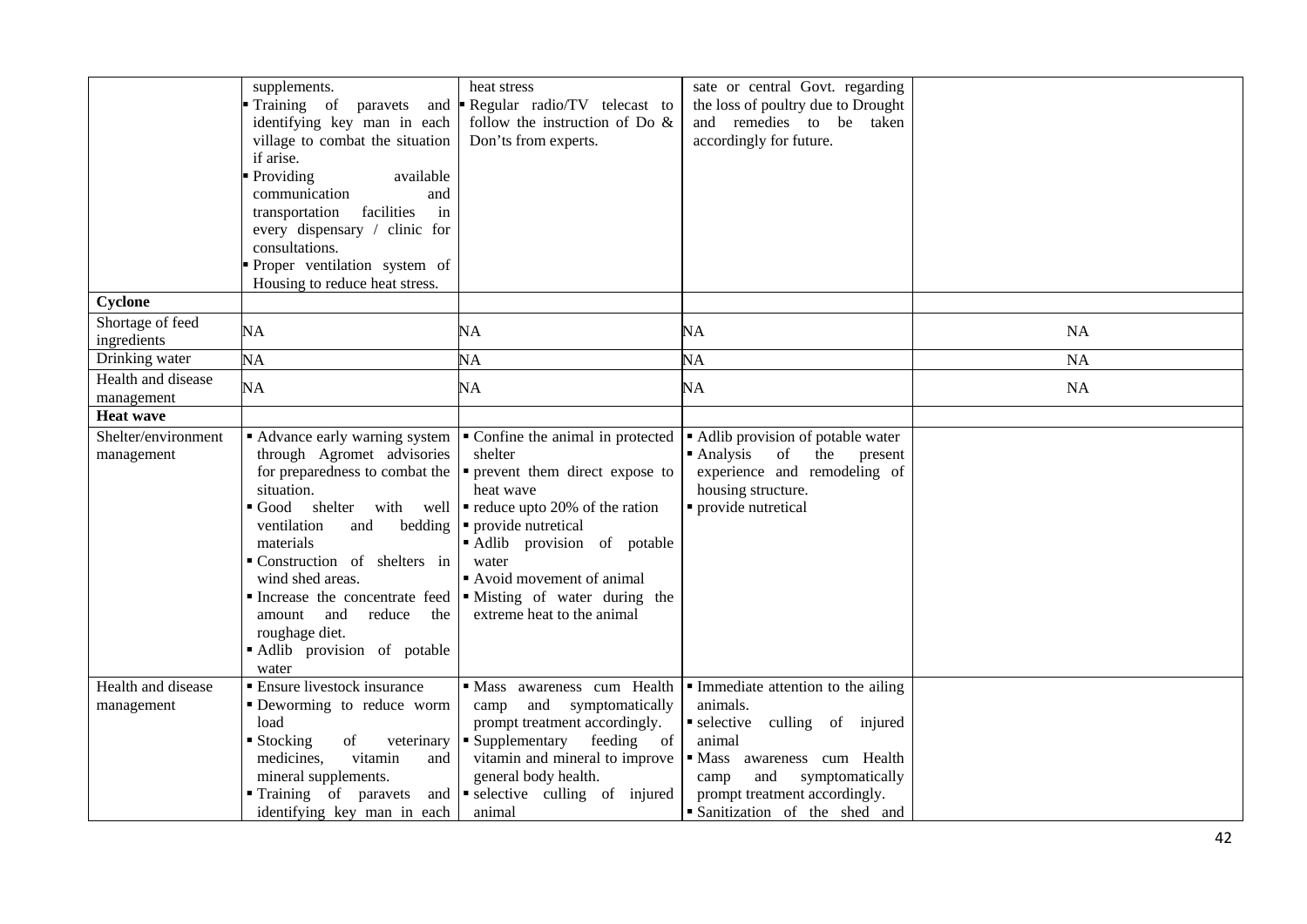|                     | village to combat the situation              |                                   | surrounding areas.                                                 |  |
|---------------------|----------------------------------------------|-----------------------------------|--------------------------------------------------------------------|--|
|                     | if arise.                                    |                                   | Submitting a memorandum to                                         |  |
|                     | Regular radio/TV telecast to                 |                                   | state or central Govt. regarding                                   |  |
|                     | follow the instruction of Do $\&$            |                                   | the loss of animal due to flood                                    |  |
|                     | Don'ts from experts.                         |                                   | and remedies to be taken                                           |  |
|                     | • Providing<br>available                     |                                   | accordingly for future.                                            |  |
|                     | communication<br>and                         |                                   |                                                                    |  |
|                     | transportation facilities<br>in              |                                   |                                                                    |  |
|                     | every dispensary / clinic for                |                                   |                                                                    |  |
|                     | consultations.                               |                                   |                                                                    |  |
| <b>Cold wave</b>    |                                              |                                   |                                                                    |  |
| Shelter/environment | Good<br>shelter<br>with<br>well              | Confine the bird in protected     |                                                                    |  |
| management          | ventilation<br>bedding<br>and                | shelter                           | Analysis of the present experience                                 |  |
|                     | materials                                    | prove extra light to keep them    | and remodeling of housing                                          |  |
|                     | Construction of shelters in                  | warm                              | structure.                                                         |  |
|                     | wind shed areas.                             | prevent them direct expose to     |                                                                    |  |
|                     | Feed<br>balance<br>ration to                 | cold wave                         |                                                                    |  |
|                     | withstand the cold wave prior                | provide extra bedding materials   |                                                                    |  |
|                     | to occurrence.                               | feed extra ration along with      |                                                                    |  |
|                     |                                              | and<br>vitamin<br>mineral         |                                                                    |  |
|                     |                                              | supplements to withstand cold     |                                                                    |  |
|                     |                                              | wave                              |                                                                    |  |
|                     |                                              | Regular radio/TV telecast to      |                                                                    |  |
|                     |                                              | follow the instruction of Do $\&$ |                                                                    |  |
|                     |                                              | Don'ts from experts.              |                                                                    |  |
| Health and disease  | Ensure livestock insurance                   |                                   | Mass awareness cum Health Mass awareness cum Health                |  |
| management          | Deworming to reduce worm                     | camp and symptomatically          | and<br>symptomatically<br>camp                                     |  |
|                     | load and vaccination to protect              | prompt treatment accordingly.     | prompt treatment accordingly.                                      |  |
|                     | viral disease                                | Supplementary<br>feeding          | of $\blacksquare$ Immediate attention to the ailing                |  |
|                     | Stocking<br>of<br>veterinary                 | vitamin and mineral to improve    | animals.                                                           |  |
|                     | medicines, vitamin and mineral               | general body health.              | Sanitization of the shed and                                       |  |
|                     | supplements.                                 | Regular radio/TV telecast to      | surrounding areas.                                                 |  |
|                     | Training of paravets and                     | follow the instruction of Do $\&$ | $\blacksquare$ selective culling of animal                         |  |
|                     | identifying key man in each                  | Don'ts from experts.              | Submitting a memorandum to                                         |  |
|                     | village to combat the situation<br>if arise. |                                   | state or central Govt. regarding<br>the loss of animal due to cold |  |
|                     | Providing<br>available                       |                                   | wave and remedies to be taken                                      |  |
|                     | communication<br>and                         |                                   | accordingly for future.                                            |  |
|                     | facilities<br>transportation<br>in           |                                   |                                                                    |  |
|                     | every dispensary / clinic for                |                                   |                                                                    |  |
|                     | consultations.                               |                                   |                                                                    |  |
|                     |                                              |                                   |                                                                    |  |